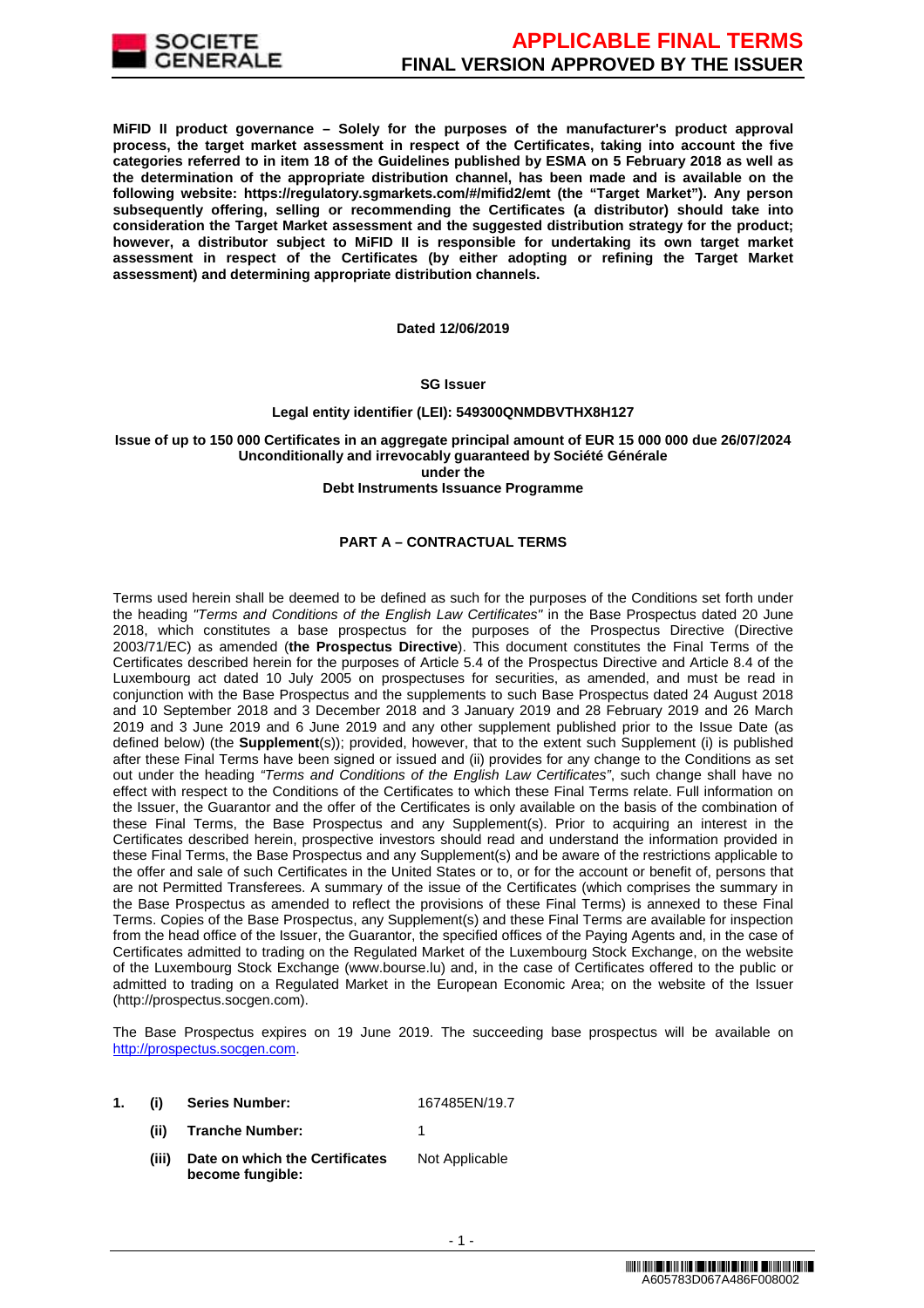

| 2.  |       | <b>Specified Currency:</b>                                                              | EUR                                                                                                                                                                                                |
|-----|-------|-----------------------------------------------------------------------------------------|----------------------------------------------------------------------------------------------------------------------------------------------------------------------------------------------------|
| 3.  |       | <b>Aggregate Nominal Amount:</b>                                                        |                                                                                                                                                                                                    |
|     | (i)   | - Tranche:                                                                              | Up to 150 000 Certificates in an aggregate principal amount<br>of EUR 15 000 000                                                                                                                   |
|     | (ii)  | - Series:                                                                               | Up to 150 000 Certificates in an aggregate principal amount<br>of EUR 15 000 000                                                                                                                   |
| 4.  |       | <b>Issue Price:</b>                                                                     | EUR 100 per Certificate of EUR 100 Specified Denomination                                                                                                                                          |
| 5.  |       | <b>Specified Denomination(s):</b>                                                       | <b>EUR 100</b>                                                                                                                                                                                     |
| 6.  | (i)   | <b>Issue Date:</b><br>(DD/MM/YYYY)                                                      | 19/07/2019                                                                                                                                                                                         |
|     | (ii)  | <b>Interest Commencement Date:</b>                                                      | <b>Issue Date</b>                                                                                                                                                                                  |
| 7.  |       | <b>Final Exercise Date:</b><br>(DD/MM/YYYY)                                             | 26/07/2024                                                                                                                                                                                         |
| 8.  |       | <b>Governing law:</b>                                                                   | English law                                                                                                                                                                                        |
| 9.  | (i)   | <b>Status of the Certificates:</b>                                                      | Unsecured                                                                                                                                                                                          |
|     | (ii)  | Date of corporate authorisation<br>obtained for the issuance of<br><b>Certificates:</b> | Not Applicable                                                                                                                                                                                     |
|     | (iii) | <b>Type of Structured Certificates:</b>                                                 | <b>Share Linked Certificates</b>                                                                                                                                                                   |
|     |       |                                                                                         |                                                                                                                                                                                                    |
|     |       |                                                                                         | The provisions of the following Additional Terms and<br>Conditions apply:<br>Additional Terms<br>and<br>Conditions for Share<br>Linked<br>Certificates and Depositary Receipts Linked Certificates |
|     | (iv)  | <b>Reference of the Product</b>                                                         | 3.3.3 with Option 1 applicable as described in the Additional<br>Terms and Conditions relating to Formulae                                                                                         |
| 10. |       | <b>Interest Basis:</b>                                                                  | See section "PROVISIONS RELATING TO INTEREST (IF<br>ANY) PAYABLE" below.                                                                                                                           |
| 11. |       | <b>Redemption/Payment Basis:</b>                                                        | See section "PROVISIONS RELATING TO REDEMPTION"<br>below.                                                                                                                                          |
| 12. |       | Issuer's/Certificateholders'<br>redemption option:                                      | See section "PROVISIONS RELATING TO REDEMPTION"<br>below.                                                                                                                                          |

## **PROVISIONS RELATING TO INTEREST (IF ANY) PAYABLE**

| 13.                                                                             |     | <b>Fixed Rate Certificate</b><br><b>Provisions:</b>          | Not Applicable                                                                                                                                                                                                             |
|---------------------------------------------------------------------------------|-----|--------------------------------------------------------------|----------------------------------------------------------------------------------------------------------------------------------------------------------------------------------------------------------------------------|
| 14.<br><b>Floating Rate Certificate</b><br>Not Applicable<br><b>Provisions:</b> |     |                                                              |                                                                                                                                                                                                                            |
| 15.                                                                             |     | <b>Structured Interest Certificate</b><br><b>Provisions:</b> | Applicable as per Condition 3.3 of the General Terms and<br>Conditions                                                                                                                                                     |
|                                                                                 | (i) | <b>Structured Interest Amount(s)</b>                         | Unless previously redeemed, on each Interest Payment<br>Date(i) (i from 1 to 10), the Issuer shall pay to the<br>Certificateholders. for each Certificate. an<br>amount<br>determined by the Calculation Agent as follows: |
|                                                                                 |     |                                                              | Scenario 1:                                                                                                                                                                                                                |
|                                                                                 |     |                                                              | If on Valuation Date(i), Performance(i) is higher than or                                                                                                                                                                  |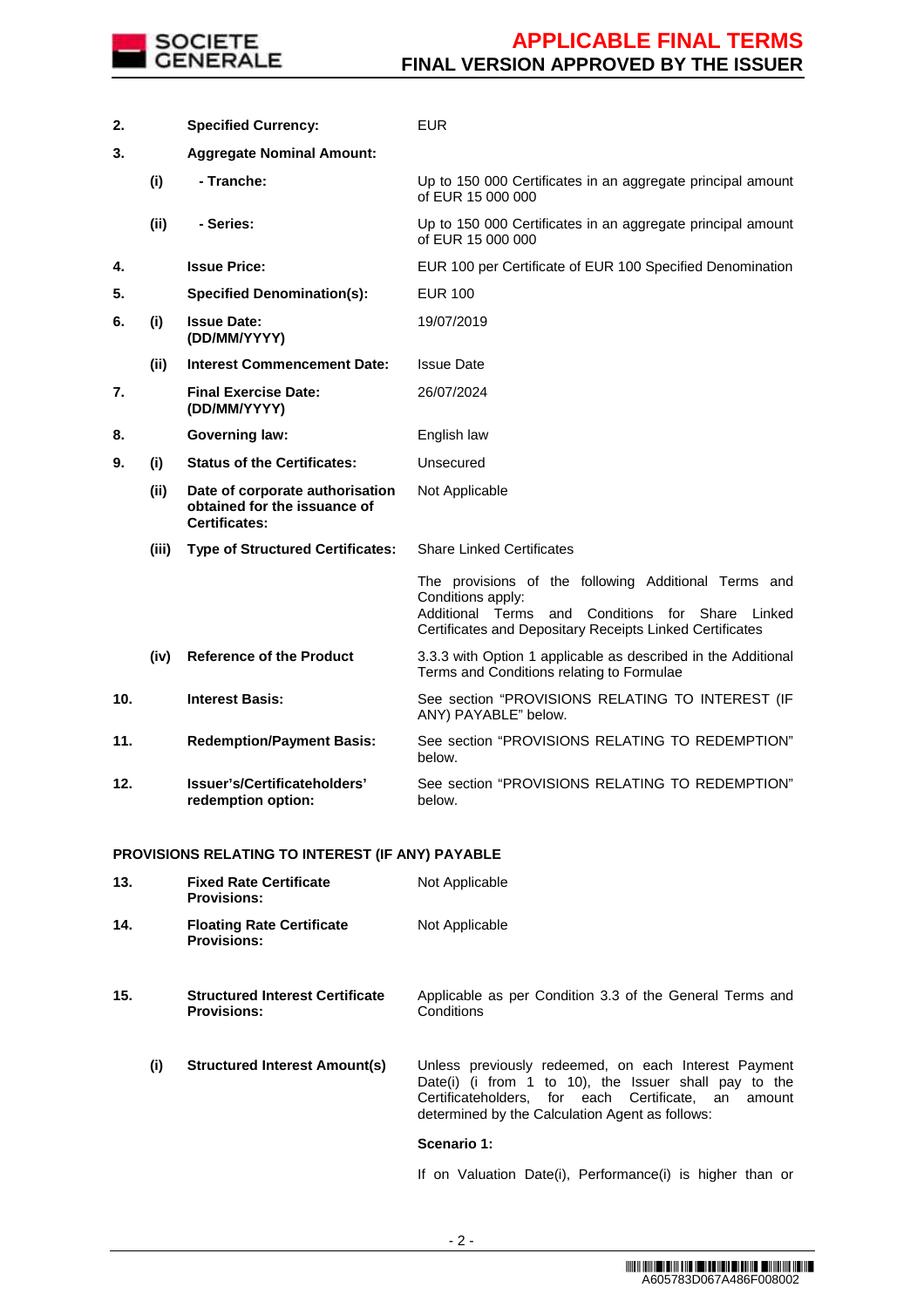

equal to -30.0%, then:

Structured Interest Amount(i) = Max(0; Specified Denomination x (i x 3.5%) - SumCouponsPaid(i-1))

### **Scenario 2:**

If on Valuation Date(i), Performance(i) is lower than -30.0%, then:

Structured Interest Amount(i) = 0 (zero)

 Definitions relating to the Structured Interest Amount are set out in paragraph 27(ii) "Definitions relating to the Product"

- **(ii) Specified Period(s)/Interest Payment Date(s):**  Interest Payment Date(i) (i from 1 to 9): 5 Business Days after Valuation Date(i); Interest Payment Date(10): the Final Exercise Date
- **(iii) Business Day Convention:** Following Business Day Convention (unadjusted)
- **(iv) Day Count Fraction:** Not Applicable
- **(v) Business Centre(s):** Not Applicable
- **16. Zero Coupon Certificate Provisions:** Not Applicable

#### **PROVISIONS RELATING TO REDEMPTION**

| 17.   | Redemption at the option of the<br>Issuer:                                                                                                                                                                                         | Not Applicable                                                                                                                                                                                                                                                                                 |  |
|-------|------------------------------------------------------------------------------------------------------------------------------------------------------------------------------------------------------------------------------------|------------------------------------------------------------------------------------------------------------------------------------------------------------------------------------------------------------------------------------------------------------------------------------------------|--|
| 18.   | Redemption at the option of the<br><b>Certificateholders:</b>                                                                                                                                                                      | Not Applicable                                                                                                                                                                                                                                                                                 |  |
| 19.   | <b>Automatic Early Redemption:</b>                                                                                                                                                                                                 | Applicable as per Condition 5.10 of the General Terms and<br>Conditions                                                                                                                                                                                                                        |  |
| (i)   | <b>Automatic Early Redemption</b><br>Amount(s):                                                                                                                                                                                    | Unless previously redeemed, if an Automatic<br>Early<br>Redemption Event has occurred, then the Issuer shall<br>redeem early the Certificates<br>Automatic<br>on<br>Early<br>Redemption Date(i) (i from 2 to 9) in accordance with the<br>following provisions in respect of each Certificate: |  |
|       |                                                                                                                                                                                                                                    | Automatic Early Redemption Amount(i) = Specified<br>Denomination x (100%)                                                                                                                                                                                                                      |  |
|       |                                                                                                                                                                                                                                    | Definitions relating to the Automatic Early Redemption<br>Amount are set out in paragraph 27(ii) "Definitions relating to<br>the Product".                                                                                                                                                     |  |
| (ii)  | <b>Automatic Early Redemption</b><br>Automatic Early Redemption Date(i) (i from 2 to 9): 5<br>Business Days after the Valuation Date(i) on which an<br>Date(s):<br>Automatic Early Redemption Event is deemed to have<br>occurred. |                                                                                                                                                                                                                                                                                                |  |
| (iii) | <b>Automatic Early Redemption</b><br>Event:                                                                                                                                                                                        | is deemed to have occurred, as determined by the<br>Calculation Agent, if on a Valuation Date(i) (i from 2 to 9),<br>Performance(i) is higher than or equal to 0%                                                                                                                              |  |
| 20.   | <b>Final Exercise Amount:</b>                                                                                                                                                                                                      | Unless previously redeemed, the Issuer shall redeem the<br>Certificates on the Final Exercise Date, in accordance with<br>the following provisions in respect of each Certificate:                                                                                                             |  |
|       |                                                                                                                                                                                                                                    | Scenario 1:                                                                                                                                                                                                                                                                                    |  |

- 3 -

If on Valuation Date(10), Performance(10) is higher than or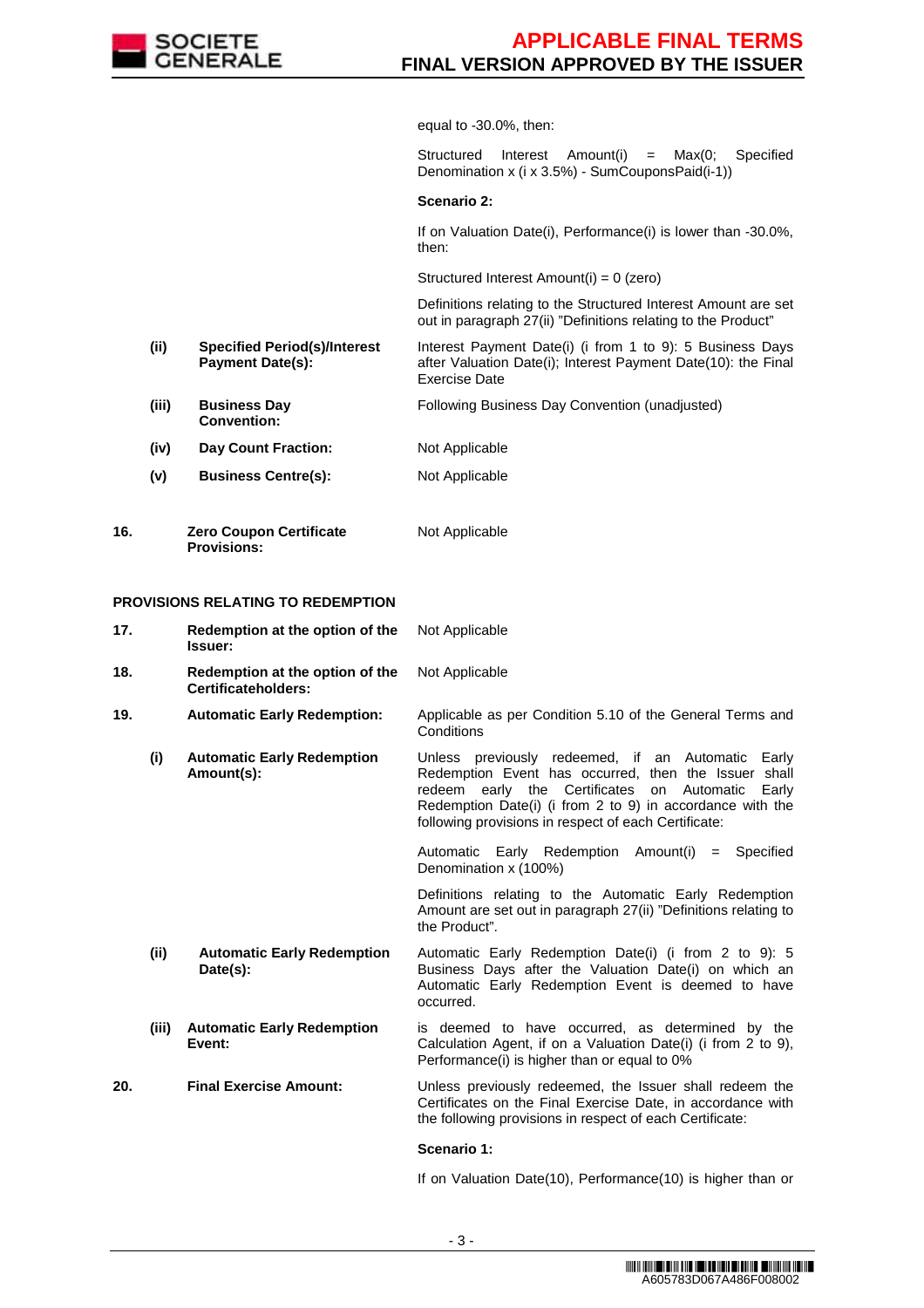

equal to -30.0%, then:

Final Exercise Amount = Specified Denomination x [100%]

### **Scenario 2:**

Not Applicable

Not Applicable

If on Valuation Date(10), Performance(10) is lower than - 30.0%, then:

Final Exercise Amount = Specified Denomination x (100% + Performance(10))

 Definitions relating to the Final Exercise Amount are set out in paragraph 27(ii) "Definitions relating to the Product".

- **21. Physical Delivery Certificates Provisions:**
- **22. Credit Linked Certificates Provisions:**
- **23. Bond Linked Certificates Provisions:** Not Applicable
- **24. Trigger redemption at the option of the Issuer:** Not Applicable
- **25. Early Redemption for tax reasons, special tax reasons, regulatory reasons, Force Majeure Event, Event of Default, or at the option of the Calculation Agent pursuant to the Additional Terms and Conditions:** Early Redemption Amount: Market Value

#### **PROVISIONS APPLICABLE TO THE UNDERLYING(S) IF ANY**

**26. (i) Underlying(s):** The following Share as defined below:

|       | Company                       | <b>Bloomberg Ticker</b> | <b>Exchange</b>               | Website                                                                                                                                                                                         |
|-------|-------------------------------|-------------------------|-------------------------------|-------------------------------------------------------------------------------------------------------------------------------------------------------------------------------------------------|
|       | <b>BNP Paribas SA</b>         | BNP FP                  | <b>Euronext Paris</b>         | www.bnpparibas.com                                                                                                                                                                              |
| (iii) | Underlying(s) and volatility: |                         | specified in the table above. | Information relating to the past The information relating to the past and future performances<br>and future performances of the of the Underlying(s) and volatility are available on the source |

- **(iii) Provisions relating, amongst others, to the Market Disruption Event(s) and/or Extraordinary Event(s) and/or any additional disruption event(s) as described in the relevant Additional Terms and Conditions:** The provisions of the following Additional Terms and Conditions apply: Additional Terms and Conditions for Share Linked Certificates and Depositary Receipts Linked Certificates
- **(iv) Other information relating to the Underlying(s):**

Information or summaries of information included herein with respect to the Underlying(s), has been extracted from general databases released publicly or by any other available information.

Each of the Issuer and the Guarantor confirms that such information has been accurately reproduced and that, so far as it is aware and is able to ascertain from information published, no facts have been omitted which would render the reproduced information inaccurate or misleading.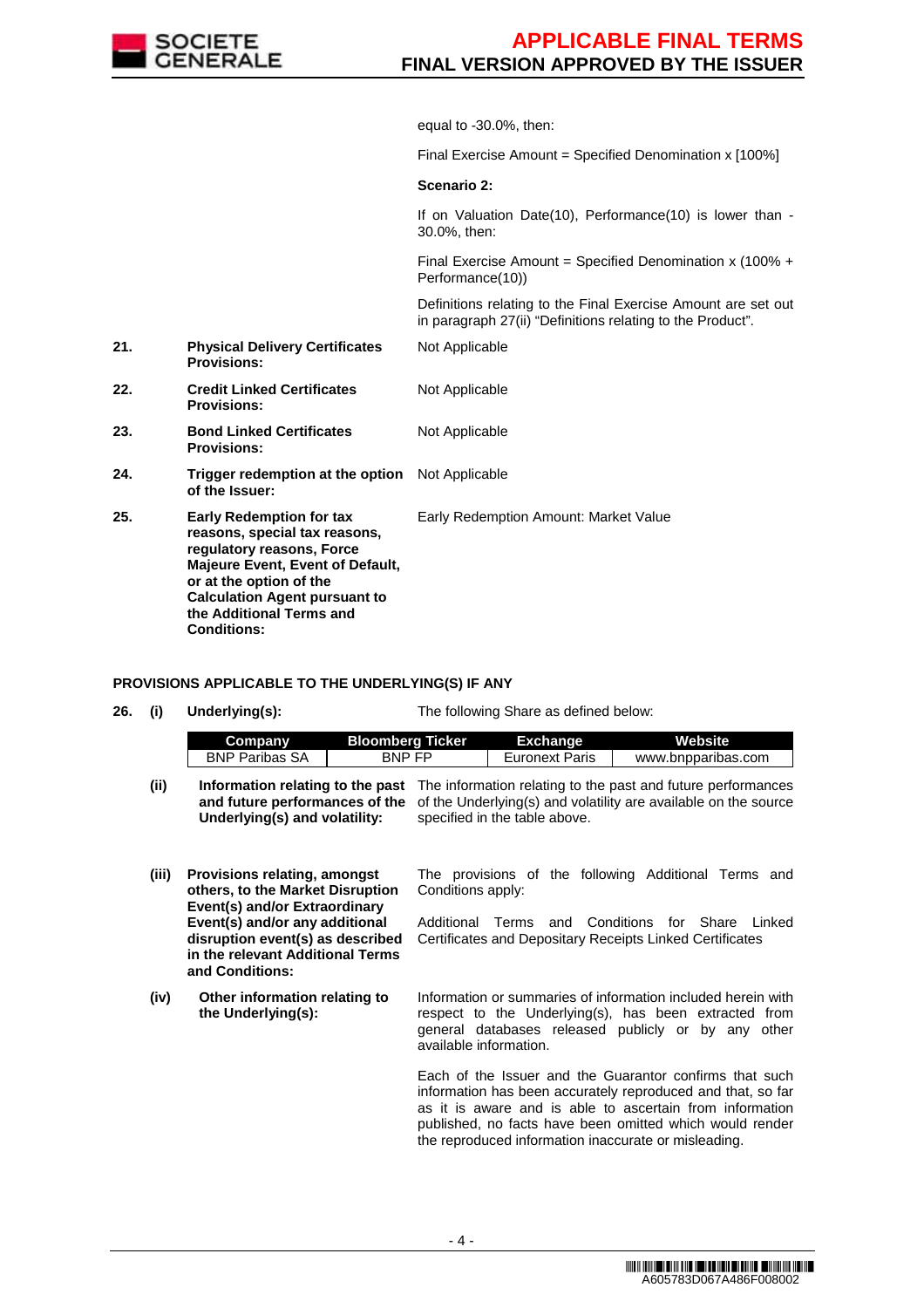

## **DEFINITIONS APPLICABLE TO INTEREST (IF ANY), REDEMPTION AND THE UNDERLYING(S) IF ANY**

| 27. | (i)  | Definitions relating to date(s):                    | Applicable                                                                                                                                        |  |
|-----|------|-----------------------------------------------------|---------------------------------------------------------------------------------------------------------------------------------------------------|--|
|     |      | <b>Valuation Date(0):</b><br>(DD/MM/YYYY)           | 19/07/2019                                                                                                                                        |  |
|     |      | Valuation Date(i); (i from 1 to 10)<br>(DD/MM/YYYY) | 20/01/2020;<br>20/07/2020;<br>19/01/2021;<br>19/07/2021;<br>19/01/2022;<br>19/07/2022;<br>19/01/2023;<br>19/07/2023;<br>19/01/2024;<br>19/07/2024 |  |
|     | (ii) | Definitions relating to the<br>Product:             | Applicable, subject to the provisions of Condition 4 of the<br>Additional Terms and Conditions relating to Formulae                               |  |
|     |      | SumCouponsPaid(i-1)<br>(i from $2$ to $10$ )        | SumCouponsPaid(i-2)<br>Structured<br>Interest<br>means<br>$+$<br>Amount(i-1)                                                                      |  |
|     |      |                                                     | With:                                                                                                                                             |  |
|     |      |                                                     | $SumCouponsPaid(0) = 0$ (zero)                                                                                                                    |  |
|     |      | Performance(i)<br>(i from 1 to 10)                  | means (S(i) / S(0)) - 100%                                                                                                                        |  |
|     |      | S(i)<br>(i from 0 to 10)                            | means in respect of any Valuation Date(i) the Closing Price<br>of the Underlying                                                                  |  |

## **PROVISIONS RELATING TO SECURED CERTIFICATES**

**28. Secured Certificates Provisions:** Not Applicable

## **GENERAL PROVISIONS APPLICABLE TO THE CERTIFICATES**

| 29. |      | Provisions applicable to<br>payment date(s):                                                        |                                                                                                                               |
|-----|------|-----------------------------------------------------------------------------------------------------|-------------------------------------------------------------------------------------------------------------------------------|
|     |      | - Payment Business Day:                                                                             | <b>Following Payment Business Day</b>                                                                                         |
|     |      | - Financial Centre(s):                                                                              | Not Applicable                                                                                                                |
| 30. |      | Form of the Certificates:                                                                           |                                                                                                                               |
|     | (i)  | Form:                                                                                               | Non-US Registered Global Note registered in the name of a<br>nominee for a common depositary for Euroclear and<br>Clearstream |
|     | (ii) | New Global Note (NGN -<br>bearer notes) / New<br>Safekeeping Structure (NSS -<br>registered notes): | <b>No</b>                                                                                                                     |
| 31. |      | <b>Redenomination:</b>                                                                              | Not Applicable                                                                                                                |
| 32. |      | <b>Consolidation:</b>                                                                               | Applicable as per Condition 14.2 of the General Terms and<br>Conditions                                                       |
| 33. |      | <b>Partly Paid Certificates</b><br><b>Provisions:</b>                                               | Not Applicable                                                                                                                |
| 34. |      | <b>Instalment Certificates</b><br><b>Provisions:</b>                                                | Not Applicable                                                                                                                |
| 35. |      | Masse:                                                                                              | Not Applicable                                                                                                                |
| 36. |      | <b>Dual Currency Certificate</b><br><b>Provisions:</b>                                              | Not Applicable                                                                                                                |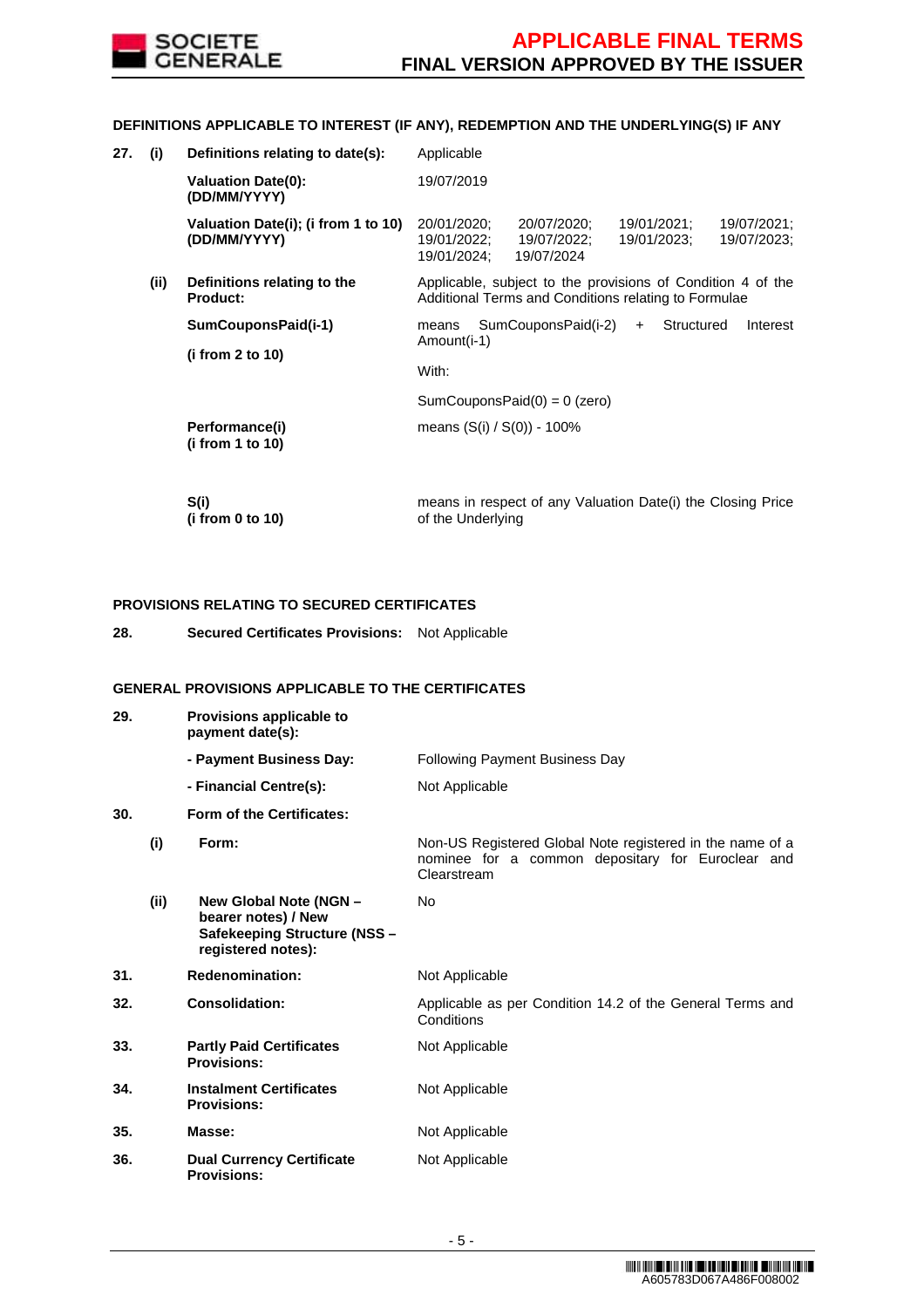

| 37. | <b>Additional Amount Provisions</b><br>for Italian Certificates:                              | Not Applicable |
|-----|-----------------------------------------------------------------------------------------------|----------------|
| 38. | Interest Amount and/or the<br><b>Redemption Amount switch at</b><br>the option of the Issuer: | Not Applicable |
| 39. | <b>Portfolio Linked Certificates</b><br><b>Provisions:</b>                                    | Not Applicable |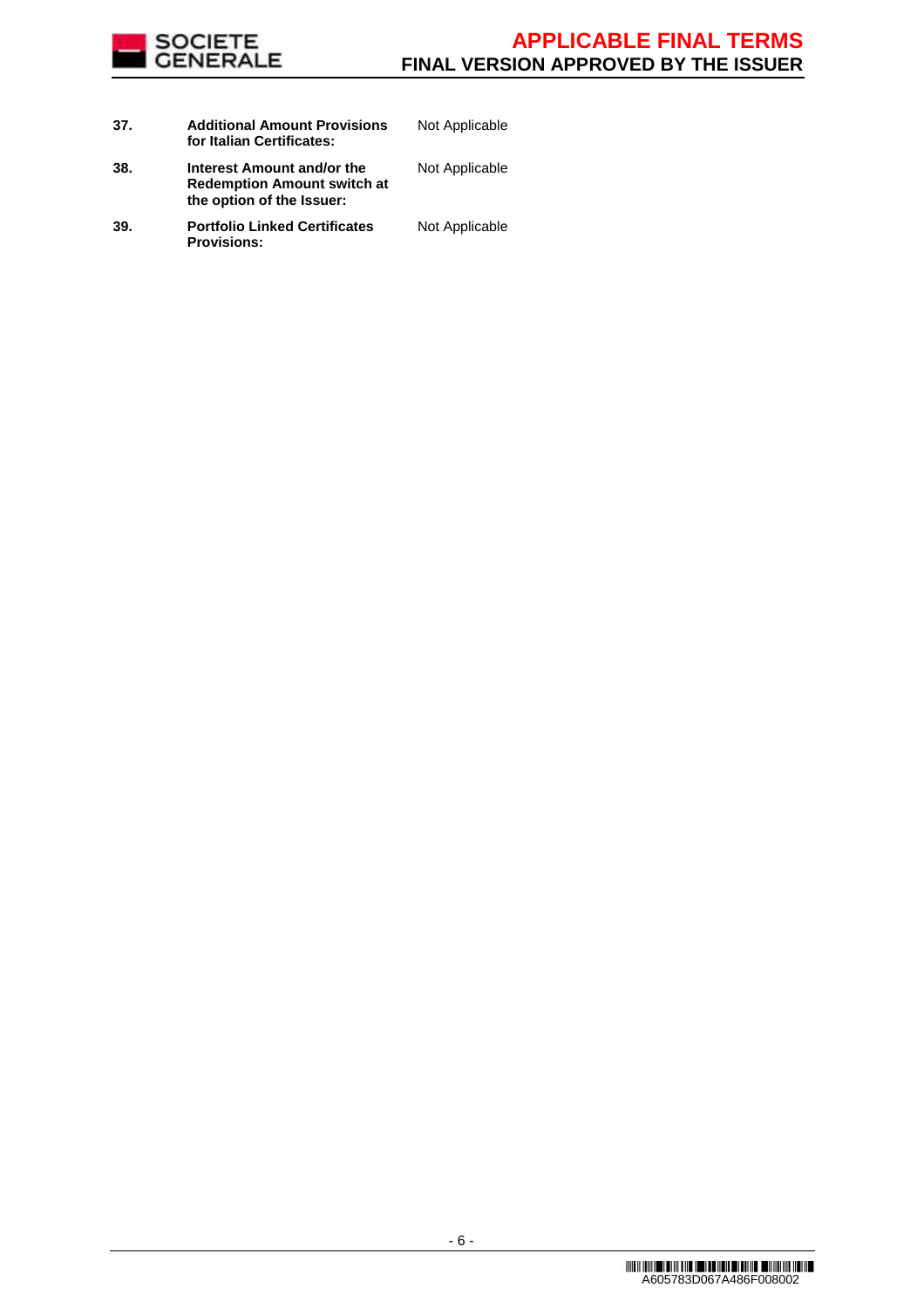

### **PART B – OTHER INFORMATION**

### **1. LISTING AND ADMISSION TO TRADING**

- **(i) Listing:** None
- **(ii) Admission to trading:** Application shall be made for the Certificates to be admitted to trading on the Multilateral Trading Facility ("MTF") named EuroTLX organized and managed by EuroTLX Sim S.p.A. with effect from or as soon as practicable after the Issue Date. Société Générale, directly or through a third party appointed by it, will act as specialist for the Certificates, in accordance with the rules and regulations of EuroTLX.

 **There can be no assurance that the listing and trading of the Certificates will be approved with effect on the Issue Date or at all, provided that if EuroTLX Sim S.p.A. does not release its decision of admission to trading within the day immediately preceding the Issue Date, Section 10 – paragraph "Conditions to which the offer is subject" of these Final Terms shall apply.**

**(iii) Estimate of total expenses related to admission to trading:** Not Applicable **(iv) Information required for Certificates to be listed on SIX Swiss Exchange:** Not Applicable

### **2. RATINGS**

The Certificates to be issued have not been rated.

#### **3. INTERESTS OF NATURAL AND LEGAL PERSONS INVOLVED IN THE ISSUE/OFFER**

 Save for fees, if any, payable to the Dealer, and so far as the Issuer is aware, no person involved in the issue of the Certificates has an interest material to the offer.

The Dealer and its affiliates have engaged, and may in the future engage, in investment banking and/or commercial banking transactions with, and may perform other services for, the Issuer and its affiliates in the ordinary course of business.

 Société Générale will ensure the roles of provider of hedging instruments to the Issuer of the Certificates and Calculation Agent of the Certificates.

 The possibility of conflicts of interest between the different roles of Société Générale on one hand, and between those of Société Générale in these roles and those of the Certificateholders on the other hand cannot be excluded.

 Furthermore, given the banking activities of Société Générale, conflicts may arise between the interests of Société Générale acting in these capacities (including business relationship with the issuers of the financial instruments being underlyings of the Certificates or possession of non public information in relation with them) and those of the Certificateholders. Finally, the activities of Société Générale on the underlying financial instrument(s), on its proprietary account or on behalf of its customers, or the establishment of hedging transactions, may also have an impact on the price of these instruments and their liquidity, and thus may be in conflict with the interests of the Certificateholders.

## **4. REASONS FOR THE OFFER AND USE OF PROCEEDS**

**(i) Reasons for the offer and use of proceeds:**

The net proceeds from each issue of Certificates will be applied for the general financing purposes of the Société Générale Group, which include making a profit.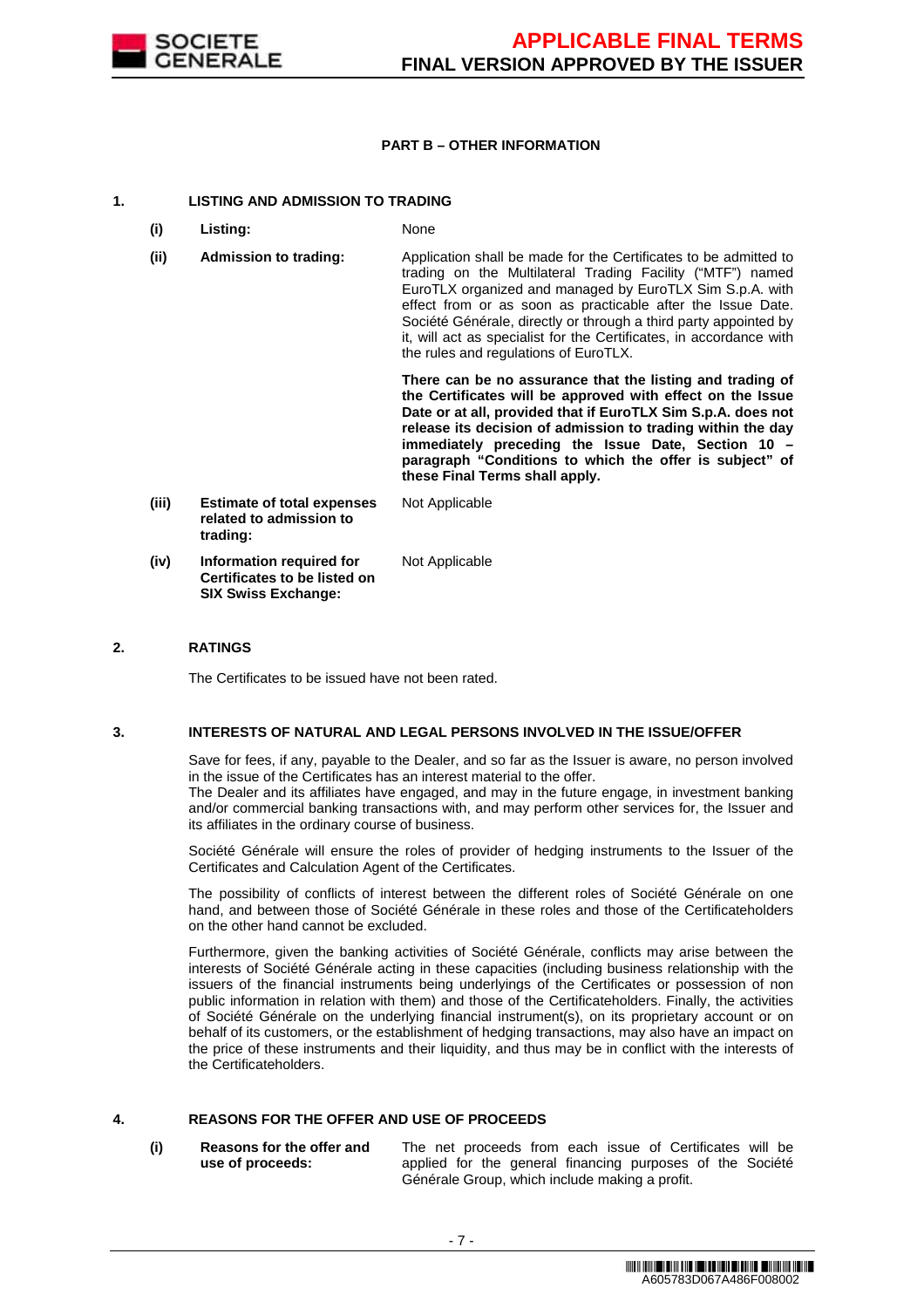

- **(ii) Estimated net proceeds:** Not Applicable
- **(iii) Estimated total expenses:** Not Applicable
- **5. INDICATION OF YIELD** (Fixed Rate Certificates only) Not Applicable
- **6. HISTORIC INTEREST RATES** (Floating Rate Certificates only)

Not Applicable

## **7. PERFORMANCE AND EFFECT ON VALUE OF INVESTMENT**

#### **(i) PERFORMANCE OF FORMULA, EXPLANATION OF EFFECT ON VALUE OF INVESTMENT**  (Structured Certificates only)

 The value of the Certificates, the payment of a coupon amount on a relevant interest payment date to a Certificateholder, the payment of an automatic early redemption amount on a relevant automatic early redemption date, and the payment of a redemption amount to a Certificateholder on the final exercise date will depend on the performance of the underlying asset(s), on the relevant valuation date(s).

 The value of the Certificates is linked to the positive or negative performance of the underlying instrument. The amount(s) to be paid is/are determined on the basis of the condition which is satisfied (or not) if the performance of the underlying instrument is higher than or equal to a predefined barrier performance.

 The Certificates may provide for an automatic early redemption linked to a specific event. Therefore, this may prevent the Certificateholders from benefitting from the performance of the underlying instrument(s) over the whole period initially envisaged.

 The terms and conditions of the Certificates may include provisions under which upon the occurrence of certain market disruptions delays in the settlement of the Certificates may be incurred or certain modifications be made. Moreover, in case of occurrence of events affecting the underlying instrument(s), the terms and conditions of the Certificates allow the Issuer to substitute the underlying instrument(s) by new underlying instrument(s), cease the exposure to the underlying asset(s) and apply a reference rate to the proceeds so obtained until the final exercise date of the Certificates, postpone the final exercise date of the Certificates, early redeem the Certificates on the basis of the market value of these Certificates, or deduct from any due amount the increased cost of hedging, and in each case without the consent of the Certificateholders.

Payments (whether in respect of principal and/or interest and whether at final exercise or otherwise) on the Certificates are calculated by reference to certain underlying(s), the return of the Certificates is based on changes in the value of the underlying(s), which may fluctuate. Prospective investors should be aware that these Certificates may be volatile and that they may receive no interest and may lose all or a substantial portion of their principal.

 During the lifetime of the Certificates, the market value of these Certificates may be lower than the invested capital. Furthermore, an insolvency of the Issuer and/or the Guarantor may cause a total loss of the invested capital.

**The attention of the investors is drawn to the fact that they could sustain an entire or a partial loss of their investment.**

**(ii) PERFORMANCE OF RATE(S) OF EXCHANGE AND EXPLANATION OF EFFECT ON VALUE OF INVESTMENT** (Dual Currency Certificates only)

Not Applicable

### **8. OPERATIONAL INFORMATION**

**(i) Security identification**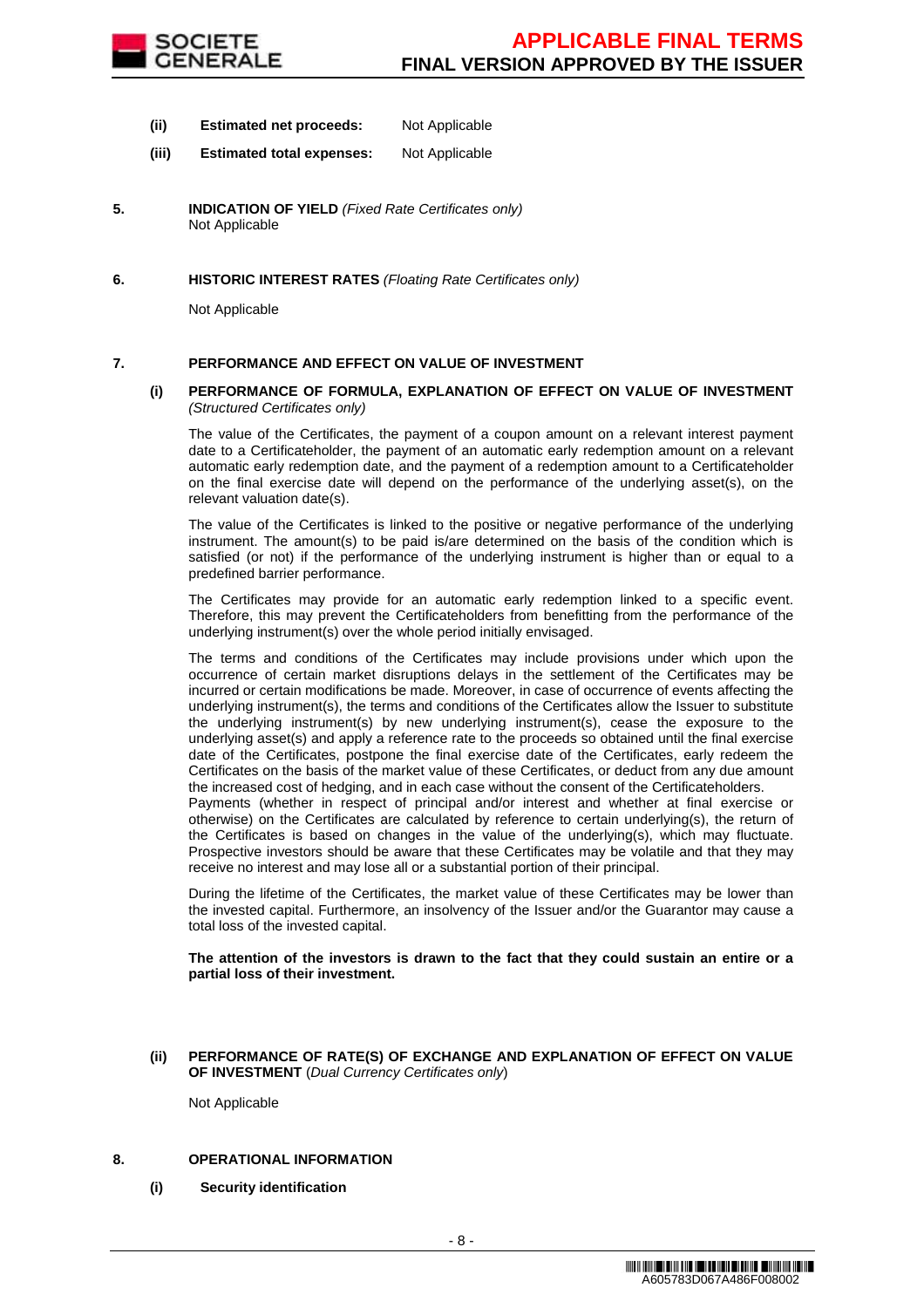

**code(s):**

- **ISIN code:** XS1983872158
- **Common code:** 198387215
- **(ii) Clearing System(s):** Euroclear Bank S.A/N.V. (**Euroclear) /** Clearstream Banking société anonyme (**Clearstream, Luxembourg**)
- **(iii) Delivery of the Certificates:** Delivery against payment

**(iv) Calculation Agent:** Société Générale Tour Société Générale 17 Cours Valmy 92987 Paris La Défense Cedex France

- **(v) Paying Agent(s):** Société Générale Bank&Trust 11, avenue Emile Reuter 2420 Luxembourg Luxembourg
- **(vi) Eurosystem eligibility of the Certificates:** No
- **(vii) Address and contact details of Société Générale for all administrative communications relating to the Certificates:** Société Générale Tour Société Générale 17 Cours Valmy 92987 Paris La Défense Cedex France Name: Sales Support Services - Derivatives Tel: +33 1 57 29 12 12 (Hotline) Email: clientsupport-deai@sgcib.com

## **9. DISTRIBUTION**

**(i) Method of distribution:** Non-syndicated **- Dealer(s):** Société Générale Tour Société Générale 17 Cours Valmy 92987 Paris La Défense Cedex France **(ii) Total commission and concession:** There is no commission and/or concession paid by the Issuer to the Dealer or the Managers. Société Générale shall pay to Deutsche Bank SpA (the **Distributor**) an upfront remuneration of up to 4.00% of the nominal amount of Certificates effectively placed by such Distributor as of the Issue Date. **(iii) TEFRA rules:** Not Applicable **(iv) Non-exempt Offer:** A Non-exempt offer of the Certificates may be made by the Dealer and any **Initial Authorised Offeror** below mentioned, any **Additional Authorised Offeror**, the name and address of whom will be published on the website of the Issuer (http://prospectus.socgen.com) in the public offer jurisdiction(s) (**Public Offer Jurisdiction(s)**) during the offer period (**Offer Period**) as specified in the paragraph "Public Offers in European Economic Area" below. **- Individual Consent / Name(s) and address(es) of any Initial Authorised Offeror:** Applicable / Deutsche Bank SpA, Piazza del Calendario, 3, 20126 Milano **- General Consent/ Other conditions to consent:** Not Applicable **(v) U.S. federal income tax** The Certificates are not Specified Certificates for purposes of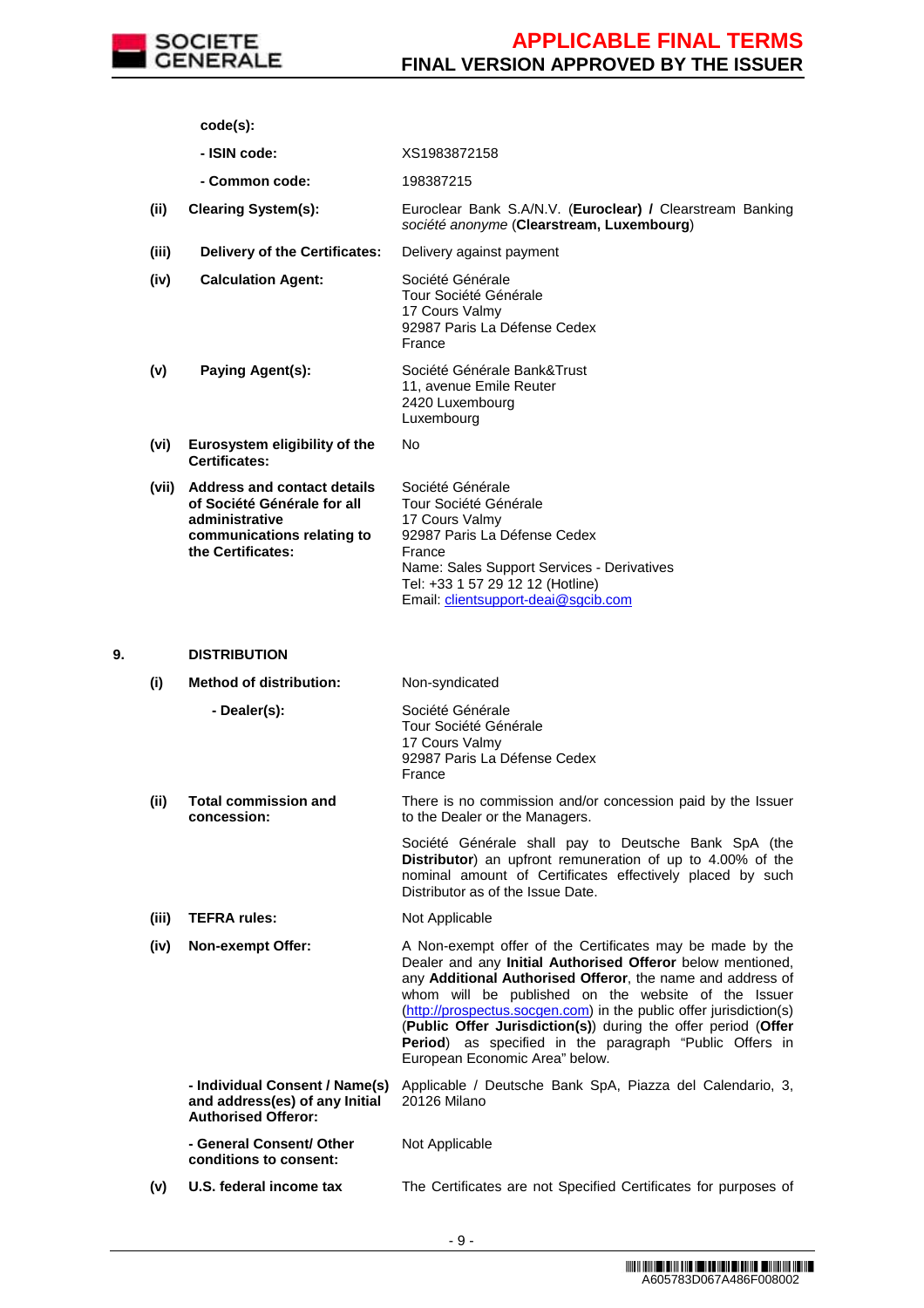

**considerations:** the Section 871(m) Regulations.

**(vi) Prohibition of Sales to EEA Retail Investors:**

Not Applicable

## **10. PUBLIC OFFERS IN EUROPEAN ECONOMIC AREA**

- **Public Offer Jurisdiction(s):** Italy
- 

 **- Offer Period:** From and including June 14, 2019 at 9.00 a.m. Central European Time (CET) to and including July 16, 2019 at 4.00 p.m. CET, subject to any early closing of the Offer Period as described under clause (iii) below.

The Certificates will be distributed:

(a) within the premises of the Distributors (at their offices and branches);

(b) through door-to-door selling (fuori sede) pursuant to Articles 30 and 31 of the Italian Legislative Decree No. 58 of 24<sup>th</sup> February 1998, as amended from time to time (the **"Italian Financial Services Act"**) from and including June 14, 2019 at 9.00 a.m. Central European Time (CET) to and including July 11, 2019 at 4.00 p.m. CET; and

subject to any early closing of the Offer Period as described below.

If agreed with the Dealer, a Distributor can perform the distribution of the Certificates during a period shorter than the Offer Period, provided that in such event the applicable start and end dates are set out in the subscription form of the relevant Distributor.

Distributors intending to distribute Certificates through door-todoor selling (fuori sede) pursuant to article 30 of the Italian Financial Services Act will collect the acceptance forms - other than directly at their branches and offices - through financial advisors for door-to-door selling (consulenti finanziari abilitati all'offerta fuori sede) pursuant to Article 31 of the Italian Financial Services Act.

Pursuant to Article 30, paragraph 6, of the Italian Financial Services Act, the validity and enforceability of contracts entered into through door-to-door selling (fuori sede) is suspended for a period of 7 (seven) days from the date of subscription of the acceptance form by the relevant investor.

Within such period investors may notify the relevant Distributor of their withdrawal without payment of any charge or commission.

 **- Offer Price:** The Certificates will be offered at the Issue Price of which up to a maximum of 4.00% is represented by distribution fee payable upfront by the Issuer to the Distributor.

 **- Conditions to which the offer is subject:** Offers of the Certificates are conditional on their issue and, on any additional conditions set out in the standard terms of business of the financial intermediaries, notified to investors by such relevant financial intermediaries.

> The Issuer reserves the right to close the Offer Period prior to its stated expiry for any reason. The Issuer reserves the right to withdraw the offer and cancel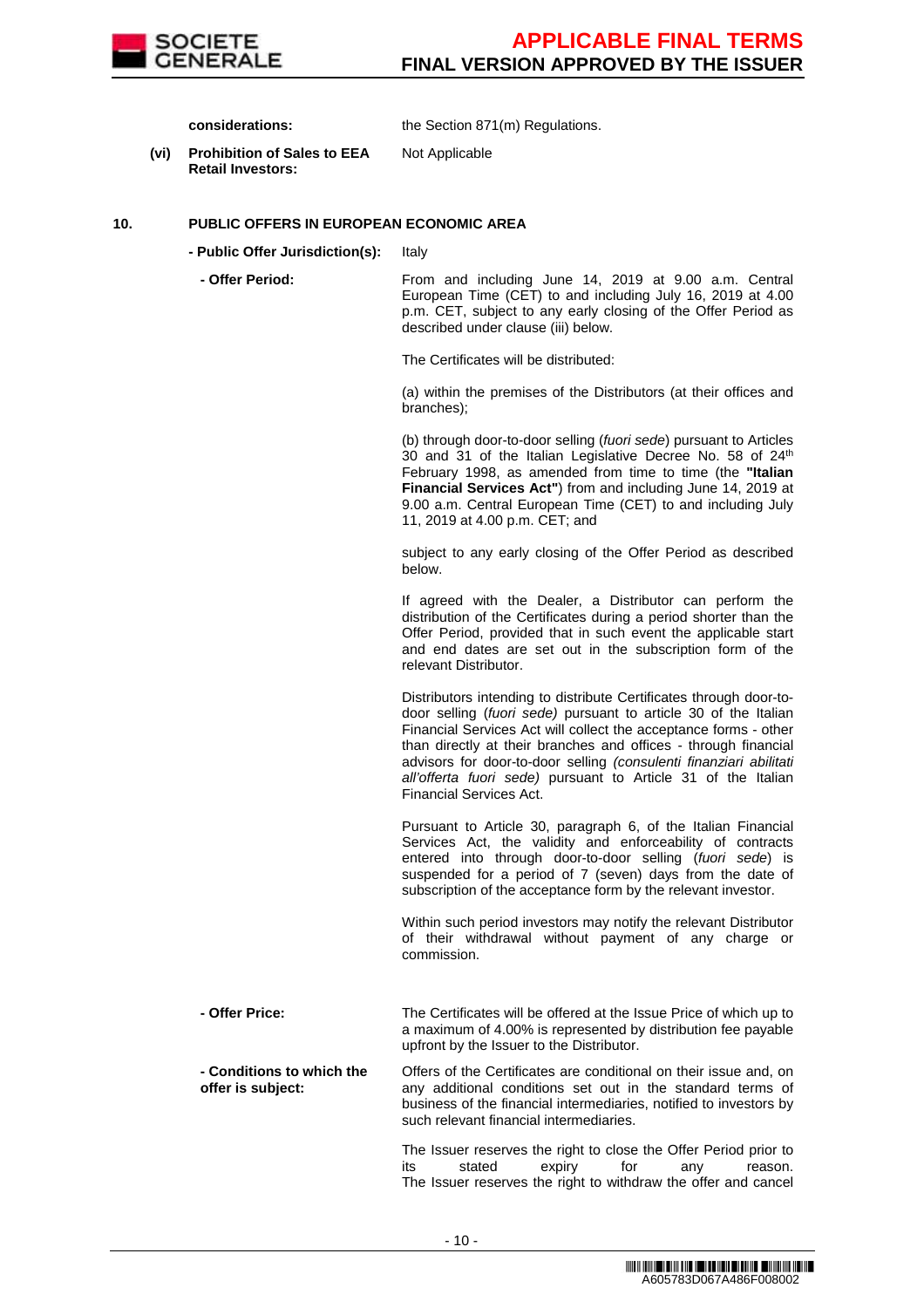

the issuance of the Certificates for any reason at any time on or prior to the Issue Date. For the avoidance of doubt, if any application has been made by a potential investor and the Issuer exercises such right, no potential investor shall be entitled to subscribe or otherwise acquire the Certificates. In each case, a notice to the investors on the early termination or the withdrawal, as applicable, will be published on the website of the Issuer (http://prospectus.socgen.com).

 The validity of the offer is subject to the condition that the decision of admission to trading on EuroTLX is released by EuroTLX Sim S.p.A. by not later than on the day immediately preceding the Issue Date; otherwise, the offer will be deemed withdrawn and the issuance cancelled. The Issuer undertakes to file the relevant application with EuroTLX Sim S.p.A. in due time to allow EuroTLX Sim S.p.A. to release a decision, according to its rules, within the day immediately preceding the Issue Date.

 **- Description of the application process:** The distribution activity will be carried out in accordance with the financial intermediary's usual procedures. Prospective investors will not be required to enter into any contractual arrangements directly with the Issuer in relation to the subscription of the Certificates.

Not Applicable

 **- Description of possibility to reduce subscriptions and manner for refunding excess amount paid by applicants:**

 **- Details of the minimum and/or maximum amount of application:**

 **- Details of the method and time limits for paying up and delivering the Certificates:**

The Certificates will be issued on the Issue Date against payment to the Issuer of the net subscription moneys. However, the settlement and delivery of the Certificates will be executed through the Dealer mentioned above. Investors will be notified by the relevant financial intermediary of their allocations of Certificates and the settlement arrangements in respect thereof.

Minimum amount of application : EUR 100 (i.e. 1 Certificate)

 The settlement and the delivery of the securities will be executed through the Dealer mentioned above only for technical reasons. However, the Issuer will be the only offeror and as such will assume all the responsibilities in connection with the information contained in the Final Terms together with the Base Prospectus.

 **- Manner and date in which results of the offer are to be made public:**

Publication on the website of the Issuer (http://prospectus.socgen.com) and in a daily newspaper of general circulation in the relevant place(s) of listing and/or public offer at the end of the subscription period if required by local regulation.

Not Applicable

 **- Procedure for exercise of any right of pre-emption, negotiability of subscription rights and treatment of subscription rights not exercised:**

 **- Whether tranche(s) has/have been reserved for certain countries:** Not Applicable

 **- Process for notification to applicants of the amount allotted and the indication**  Not Applicable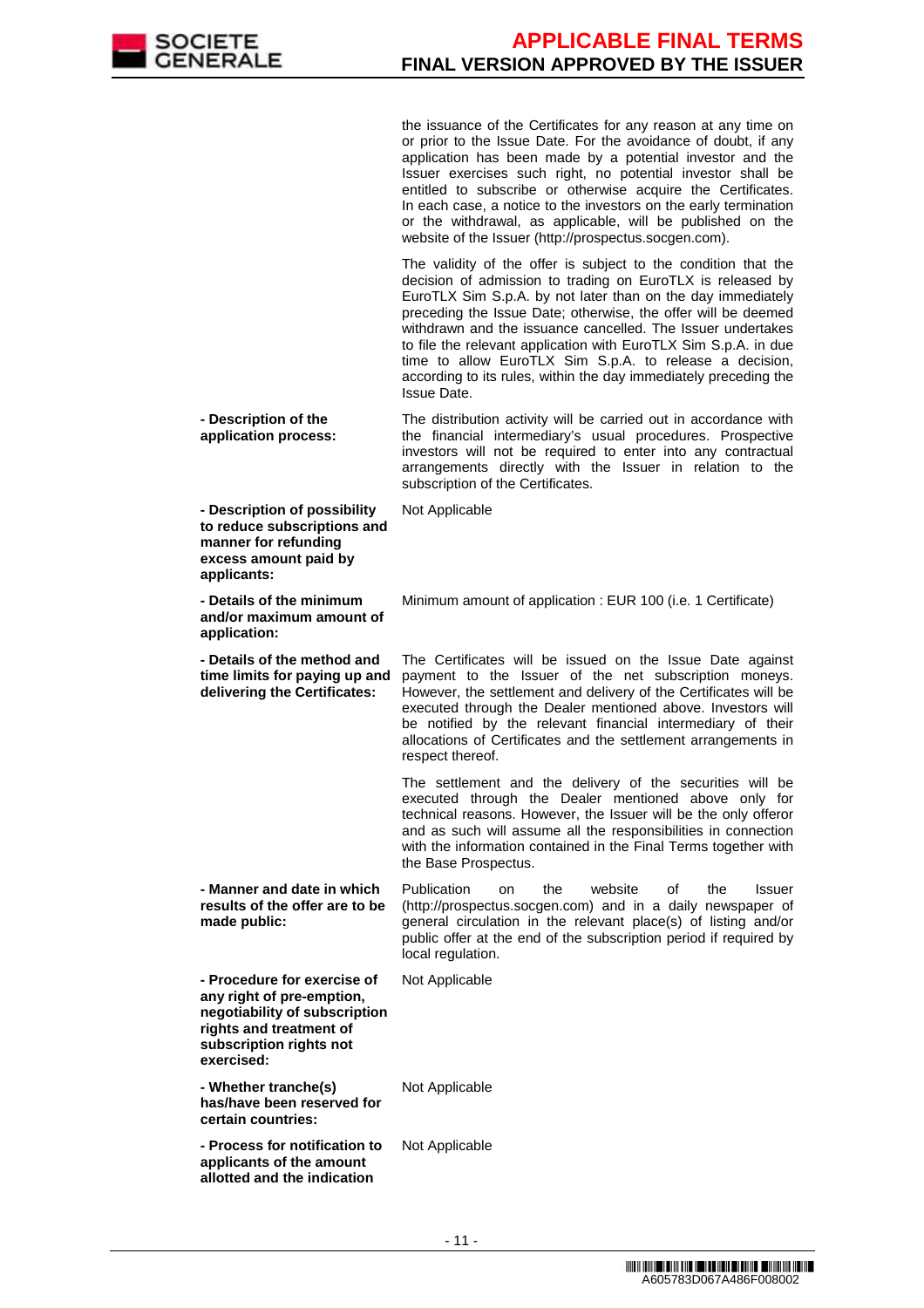

**whether dealing may begin before notification is made:**

 **- Amount of any expenses and taxes specifically charged to the subscriber or purchaser:** Taxes charged in connection with the subscription, transfer, purchase or holding of the Certificates must be paid by the Certificateholders and neither the Issuer nor the Guarantor shall have any obligation in relation thereto; in that respect, Certificateholders shall consult professional tax advisers to determine the tax regime applicable to their own situation. The Certificateholders shall also consult the Taxation section in the Base Prospectus.

Subscription fees or purchases fees: None

## **11. ADDITIONAL INFORMATION**

 **- Minimum investment in the Certificates:** EUR 100 (i.e. 1 Certificate) **- Minimum Trading Lot:** EUR 100 (i.e. 1 Certificate) **- Location where the Prospectus, any Supplements thereto and the Final Terms can be collected or inspected**  Société Générale, Via Olona n.2, 20123 Milano Italy

## **12. PUBLIC OFFERS IN OR FROM SWITZERLAND**

Not Applicable

## **13. BENCHMARK REGULATION**

**free of charge in Italy:**

Not Applicable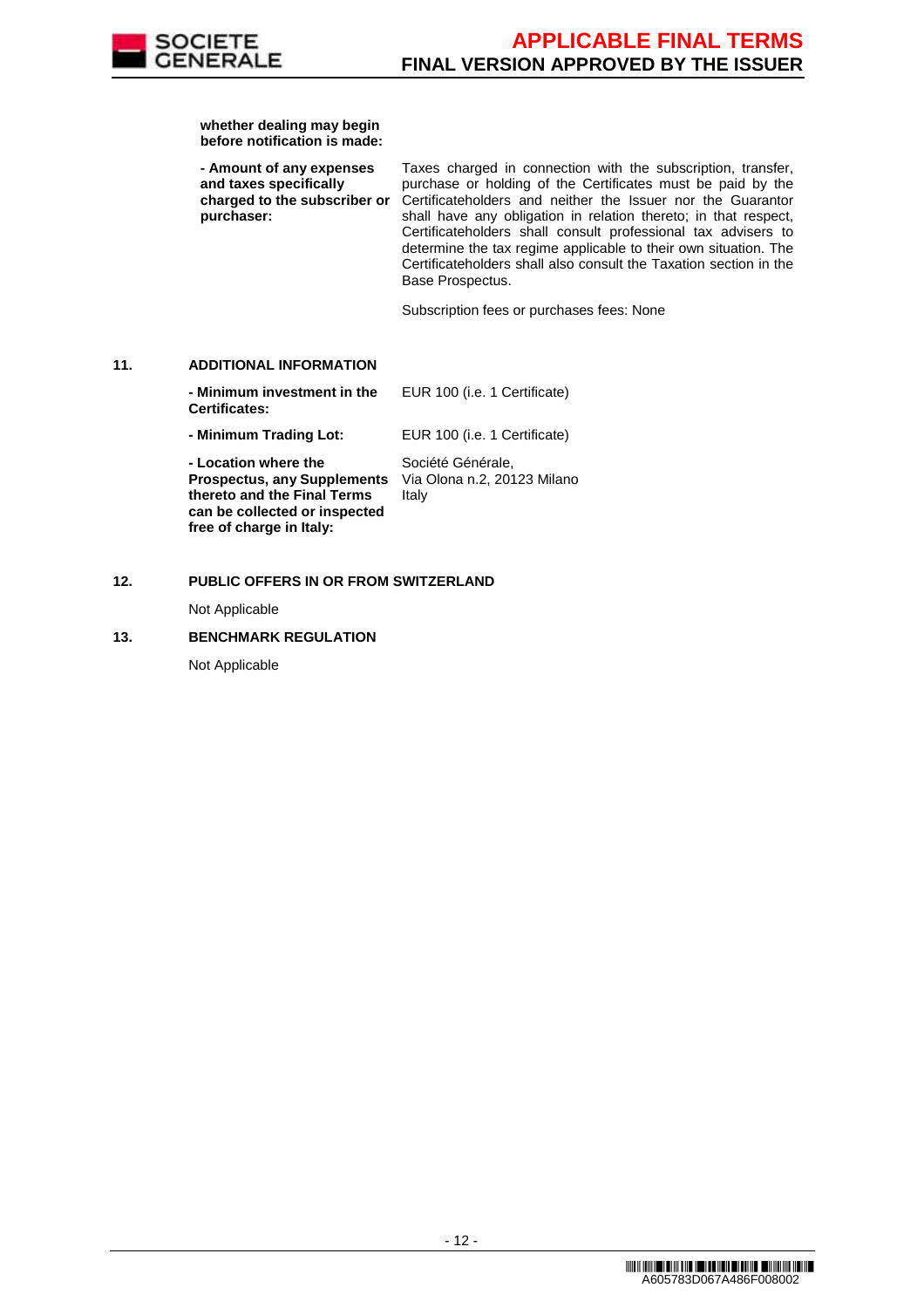

## **ISSUE SPECIFIC SUMMARY**

Summaries are made up of disclosure requirements known as **Elements** the communication of which is required by Annex XXII of the Commission Regulation (EC) No 809/2004 as amended. These elements are numbered in Sections –  $A - E(A.1 - E.7)$ .

This summary contains all the Elements required to be included in a summary for this type of securities and Issuer. Because some Elements are not required to be addressed, there may be gaps in the numbering sequence of the Elements.

Even though an Element may be required to be inserted in the summary because of the type of securities and Issuer, it is possible that no relevant information can be given regarding the Element. In this case, a short description of the Element is included in the summary with the mention of "Not Applicable".

|                               | Section A – Introduction and warnings                                |                                                                                                                                                                                                                                                                                                                                                                                                                                                                                                                                                                            |
|-------------------------------|----------------------------------------------------------------------|----------------------------------------------------------------------------------------------------------------------------------------------------------------------------------------------------------------------------------------------------------------------------------------------------------------------------------------------------------------------------------------------------------------------------------------------------------------------------------------------------------------------------------------------------------------------------|
| A.1                           | Warning                                                              | This summary must be read as an introduction to the Base Prospectus.                                                                                                                                                                                                                                                                                                                                                                                                                                                                                                       |
|                               |                                                                      | Any decision to invest in the Certificates should be based on a consideration<br>of the Base Prospectus as a whole by the investor.                                                                                                                                                                                                                                                                                                                                                                                                                                        |
|                               |                                                                      | Where a claim relating to the information contained in the Base Prospectus<br>and the applicable Final Terms is brought before a court, the plaintiff<br>investor might, under the national legislation of the Member States, have to<br>bear the costs of translating the Base Prospectus before the legal<br>proceedings are initiated.                                                                                                                                                                                                                                  |
|                               |                                                                      | Civil liability attaches only to those persons who have tabled this summary,<br>including any translation thereof, but only if the summary is misleading,<br>inaccurate or inconsistent when read together with the other parts of the<br>Base Prospectus or it does not provide, when read together with the other<br>parts of this Base Prospectus, key information in order to aid investors when<br>considering whether to invest in the Certificates.                                                                                                                 |
| A.2<br><b>Base Prospectus</b> |                                                                      | <b>Consent to the use of the The Issuer consents to the use of this Base Prospectus in connection with a</b><br>resale or placement of Certificates in circumstances where a prospectus is<br>required to be published under the Prospectus Directive (a Non-exempt<br>Offer) subject to the following conditions:                                                                                                                                                                                                                                                         |
|                               |                                                                      | - the consent is only valid during the offer period from 14/06/2019 to<br>16/07/2019 and, in respect of Certificates placed in Italy through "door-to-<br>door selling", from and including 14/06/2019 to and including 11/07/2019<br>(the Offer Period);                                                                                                                                                                                                                                                                                                                  |
|                               |                                                                      | - the consent given by the Issuer for the use of the Base Prospectus to<br>make the Non-exempt Offer is an individual consent (an Individual<br>Consent) in respect of Deutsche Bank SpA, Piazza del Calendario, 3,<br>20126 Milano (the Initial Authorised Offeror and Distributor) and if the<br>Issuer appoints any additional financial intermediaries after 12/06/2019 and<br>publishes details of them on its website http://prospectus.socgen.com, each<br>financial intermediary whose details are so published (each an Additional<br><b>Authorised Offeror);</b> |
|                               |                                                                      | - the consent only extends to the use of this Base Prospectus to make Non-<br>exempt Offers of the Certificates in Italy.                                                                                                                                                                                                                                                                                                                                                                                                                                                  |
|                               |                                                                      | The information relating to the conditions of the Non-exempt Offer<br>shall be provided to the investors by any Initial Authorised Offeror and<br>any Additional Authorised Offeror at the time the offer is made.                                                                                                                                                                                                                                                                                                                                                         |
|                               | Section B - Issuer and Guarantor                                     |                                                                                                                                                                                                                                                                                                                                                                                                                                                                                                                                                                            |
| <b>B.1</b>                    | Legal and commercial SG Issuer (or the Issuer)<br>name of the issuer |                                                                                                                                                                                                                                                                                                                                                                                                                                                                                                                                                                            |
| B.2                           | Domicile, legal form,<br>legislation and country<br>of incorporation | Domicile: 16 Boulevard Royal, L-2449 Luxembourg.<br>Legal form: Public limited liability company (société anonyme).                                                                                                                                                                                                                                                                                                                                                                                                                                                        |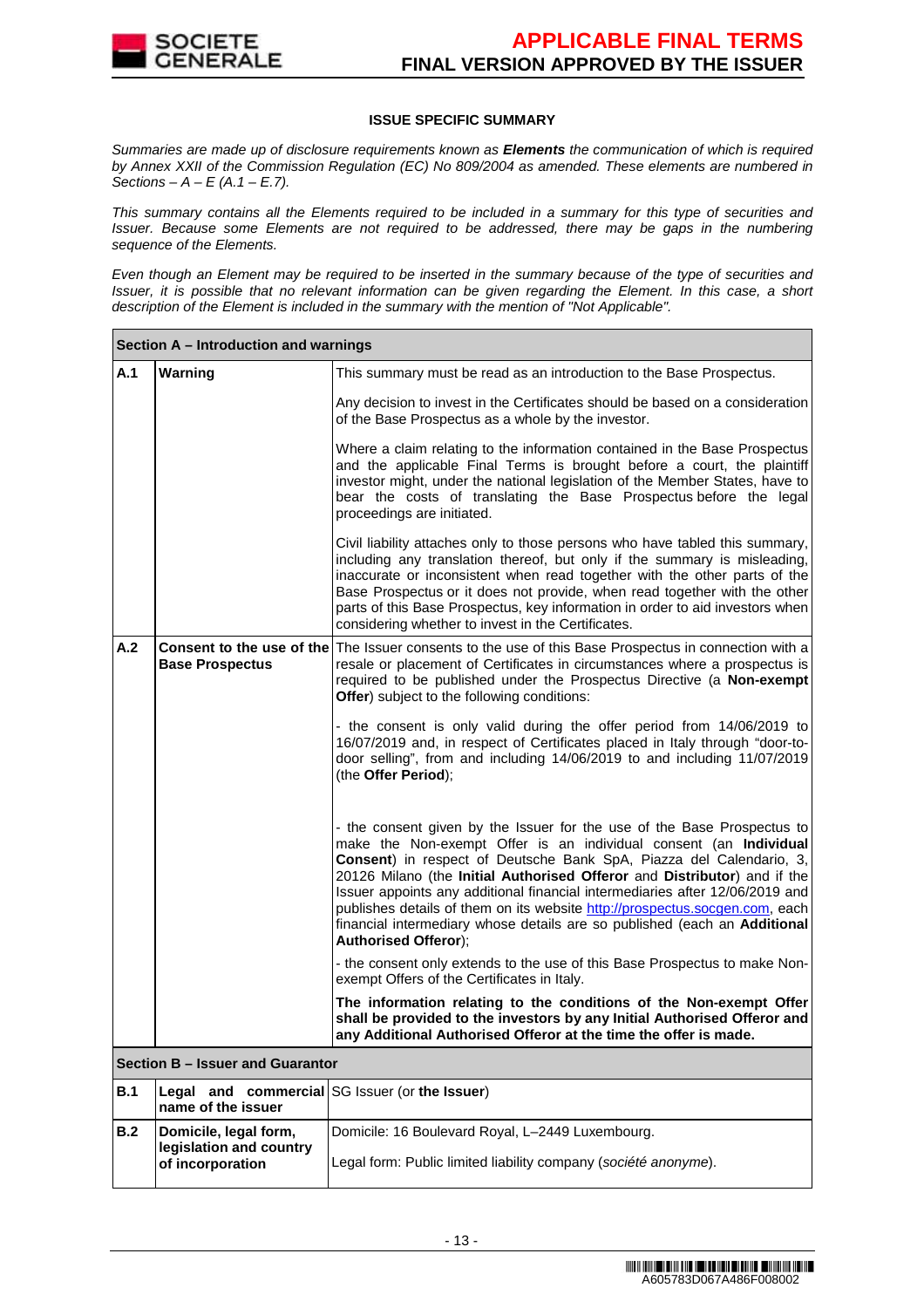

|             |                                                                                                                                                              | Legislation under which the Issuer operates: Luxembourg law.                                                                                                                                                                                                                                                                                                                                                                                                                                                                                     |                          |                          |
|-------------|--------------------------------------------------------------------------------------------------------------------------------------------------------------|--------------------------------------------------------------------------------------------------------------------------------------------------------------------------------------------------------------------------------------------------------------------------------------------------------------------------------------------------------------------------------------------------------------------------------------------------------------------------------------------------------------------------------------------------|--------------------------|--------------------------|
|             |                                                                                                                                                              | Country of incorporation: Luxembourg.                                                                                                                                                                                                                                                                                                                                                                                                                                                                                                            |                          |                          |
| B.4b        | Known trends affecting<br>the issuer and the<br>industries in which it<br>operates                                                                           | The Issuer expects to continue its activity in accordance with its corporate<br>objects over the course of 2019.                                                                                                                                                                                                                                                                                                                                                                                                                                 |                          |                          |
| B.5         | Description of the<br>issuer's group and the<br>issuer's position within<br>the group                                                                        | The Société Générale group (the Group) offers a wide range of advisory<br>services and tailored financial solutions to individual customers, large<br>corporate and institutional investors. The Group relies on three<br>complementary core businesses:<br>• French Retail Banking;<br>. International Retail Banking, Financial Services and Insurance and<br>• Corporate and Investment Banking, Private Banking, Asset and Wealth<br>Management and Securities Services.<br>The Issuer is a subsidiary of the Group and has no subsidiaries. |                          |                          |
| <b>B.9</b>  | <b>Figure of profit forecast</b><br>or estimate of the issuer                                                                                                | Not applicable. The Issuer does not provide any figure of profit forecast or<br>estimate.                                                                                                                                                                                                                                                                                                                                                                                                                                                        |                          |                          |
| <b>B.10</b> | Nature of any<br>qualifications in the<br>audit report on the<br>historical financial<br>information                                                         | Not Applicable. The audit report does not include any qualification.                                                                                                                                                                                                                                                                                                                                                                                                                                                                             |                          |                          |
| <b>B.12</b> | <b>Selected historical key</b>                                                                                                                               |                                                                                                                                                                                                                                                                                                                                                                                                                                                                                                                                                  |                          |                          |
|             | financial information<br>regarding the issuer                                                                                                                | (in K€)                                                                                                                                                                                                                                                                                                                                                                                                                                                                                                                                          | Year ended<br>31.12.2018 | Year ended<br>31.12.2017 |
|             |                                                                                                                                                              | <b>Total Revenue</b>                                                                                                                                                                                                                                                                                                                                                                                                                                                                                                                             | (audited)<br>68,302      | (audited)<br>92,353      |
|             |                                                                                                                                                              | Profit before tax                                                                                                                                                                                                                                                                                                                                                                                                                                                                                                                                | 105                      | 105                      |
|             |                                                                                                                                                              | Profit for the financial period/year                                                                                                                                                                                                                                                                                                                                                                                                                                                                                                             | 187                      | 78                       |
|             |                                                                                                                                                              | Total Assets                                                                                                                                                                                                                                                                                                                                                                                                                                                                                                                                     | 49,362,650               | 48,026,909               |
|             | adverse change in the<br>prospects of the issuer<br>since the date of its last<br>published audited<br>financial statements                                  | Statement as no material There has been no material adverse change in the prospects of the Issuer<br>since 31 December 2018.                                                                                                                                                                                                                                                                                                                                                                                                                     |                          |                          |
|             | Significant changes in<br>the issuer's financial or<br>trading position<br>subsequent to the<br>period covered by the<br>historical financial<br>information | Not Applicable. There has been no significant change in the financial or<br>trading position of the Issuer since 31 December 2018.                                                                                                                                                                                                                                                                                                                                                                                                               |                          |                          |
| B.13        | <b>Recent events particular</b><br>to the issuer which are<br>to a material extent<br>relevant to the<br>evaluation of the<br><b>Issuer's solvency</b>       | Not Applicable. There have been no recent events particular to the Issuer<br>which are to a material extent relevant to the evaluation of the Issuer's<br>solvency.                                                                                                                                                                                                                                                                                                                                                                              |                          |                          |
| <b>B.14</b> | Statement as to whether                                                                                                                                      | See Element B.5 above for the Issuers' position within the Group.                                                                                                                                                                                                                                                                                                                                                                                                                                                                                |                          |                          |
|             | the issuer is dependent<br>upon other entities<br>within the group                                                                                           | SG Issuer is dependent upon Société Générale Bank & Trust within the<br>Group.                                                                                                                                                                                                                                                                                                                                                                                                                                                                   |                          |                          |
| <b>B.15</b> | <b>Description of the</b>                                                                                                                                    | The principal activity of SG Issuer is raising finance by the issuance of                                                                                                                                                                                                                                                                                                                                                                                                                                                                        |                          |                          |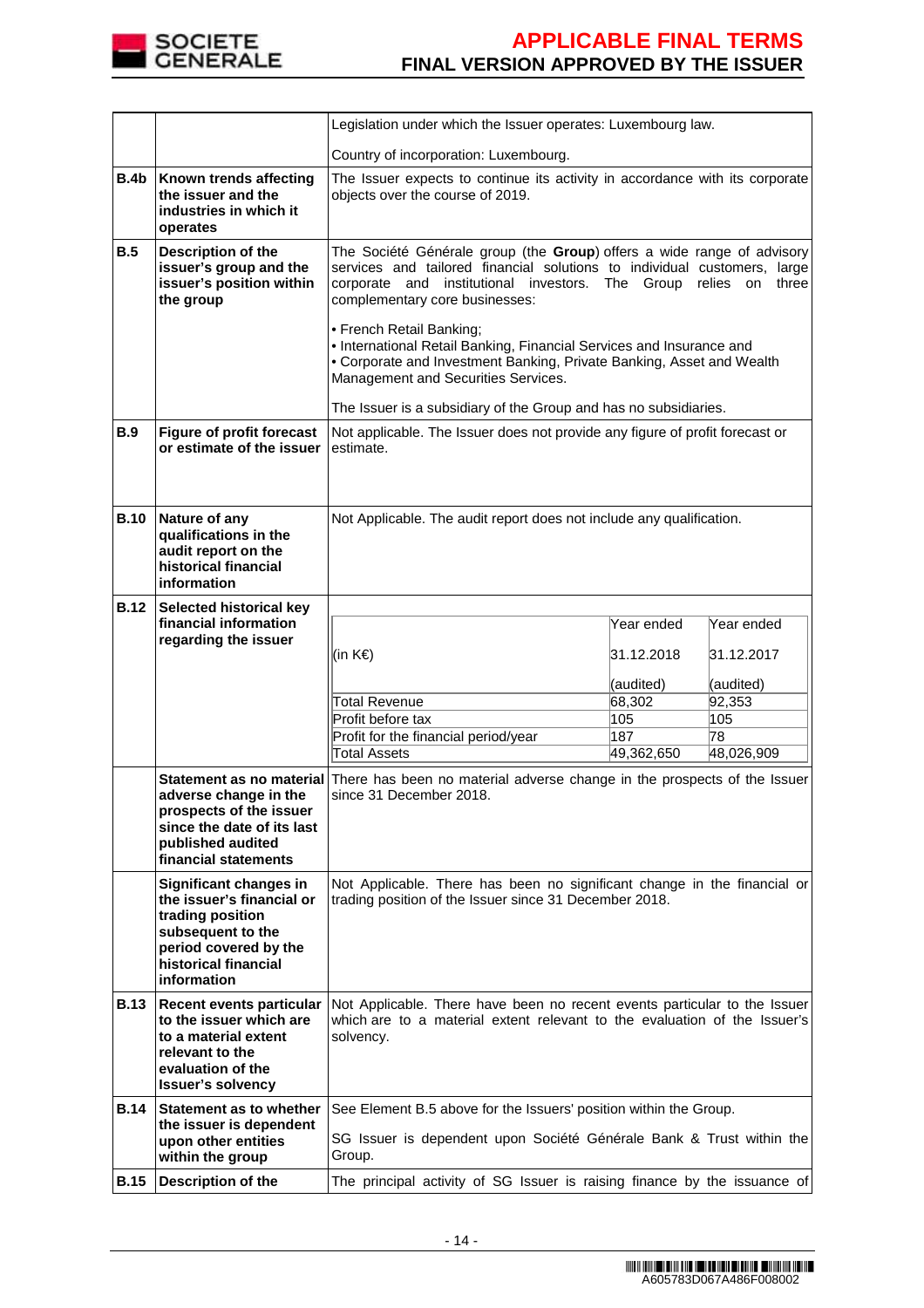

|             | issuer's principal<br>activities                                                                                                                                                 | warrants as well as debt securities designed to be placed to institutional<br>customers or retail customers through the distributors associated with<br>Société Générale. The financing obtained through the issuance of such debt<br>securities is then lent to Société Générale and to other members of the<br>Group.                                                                                                                                                                                                |  |
|-------------|----------------------------------------------------------------------------------------------------------------------------------------------------------------------------------|------------------------------------------------------------------------------------------------------------------------------------------------------------------------------------------------------------------------------------------------------------------------------------------------------------------------------------------------------------------------------------------------------------------------------------------------------------------------------------------------------------------------|--|
| <b>B.16</b> | To the extent known to<br>the issuer, whether the<br>issuer is directly or<br>indirectly owned or<br>controlled and by whom,<br>and description of the<br>nature of such control | SG Issuer is a 100 per cent. owned subsidiary of Société Générale Bank &<br>Trust S.A. which is itself a 100 per cent. owned subsidiary of Société<br>Générale and is a fully consolidated company.                                                                                                                                                                                                                                                                                                                    |  |
| <b>B.18</b> | Nature and scope of the<br>guarantee                                                                                                                                             | The Certificates are unconditionally and irrevocably guaranteed by Société<br>Générale (the Guarantor) pursuant to the guarantee made as of 20 June<br>2018 (the Guarantee).                                                                                                                                                                                                                                                                                                                                           |  |
|             |                                                                                                                                                                                  | The Guarantee obligations constitutes a direct, unconditional, unsecured and<br>unsubordinated obligations of the Guarantor ranking as senior preferred<br>obligations, as provided for in Article L. 613-30-3-I-3° of the Code and will<br>rank at least pari passu with all other existing and future direct,<br>unconditional, unsecured senior preferred obligations of the Guarantor,<br>including those in respect of deposits.                                                                                  |  |
|             |                                                                                                                                                                                  | Any references to sums or amounts payable by the Issuer which are<br>guaranteed by the Guarantor under the Guarantee shall be to such sums<br>and/or amounts as directly reduced, and/or in the case of conversion into<br>equity, as reduced by the amount of such conversion, and/or otherwise<br>modified from time to time resulting from the application of a bail-in power by<br>any relevant authority pursuant to directive 2014/59/EU of the European<br>Parliament and of the Council of the European Union. |  |
| <b>B.19</b> | Information about the<br>guarantor as if it were<br>the issuer of the same<br>type of security that is<br>subject of the guarantee                                               | The information about Société Générale as if it were the Issuer of the same<br>type of Certificates that is subject of the Guarantee is set out in accordance<br>with Elements B.19 / B.1, B.19 / B.2, B.19 / B.4b, B.19 / B.5, B.19 / B.9, B.19<br>/ B.10, B.19 / B.12, B.19 / B.13, B.19 / B.14, B.19 / B.15, B.19 / B.16 below,<br>respectively:                                                                                                                                                                    |  |
|             |                                                                                                                                                                                  | B.19/B.1: Legal and commercial name of the guarantor                                                                                                                                                                                                                                                                                                                                                                                                                                                                   |  |
|             |                                                                                                                                                                                  | Société Générale                                                                                                                                                                                                                                                                                                                                                                                                                                                                                                       |  |
|             |                                                                                                                                                                                  | B.19/B.2: Domicile, legal form, legislation and country of incorporation                                                                                                                                                                                                                                                                                                                                                                                                                                               |  |
|             |                                                                                                                                                                                  | Domicile: 29. boulevard Haussmann, 75009 Paris, France. Legal form:<br>Public limited liability company (société anonyme).                                                                                                                                                                                                                                                                                                                                                                                             |  |
|             |                                                                                                                                                                                  | Legislation under which the Issuer operates: French law. Country of<br>incorporation: France.                                                                                                                                                                                                                                                                                                                                                                                                                          |  |
|             |                                                                                                                                                                                  | B.19/B.4b: Known trends affecting the guarantor and the industries in<br>which it operates                                                                                                                                                                                                                                                                                                                                                                                                                             |  |
|             |                                                                                                                                                                                  | Société Générale continues to be subject to the usual risks and the risks<br>inherent to its business. More specifically, the Group could be affected by:                                                                                                                                                                                                                                                                                                                                                              |  |
|             |                                                                                                                                                                                  | - The risks to global growth have ramped up owing to the high level of<br>political uncertainty. The markets will continue to dwell on the negotiations<br>between the US and China. The risk of new obstacles stemming from world<br>trade tensions, no Brexit deal and euro zone policy, notably the European<br>Parliament elections at the end of May, remains high. And this applies<br>against the backdrop of high debt levels and unstable financial markets.                                                  |  |
|             |                                                                                                                                                                                  | - Business seems to be losing pace in the approach to 2019 on emerging<br>markets, undercut by the decline in world demand and by the tightening of<br>world financial conditions. Emerging Asia remains the strongest growth<br>region. Central and eastern Europe are also showing resilience in the face of<br>the loss of pace in the euro zone.                                                                                                                                                                   |  |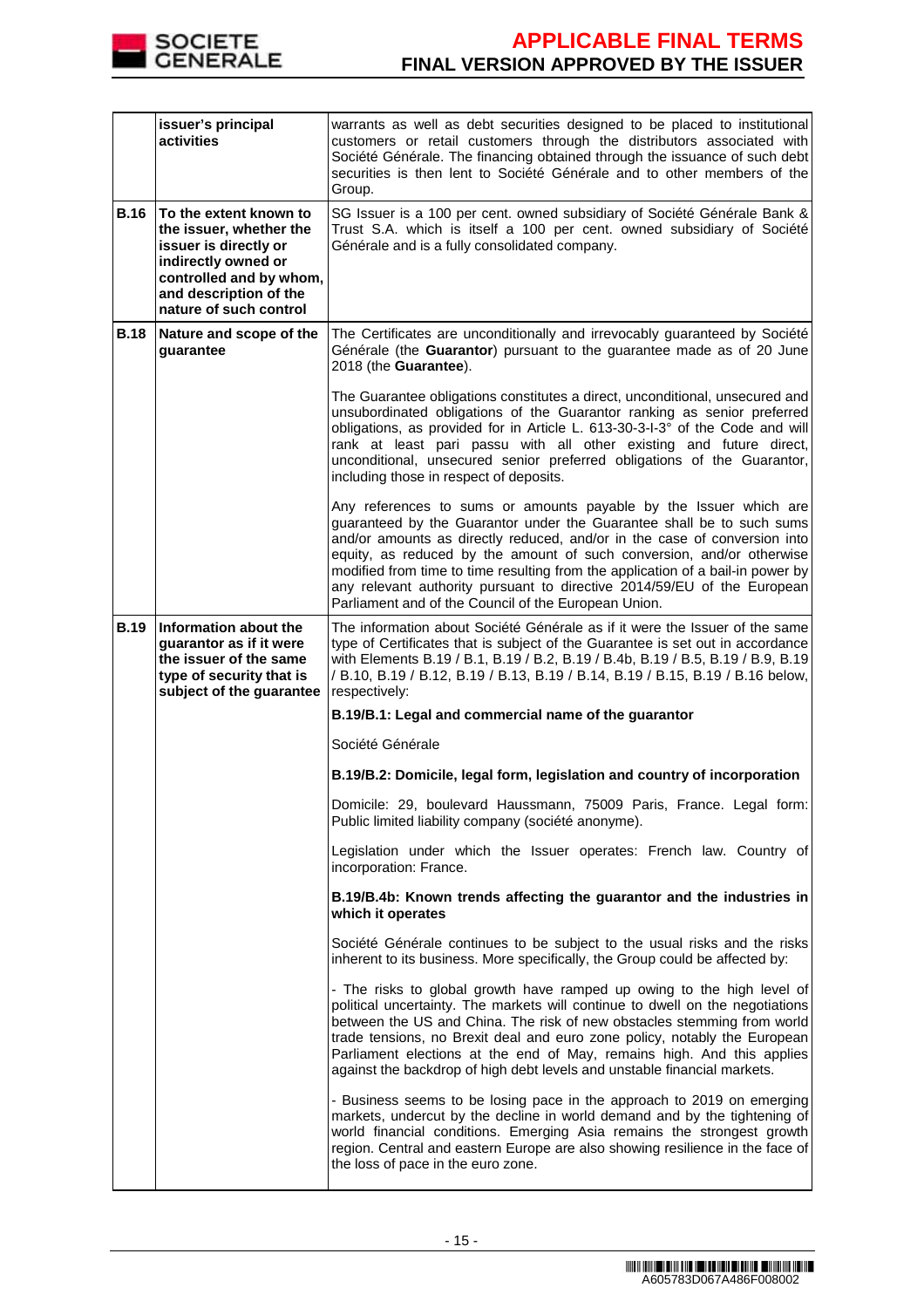

- In Russia, the economy should resist the impact of sanctions in the short term and the underlying financial situation is still sound. In Brazil, the new administration will have to undertake pension reforms, essential to correct the fiscal base.

- In terms of shift in central bank monetary policies

|  | - In terms of shift in central bank monetary policies:                                                                                                                                                                                                                                                                                                                                                                                                                                                                                                                                   |
|--|------------------------------------------------------------------------------------------------------------------------------------------------------------------------------------------------------------------------------------------------------------------------------------------------------------------------------------------------------------------------------------------------------------------------------------------------------------------------------------------------------------------------------------------------------------------------------------------|
|  | The Federal Reserve is determined to scale down its balance<br>sheet and is likely to raise rates in 2019. However, the recent<br>increase in volatility on financial markets and the global revaluation<br>of risk premiums could prompt the Fed to pause its monetary<br>tightening.<br>The ECB has confirmed that it will have put an end to its net asset<br>$\bullet$<br>purchases as of January 2019. It is unlikely to raise interest rates<br>before the end of the summer 2019. The situation is unclear given<br>the euro zone slowdown that has set in since the end of 2018. |
|  | - 2019 will also be characterised by geopolitical uncertainty, in prolongation<br>of a number of events over the last two years.                                                                                                                                                                                                                                                                                                                                                                                                                                                         |
|  | - For 2019, the regulatory timetable is likely to loom large in the European<br>legislative process with regard to the set of texts on sustainable finance<br>(taxonomy, disclosures and benchmarks), in continuation of the third target<br>for the Paris agreements (reorientation of financial flows towards<br>decarbonised businesses), plus the revision to prudential rules applicable to<br>investment companies (Investment Firms Review - IFR).                                                                                                                                |
|  | Against this backdrop, and to generate responsible and profitable growth, the<br>Group's main priorities in 2019 will be to:                                                                                                                                                                                                                                                                                                                                                                                                                                                             |
|  | - growth via implementation of the Group's key revenues initiatives;                                                                                                                                                                                                                                                                                                                                                                                                                                                                                                                     |
|  | - accelerate transformation of all businesses and functions, notably for the<br>French retail relationship model, and adapt the Global Markets strategy;                                                                                                                                                                                                                                                                                                                                                                                                                                 |
|  | - deliver on costs (notably an additional EUR 500m cost reduction in Global<br>Banking and Investor Solutions) and maintain strict control of risks and<br>selective capital allocation;                                                                                                                                                                                                                                                                                                                                                                                                 |
|  | - continue its refocusing, via the disposal or closure of businesses lacking<br>critical size or not offering sufficient synergies, with a target raised from 50-<br>60bp to 80-90bp of impact on the CET 1 ratio by the end of 2020;                                                                                                                                                                                                                                                                                                                                                    |
|  | - foster responsibility via ongoing deployment of the Culture & Conduct<br>programme and further integration of the CSR strategy.                                                                                                                                                                                                                                                                                                                                                                                                                                                        |
|  | B.19/B.5: Description of the guarantor's group and the guarantor's<br>position within the group                                                                                                                                                                                                                                                                                                                                                                                                                                                                                          |
|  | The Group offers a wide range of advisory services and tailored financial<br>solutions to individual customers, large corporate and institutional investors.<br>The Group relies on three complementary core businesses:                                                                                                                                                                                                                                                                                                                                                                 |
|  | French Retail Banking;<br>International Retail Banking, Financial Services and Insurance and<br>Corporate and Investment Banking, Private Banking, Asset and<br>$\bullet$<br>Wealth Management and Securities Services.                                                                                                                                                                                                                                                                                                                                                                  |
|  | Société Générale is the parent company of the Société Générale Group.                                                                                                                                                                                                                                                                                                                                                                                                                                                                                                                    |
|  | B.19/B.9: Figure of profit forecast or estimate of the guarantor                                                                                                                                                                                                                                                                                                                                                                                                                                                                                                                         |
|  | Not Applicable. The Guarantor does not provide any figure of profit forecast<br>or estimate.                                                                                                                                                                                                                                                                                                                                                                                                                                                                                             |
|  | B.19/B.10: Nature of any qualifications in the audit report on the<br>historical financial information                                                                                                                                                                                                                                                                                                                                                                                                                                                                                   |
|  | Not Applicable. The audit report does not include any qualification.                                                                                                                                                                                                                                                                                                                                                                                                                                                                                                                     |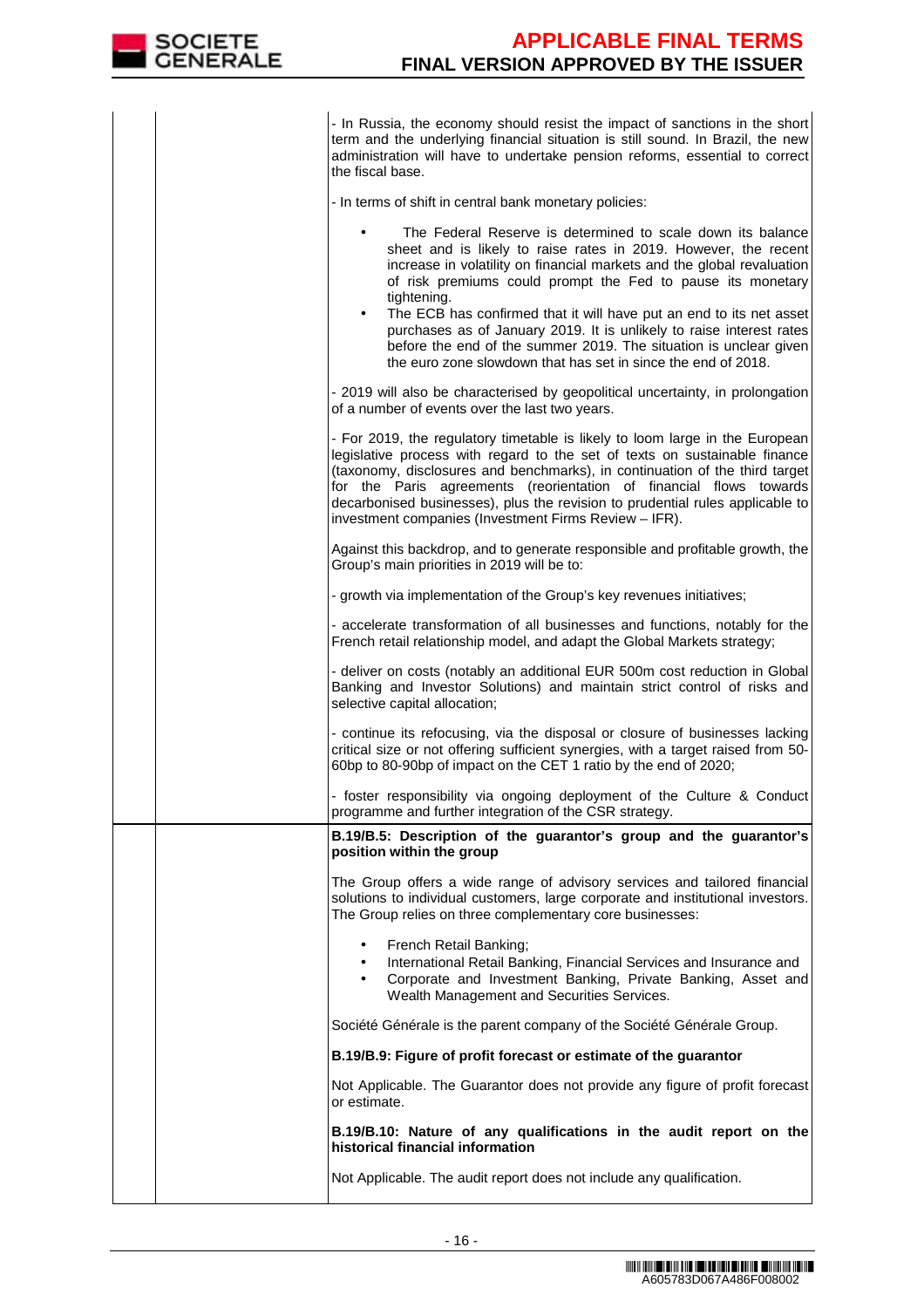

| B.19/B.12: Selected historical key financial information regarding the<br>guarantor                                                                                                                                                                                                                                                           |                                          |                                    |                               |            |
|-----------------------------------------------------------------------------------------------------------------------------------------------------------------------------------------------------------------------------------------------------------------------------------------------------------------------------------------------|------------------------------------------|------------------------------------|-------------------------------|------------|
|                                                                                                                                                                                                                                                                                                                                               | First Quarter <sup>Year</sup>            |                                    | First Quarter <sup>Year</sup> |            |
|                                                                                                                                                                                                                                                                                                                                               | 2019                                     | $31.12.2018^{(3)}$ <sup>2018</sup> |                               | 31.12.2017 |
|                                                                                                                                                                                                                                                                                                                                               | (unaudited)                              | (audited)                          | (unaudited)                   | (audited)  |
| Results (in millions of<br>euros)                                                                                                                                                                                                                                                                                                             |                                          |                                    |                               |            |
| Net Banking Income                                                                                                                                                                                                                                                                                                                            | 6,191                                    | 25,205                             | 6,294                         | 23,954     |
| Operating income                                                                                                                                                                                                                                                                                                                              | 1,138                                    | 6,269                              | 1,357                         | 4,767      |
| Underlying Group<br>income <sup>(1)</sup>                                                                                                                                                                                                                                                                                                     | $\overline{\text{Net}}$ <sub>1,010</sub> | 4,468                              | 1,204                         | 4,491      |
| Reported<br>Group<br>income                                                                                                                                                                                                                                                                                                                   | $\overline{\text{Net}}_{631}$            | 3,864                              | 850                           | 2,806      |
| French retail Banking                                                                                                                                                                                                                                                                                                                         | 234                                      | 1,237                              | 270                           | 1,059      |
| International<br>Retail<br>Banking<br>Financial <sub>464</sub><br>&<br>Services                                                                                                                                                                                                                                                               |                                          | 2,065                              | 429                           | 1,939      |
| Global<br>Banking<br><b>Investor Solutions</b>                                                                                                                                                                                                                                                                                                | $\overline{\text{and}}_{140}$            | 1,197                              | 166                           | 1,593      |
| Corporate Centre                                                                                                                                                                                                                                                                                                                              | (207)                                    | (635)                              | (15)                          | (1,785)    |
| Net cost of risk                                                                                                                                                                                                                                                                                                                              | (264)                                    | (1,005)                            | (208)                         | (1, 349)   |
| Underlying ROTE ** (2)                                                                                                                                                                                                                                                                                                                        | 8.4%                                     | 9.7%                               | 10.9%                         | $9.6\%$    |
| Tier 1 Ratio <sup>**</sup>                                                                                                                                                                                                                                                                                                                    | $14.3%^{(4)}$                            | $13.4\%^{(4)}$                     | 13.6%                         | 13.8%      |
| Activity (in billions of<br>euros)<br>Total<br>assets                                                                                                                                                                                                                                                                                         |                                          |                                    |                               |            |
| liabilities                                                                                                                                                                                                                                                                                                                                   | and $1,363.6$                            | 1,309.4                            | 1,271.9                       | 1,274.2*   |
| Customer<br>loans<br>amortised costs                                                                                                                                                                                                                                                                                                          | $\mathrm{at}^{\parallel}_{436.8}$        | 447.2                              | 423.3                         | 417.4*     |
| Customer deposits                                                                                                                                                                                                                                                                                                                             | 409.9                                    | 416.8                              | 409.4                         | 410.6*     |
| Equity (in billions of<br>euros)                                                                                                                                                                                                                                                                                                              |                                          |                                    |                               |            |
| Shareholders'<br>$\overline{equity}$ , 61.8                                                                                                                                                                                                                                                                                                   |                                          | 61.0                               | 58.9                          | 59.9*      |
| Group Share<br>Non-controlling interests 4.9                                                                                                                                                                                                                                                                                                  |                                          | 4.8                                | 4.6                           | $4.5*$     |
| Cash flow statements                                                                                                                                                                                                                                                                                                                          |                                          |                                    |                               |            |
| (in millions of euros)                                                                                                                                                                                                                                                                                                                        |                                          |                                    |                               |            |
| Net inflow (outflow) in                                                                                                                                                                                                                                                                                                                       |                                          |                                    |                               |            |
| cash<br>and<br>cash-<br>equivalent                                                                                                                                                                                                                                                                                                            |                                          | (17, 617)                          |                               | 18,023     |
| * as at 1st January 2018 (audited). The consolidated balance sheet totalled<br>EUR 1,309 billion at 31st December 2018 (EUR 1,274 billion at 1st January<br>2018, EUR 1,275 billion at 31st December 2017). Balances at 1st January<br>2018 after first-time application of IFRS 9 except for subsidiaries in the<br><i>insurance sector.</i> |                                          |                                    |                               |            |
| ** These financial ratios are neither audited nor subjected to a limited review.                                                                                                                                                                                                                                                              |                                          |                                    |                               |            |
| (1) Adjusted for non-economic and exceptional items, and for IFRIC 21.                                                                                                                                                                                                                                                                        |                                          |                                    |                               |            |
| (2) Adjusted for non-economic items (in 2017) and exceptional items.                                                                                                                                                                                                                                                                          |                                          |                                    |                               |            |
| (3) The presentation of the Group's consolidated income statement is<br>modified as from 2018 following the transition to IFRS 9:                                                                                                                                                                                                             |                                          |                                    |                               |            |
| income and expenses from insurance activities are grouped on a<br>specific line item within the "Net banking income";<br>the line item "Cost of risk" is now exclusively dedicated to credit<br>risk;                                                                                                                                         |                                          |                                    |                               |            |
| (4) Taking into account the option of a dividend payment in shares subject to<br>approval by the Ordinary General Meeting on May 21st, 2019, with the<br>assumption of a 50% subscription rate, having in particular an impact of                                                                                                             |                                          |                                    |                               |            |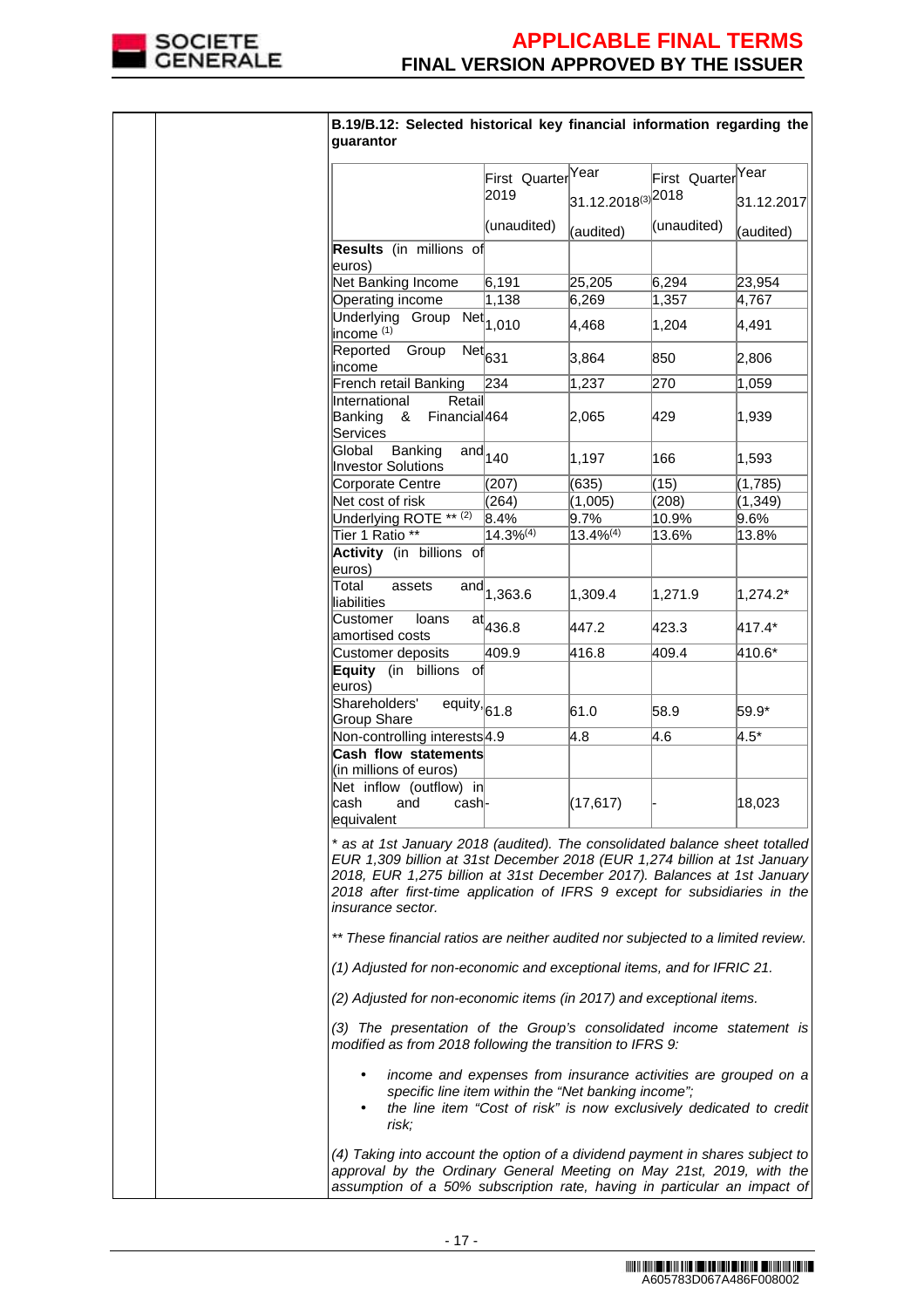

|     |                                                                                                      | +24bp on the CET1 ratio.                                                                                                                                                                                                                                                                                     |
|-----|------------------------------------------------------------------------------------------------------|--------------------------------------------------------------------------------------------------------------------------------------------------------------------------------------------------------------------------------------------------------------------------------------------------------------|
|     |                                                                                                      | Statement as no material adverse change in the prospects of the<br>guarantor since the date of its last published audited financial<br>statements:                                                                                                                                                           |
|     |                                                                                                      | There has been no material adverse change in the prospects of Société<br>Générale since 31 December 2018.                                                                                                                                                                                                    |
|     |                                                                                                      | Significant changes in the guarantor's financial or trading position<br>subsequent to the period covered by the historical financial<br>information:                                                                                                                                                         |
|     |                                                                                                      | Not Applicable. There has been no significant change in the financial or<br>trading position of Société Générale since 31 March 2019.                                                                                                                                                                        |
|     |                                                                                                      | B.19/B.13: Recent events particular to the guarantor which are to a<br>material extent relevant to the evaluation of the guarantor's solvency                                                                                                                                                                |
|     |                                                                                                      | Not Applicable. There have been no recent events particular to Société<br>Générale which are to a material extent relevant to the evaluation of its<br>solvency.                                                                                                                                             |
|     |                                                                                                      | B.19/B.14: Statement as to whether the guarantor is dependent upon<br>other entities within the group                                                                                                                                                                                                        |
|     |                                                                                                      | See Element B.5 above for the Société Générale's position within the Group.                                                                                                                                                                                                                                  |
|     |                                                                                                      | Société Générale is the ultimate holding company of the Group. However,<br>Société Générale operates its own business; it does not act as a simple<br>holding company vis-à-vis its subsidiaries.                                                                                                            |
|     |                                                                                                      | B.19/B.15: Description of the guarantor's principal activities                                                                                                                                                                                                                                               |
|     |                                                                                                      | See Element B.19/B.5 above                                                                                                                                                                                                                                                                                   |
|     |                                                                                                      | B.19/B.16: To the extent known to the guarantor, whether the guarantor<br>is directly or indirectly owned or controlled and by whom, and<br>description of the nature of such control                                                                                                                        |
|     |                                                                                                      | Not Applicable. To its knowledge, Société Générale is not owned or<br>controlled, directly or indirectly (under French law) by another entity.                                                                                                                                                               |
|     | <b>Section C - Securities</b>                                                                        |                                                                                                                                                                                                                                                                                                              |
| C.1 | Type and class of the<br>securities being offered                                                    | The certificates are derivative instruments (the Certificates)                                                                                                                                                                                                                                               |
|     | and/or admitted to                                                                                   | The ISIN Code is: XS1983872158                                                                                                                                                                                                                                                                               |
|     | trading, including any<br>security identification<br>number                                          | The Common Code is: 198387215                                                                                                                                                                                                                                                                                |
| C.2 | <b>Currency of the</b><br>securities issue                                                           | <b>EUR</b>                                                                                                                                                                                                                                                                                                   |
| C.5 | Description of any<br>restrictions on the free<br>transferability of the<br>securities               | Not Applicable. There is no restriction on the free transferability of the<br>Certificates, subject to selling and transfer restrictions which may apply in<br>certain jurisdictions including restrictions applicable to the offer and sale to,<br>or for the account or benefit of, Permitted Transferees. |
|     |                                                                                                      | A Permitted Transferee means any person who (i) is not a U.S. person as<br>defined pursuant to Regulation S; and (ii) is not a person who comes within<br>any definition of U.S. person for the purposes of the CEA or any CFTC Rule,<br>guidance or order proposed or issued under the CEA.                 |
| C.8 | <b>Rights attached to the</b><br>securities, including<br>ranking and limitations<br>to those rights | Rights attached to the securities:                                                                                                                                                                                                                                                                           |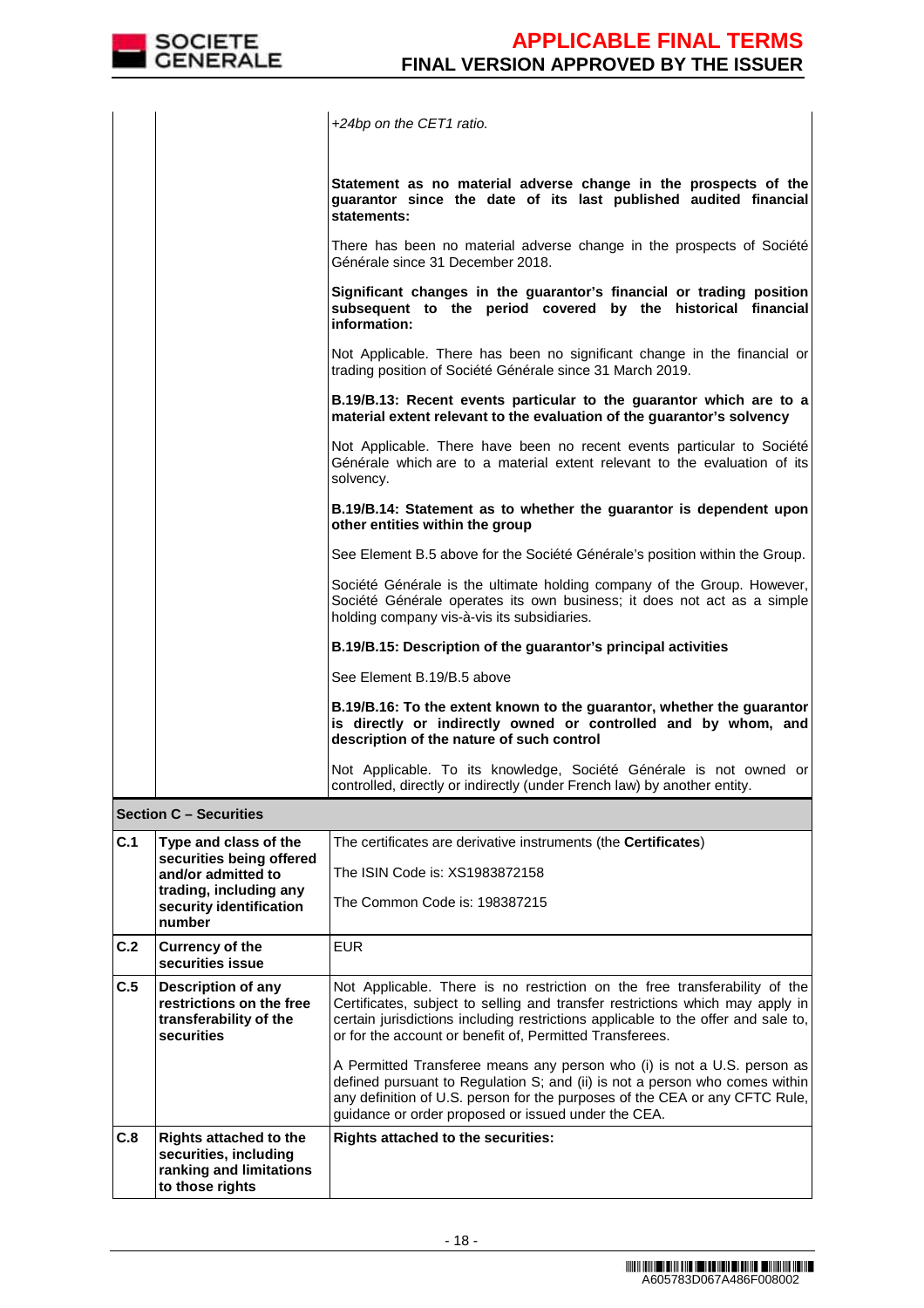

|  | Unless the Certificates are previously redeemed, the Certificates will entitle<br>each holder of the Certificates (a Certificateholder) to receive a redemption<br>amount which may be lower than, equal to or higher than the amount initially<br>invested (see Element C.18).                                                                                                                                                                                                                                    |
|--|--------------------------------------------------------------------------------------------------------------------------------------------------------------------------------------------------------------------------------------------------------------------------------------------------------------------------------------------------------------------------------------------------------------------------------------------------------------------------------------------------------------------|
|  | A Certificateholder will be entitled to claim the immediate and due payment<br>of any sum in case:                                                                                                                                                                                                                                                                                                                                                                                                                 |
|  | - the Issuer fails to pay or to perform its other obligations under the<br>Certificates                                                                                                                                                                                                                                                                                                                                                                                                                            |
|  | - the Guarantor fails to perform its obligations under the Guarantee or in the<br>event that the guarantee of the Guarantor stops being valid; or                                                                                                                                                                                                                                                                                                                                                                  |
|  | - of insolvency or bankruptcy proceeding(s) affecting the Issuer.                                                                                                                                                                                                                                                                                                                                                                                                                                                  |
|  | The Certificateholders' consent shall have to be obtained to amend the<br>contractual terms of the Certificates pursuant to the provisions of an agency<br>agreement, made available to a Certificateholder upon request to the Issuer.                                                                                                                                                                                                                                                                            |
|  | <b>Waiver of Set-off rights:</b>                                                                                                                                                                                                                                                                                                                                                                                                                                                                                   |
|  | The Certificateholders waive any right of set-off, compensation and retention<br>in relation to the Certificates, to the extent permitted by law.                                                                                                                                                                                                                                                                                                                                                                  |
|  | <b>Governing law:</b>                                                                                                                                                                                                                                                                                                                                                                                                                                                                                              |
|  | The Certificates and any non-contractual obligations arising out of or in<br>connection with the Certificates will be governed by, and shall be construed<br>in accordance with English law.                                                                                                                                                                                                                                                                                                                       |
|  | The Issuer accepts the competence of the courts of England in relation to<br>any dispute against the Issuer but accepts that such Certificateholders may<br>bring their action before any other competent court.                                                                                                                                                                                                                                                                                                   |
|  | Ranking:<br>The Certificates will be direct, unconditional, unsecured and unsubordinated<br>obligations of the Issuer and will rank at least pari passu with all other<br>outstanding direct, unconditional, unsecured and unsubordinated obligations<br>of the Issuer, present and future.                                                                                                                                                                                                                        |
|  | Limitations<br>rights<br>attached<br>the<br>securities:<br>to<br>to<br>- The Issuer may redeem the Certificates early on the basis of the market<br>value of these Certificates for tax or regulatory reasons, force majeure event<br>or in the case of occurrence of extraordinary events affecting the underlying<br>instrument(s) or in the case of occurrence of additional disruption event(s).                                                                                                               |
|  | The Issuer may adjust the financial terms in case of adjustment events<br>affecting the underlying instrument(s), and, in the case of occurrence of<br>extraordinary events affecting the underlying instrument(s) or in the case of<br>occurrence of additional disruption event(s), the Issuer may substitute the<br>underlying instrument(s) by new underlying instrument(s) or deduct from any<br>due amount the increased cost of hedging, and in each case without the<br>consent of the Certificateholders. |
|  | - The Issuer may monetise all or part of the due amounts until the final<br>exercise date of the Certificates in the case of occurrence of extraordinary<br>events affecting the underlying or in the case of occurrence of additional<br>disruption event(s).                                                                                                                                                                                                                                                     |
|  | - the rights to payment of principal and interest will be prescribed within a<br>period of ten years (in the case of principal) and five years (in the case of<br>interest) from the date on which the payment of these amounts has become<br>due for the first time and has remained unpaid.                                                                                                                                                                                                                      |
|  | - In the case of a payment default by the Issuer, Certificateholders shall not<br>institute any proceedings, judicial or otherwise, or otherwise assert a claim<br>against the Issuer. Nevertheless, Certificateholders will continue to be able<br>to claim against the Guarantor in respect of any unpaid amount.                                                                                                                                                                                                |
|  | <b>Taxation:</b>                                                                                                                                                                                                                                                                                                                                                                                                                                                                                                   |
|  | All payments in respect of Certificates, Receipts and Coupons or under the<br>Guarantee shall be made free and clear of, and without withholding or                                                                                                                                                                                                                                                                                                                                                                |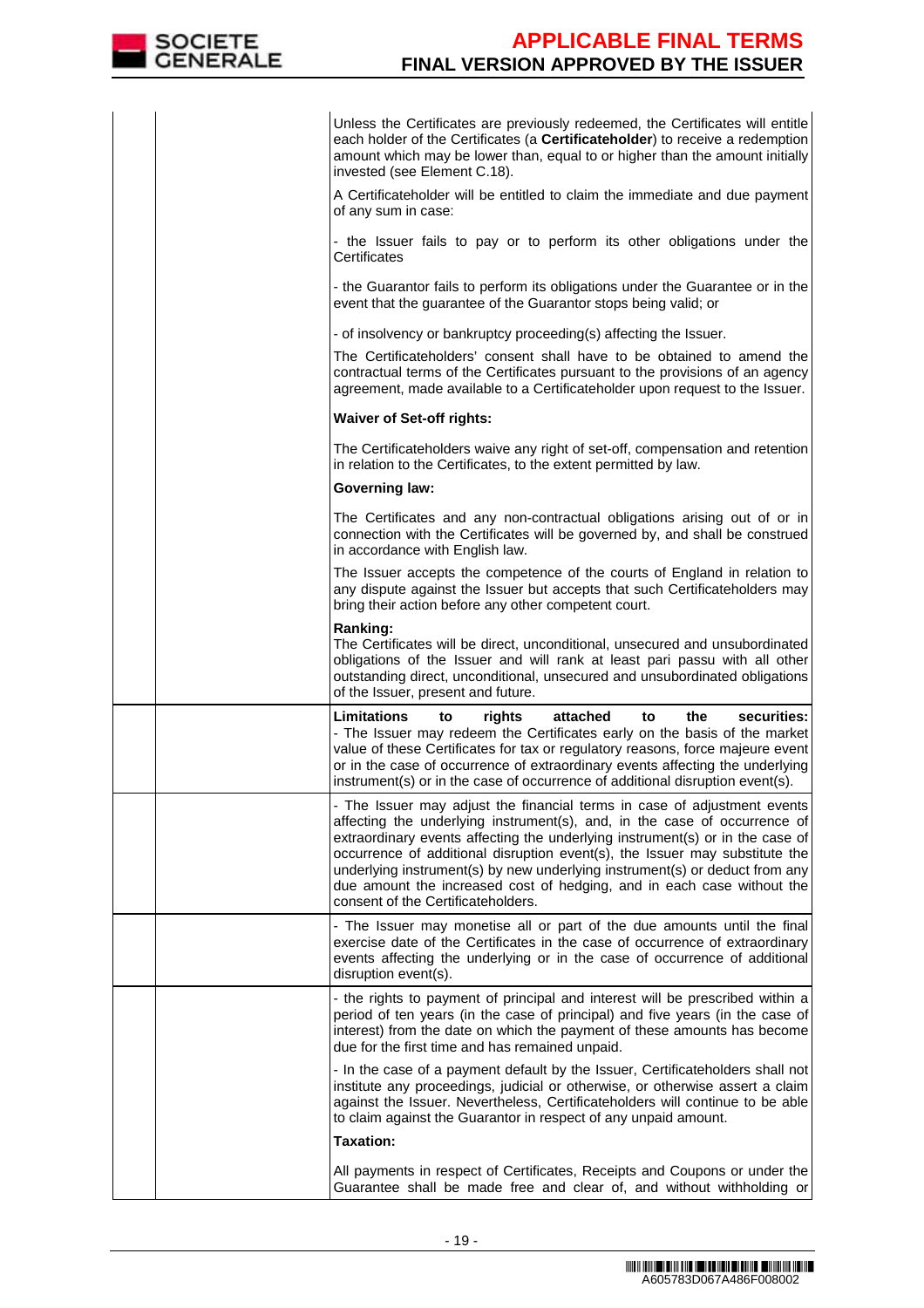

|      |                                                                                                                                                                                                                                                                | deduction for or on account of, any present or future taxes, duties,<br>assessments or governmental charges of whatever nature imposed, levied,<br>collected, withheld or assessed by or on behalf of any Tax Jurisdiction<br>unless such withholding or deduction is required by law.                                                                                                                                                                                                                                                                                                                                                                                                                                                                                            |  |  |
|------|----------------------------------------------------------------------------------------------------------------------------------------------------------------------------------------------------------------------------------------------------------------|-----------------------------------------------------------------------------------------------------------------------------------------------------------------------------------------------------------------------------------------------------------------------------------------------------------------------------------------------------------------------------------------------------------------------------------------------------------------------------------------------------------------------------------------------------------------------------------------------------------------------------------------------------------------------------------------------------------------------------------------------------------------------------------|--|--|
|      |                                                                                                                                                                                                                                                                | In the event that any amounts are required to be deducted or withheld for, or<br>on behalf of, any Tax Jurisdiction, the relevant Issuer or, as the case may<br>be, the Guarantor shall (except in certain circumstances), to the fullest<br>extent permitted by law, pay such additional amount as may be necessary,<br>in order that each Certificateholder, Receiptholder or Couponholder, after<br>deduction or such withholding of such taxes, duties, assessments or<br>governmental charges or deduction, will receive the full amount then due<br>and payable.                                                                                                                                                                                                            |  |  |
|      |                                                                                                                                                                                                                                                                | Notwithstanding the provisions above, in no event will the Issuer or, as the<br>case may be, the Guarantor, be required to pay any additional amounts in<br>respect of the Certificates, Receipts or Coupons for, or on account of, any<br>withholding or deduction (i) required pursuant to an agreement described in<br>Section 1471(b) of the U.S. Internal Revenue Code of 1986 (the "Code") or<br>otherwise imposed pursuant to Sections 1471 through 1474 of the Code,<br>any regulations or agreements thereunder, or any official interpretations<br>thereof, or any law implementing an intergovernmental approach thereto or<br>(ii) imposed pursuant to Section 871(m) of the Code.                                                                                    |  |  |
|      |                                                                                                                                                                                                                                                                | Where<br>Tax Jurisdiction means Luxembourg or any political subdivision or any                                                                                                                                                                                                                                                                                                                                                                                                                                                                                                                                                                                                                                                                                                    |  |  |
|      |                                                                                                                                                                                                                                                                | authority thereof or therein having power to tax.                                                                                                                                                                                                                                                                                                                                                                                                                                                                                                                                                                                                                                                                                                                                 |  |  |
| C.11 | Whether the securities<br>offered are or will be the<br>object of an application<br>for admission to trading,<br>with a view to their<br>distribution in a<br>regulated market or<br>other equivalent markets<br>with indication of the<br>markets in question | Application will be made for the Certificates to be admitted to trading on<br>EuroTLX, a Multilateral Trading Facility organized and managed by EuroTLX<br>Sim S.p.A                                                                                                                                                                                                                                                                                                                                                                                                                                                                                                                                                                                                              |  |  |
| C.15 | How the value of the<br>investment is affected by<br>the value of the<br>underlying instrument(s)                                                                                                                                                              | The value of the Certificates, the payment of a coupon amount on a<br>relevant interest payment date to a Certificateholder, the payment of an<br>automatic early redemption amount on a relevant automatic early<br>redemption date, and the payment of a redemption amount to a<br>Certificateholder on the final exercise date will depend on the performance<br>of the underlying asset(s), on the relevant valuation date(s).<br>The value of the Certificates is linked to the positive or negative<br>performance of the underlying instrument. The amount(s) to be paid is/are<br>determined on the basis of the condition which is satisfied (or not) if the<br>performance of the underlying instrument is higher than or equal to a<br>predefined barrier performance. |  |  |
| C.16 | The final exercise date<br>and the final reference                                                                                                                                                                                                             | The final exercise date of the Certificates will be 26/07/2024 (the Final<br><b>Exercise Date</b> ), and the final reference date will be the last valuation date.                                                                                                                                                                                                                                                                                                                                                                                                                                                                                                                                                                                                                |  |  |
|      | date                                                                                                                                                                                                                                                           | The Final Exercise Date may be modified pursuant to the provisions of<br>Element C.8 above and Element C.18 below.                                                                                                                                                                                                                                                                                                                                                                                                                                                                                                                                                                                                                                                                |  |  |
| C.17 | Settlement procedure of<br>the derivative securities                                                                                                                                                                                                           | Cash delivery                                                                                                                                                                                                                                                                                                                                                                                                                                                                                                                                                                                                                                                                                                                                                                     |  |  |
| C.18 | How the return on<br>derivative securities<br>takes place                                                                                                                                                                                                      | The issue date of the Certificates is 19/07/2019 (the Issue Date) and each<br>Certificate will have a specified denomination of EUR 100 (the Specified<br>Denomination).                                                                                                                                                                                                                                                                                                                                                                                                                                                                                                                                                                                                          |  |  |
|      |                                                                                                                                                                                                                                                                | <b>Structured Interest</b><br>Unless previously redeemed,<br>on each<br>Interest Payment Date(i) (i from 1 to 10), the<br>Amount(s)                                                                                                                                                                                                                                                                                                                                                                                                                                                                                                                                                                                                                                               |  |  |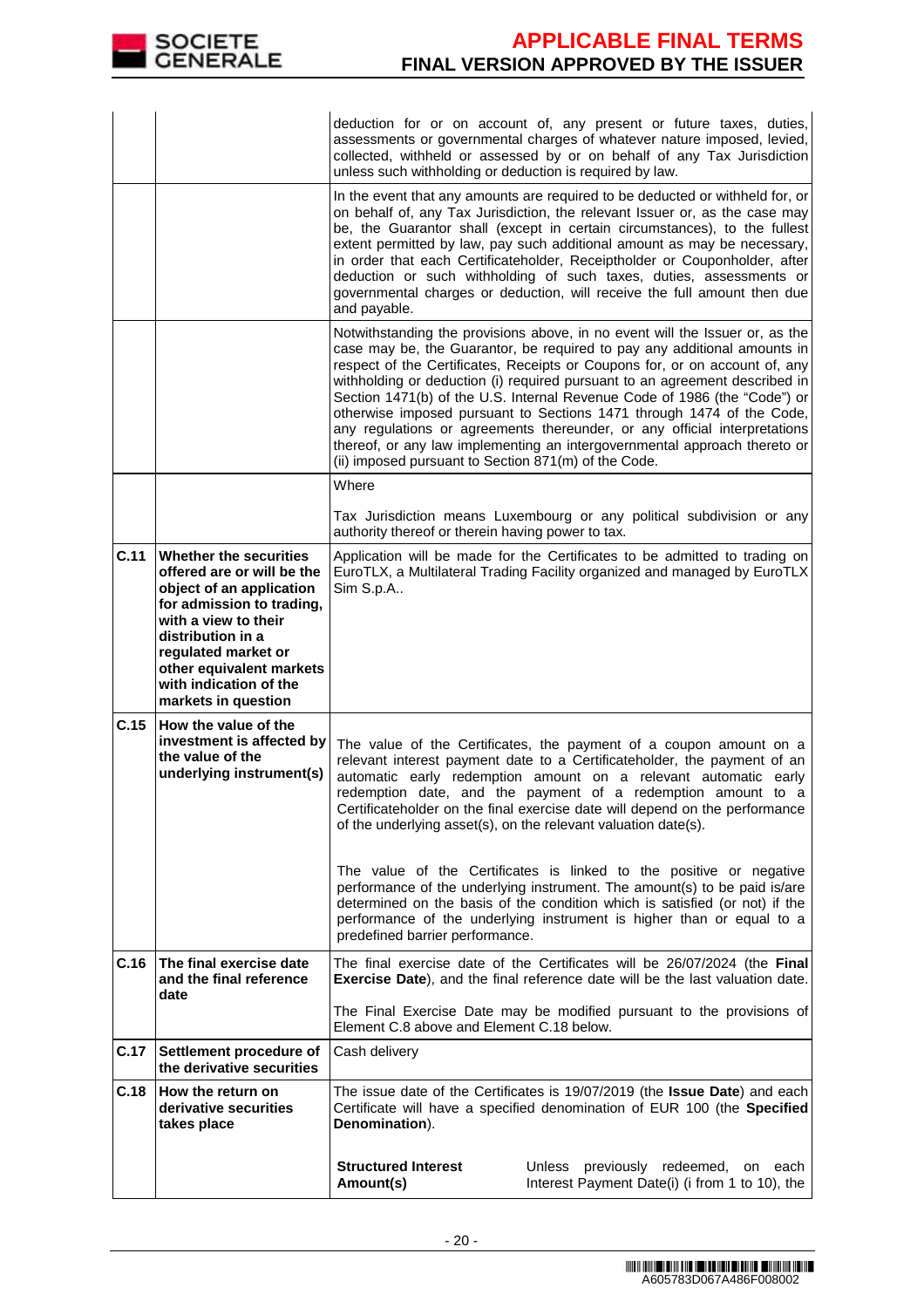

|                                                        | Issuer shall pay to the Certificateholders, for<br>each Certificate, an amount determined by<br>the Calculation Agent as follows:                                                                                                                                                     |  |
|--------------------------------------------------------|---------------------------------------------------------------------------------------------------------------------------------------------------------------------------------------------------------------------------------------------------------------------------------------|--|
|                                                        | Scenario 1:                                                                                                                                                                                                                                                                           |  |
|                                                        | If on Valuation Date(i), Performance(i) is<br>higher than or equal to -30.0%, then:                                                                                                                                                                                                   |  |
|                                                        | Structured Interest Amount(i) = Max(0;<br>Specified Denomination x (i x 3.5%) -<br>SumCouponsPaid(i-1))                                                                                                                                                                               |  |
|                                                        | Scenario 2:                                                                                                                                                                                                                                                                           |  |
|                                                        | If on Valuation Date(i), Performance(i) is<br>lower than -30.0%, then:                                                                                                                                                                                                                |  |
|                                                        | Structured Interest Amount(i) = $0$ (zero)                                                                                                                                                                                                                                            |  |
| <b>Payment Date(s):</b>                                | Specified Period(s)/Interest Interest Payment Date(i) (i from 1 to 9): 5<br>Business Days after Valuation Date(i);<br>Interest Payment Date(10): the<br>Final<br><b>Exercise Date</b>                                                                                                 |  |
| <b>Automatic Early</b><br><b>Redemption Amount(s):</b> | Unless previously redeemed, if an Automatic<br>Early Redemption Event has occurred, then<br>the Issuer shall redeem early the Certificates<br>on Automatic Early Redemption Date(i) (i<br>from 2 to 9) in accordance with the following<br>provisions in respect of each Certificate: |  |
|                                                        | Automatic Early Redemption Amount(i) =<br>Specified Denomination x (100%)                                                                                                                                                                                                             |  |
| <b>Automatic Early</b><br><b>Redemption Date(s):</b>   | Automatic Early Redemption Date(i) (i from<br>2 to 9): 5 Business Days after the Valuation<br>Date(i) on which<br>an Automatic Early<br>Redemption Event is deemed to have<br>occurred.                                                                                               |  |
| <b>Automatic Early</b><br><b>Redemption Event:</b>     | is deemed to have occurred, as determined<br>by the Calculation Agent, if on a Valuation<br>Date(i) (i from 2 to 9), Performance(i) is<br>higher than or equal to 0%                                                                                                                  |  |
| <b>Final Exercise Amount:</b>                          | Unless previously redeemed, the Issuer shall<br>the Certificates on the<br>Final<br>redeem<br>Exercise Date, in accordance with the<br>following provisions in respect of each<br>Certificate:                                                                                        |  |
|                                                        | Scenario 1:                                                                                                                                                                                                                                                                           |  |
|                                                        | If on Valuation Date(10), Performance(10) is<br>higher than or equal to -30.0%, then:                                                                                                                                                                                                 |  |
|                                                        | Specified<br>Final<br>Exercise<br>Amount<br>$=$<br>Denomination x [100%]                                                                                                                                                                                                              |  |
|                                                        | <b>Scenario 2:</b>                                                                                                                                                                                                                                                                    |  |
|                                                        | If on Valuation Date(10), Performance(10) is                                                                                                                                                                                                                                          |  |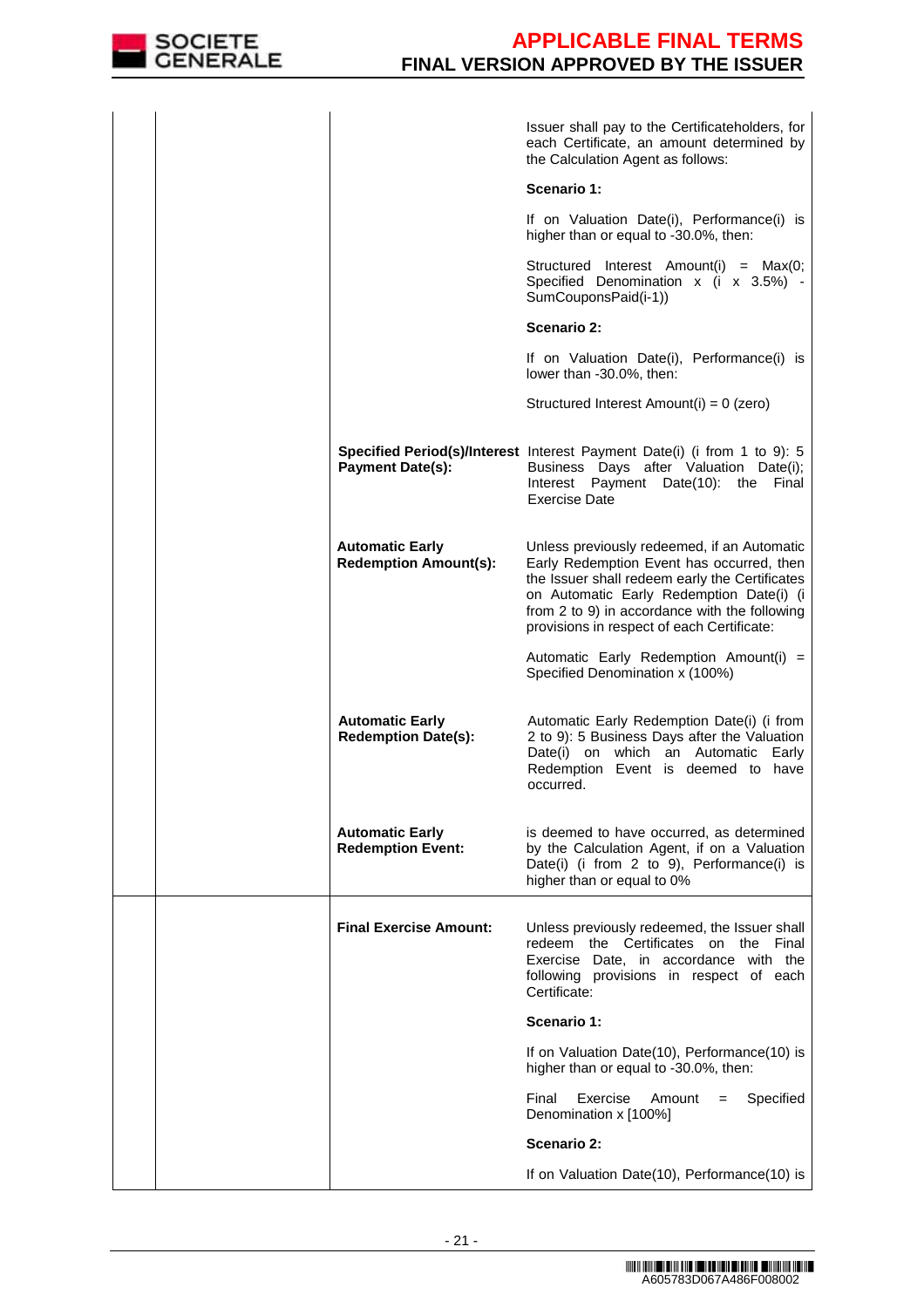

|            |                                                                                             | lower than -30.0%, then:                                                                                                                                                                                                                                                                                   |                                                                                                                                                   |  |  |  |
|------------|---------------------------------------------------------------------------------------------|------------------------------------------------------------------------------------------------------------------------------------------------------------------------------------------------------------------------------------------------------------------------------------------------------------|---------------------------------------------------------------------------------------------------------------------------------------------------|--|--|--|
|            |                                                                                             |                                                                                                                                                                                                                                                                                                            | Final<br>Exercise<br>Amount<br>Specified<br>$=$<br>Denomination x (100% + Performance(10))                                                        |  |  |  |
|            |                                                                                             | Definitions relating to date(s): Applicable                                                                                                                                                                                                                                                                |                                                                                                                                                   |  |  |  |
|            |                                                                                             | <b>Valuation Date(0):</b><br>(DD/MM/YYYY)                                                                                                                                                                                                                                                                  | 19/07/2019                                                                                                                                        |  |  |  |
|            |                                                                                             | Valuation Date(i); (i from 1<br>to 10)<br>(DD/MM/YYYY)                                                                                                                                                                                                                                                     | 20/01/2020;<br>20/07/2020;<br>19/01/2021;<br>19/07/2021;<br>19/01/2022;<br>19/07/2022;<br>19/01/2023;<br>19/07/2023;<br>19/01/2024;<br>19/07/2024 |  |  |  |
|            |                                                                                             | Definitions relating to the<br>Product:                                                                                                                                                                                                                                                                    | Applicable, subject to the provisions of the<br>Condition 4 of the Additional Terms and<br>Conditions relating to Formulae                        |  |  |  |
|            |                                                                                             | SumCouponsPaid(i-1)                                                                                                                                                                                                                                                                                        | means SumCouponsPaid(i-2) + Structured<br>Interest Amount(i-1)                                                                                    |  |  |  |
|            |                                                                                             | (i from $2$ to $10$ )                                                                                                                                                                                                                                                                                      | With:                                                                                                                                             |  |  |  |
|            |                                                                                             |                                                                                                                                                                                                                                                                                                            | SumCouponsPaid $(0) = 0$ (zero)                                                                                                                   |  |  |  |
|            |                                                                                             | Performance(i)<br>(i from 1 to 10)                                                                                                                                                                                                                                                                         | means (S(i) / S(0)) - 100%                                                                                                                        |  |  |  |
|            |                                                                                             | S(i)<br>(i from 0 to 10)                                                                                                                                                                                                                                                                                   | means in respect of any Valuation Date(i)<br>the Closing Price of the Underlying                                                                  |  |  |  |
| C.19       | The final reference price<br>of the underlying                                              | See Element C.18 above.<br>Final reference price: the value of the underlying instrument(s) on the<br>relevant valuation date(s) for the redemption, subject to the occurrence of<br>certain extraordinary events and adjustments affecting such underlying<br>instrument(s).                              |                                                                                                                                                   |  |  |  |
| C.20       | Type of the underlying<br>and where the                                                     | The type of underlying is: share.                                                                                                                                                                                                                                                                          |                                                                                                                                                   |  |  |  |
|            | information on the<br>underlying can be found                                               | screen page(s).                                                                                                                                                                                                                                                                                            | Information about the underlying is available on the following website(s) or                                                                      |  |  |  |
|            |                                                                                             | <b>Bloomberg Ticker</b><br>Company<br><b>BNP FP</b><br><b>BNP Paribas SA</b>                                                                                                                                                                                                                               | <b>Exchange</b><br>Website<br>Euronext Paris www.bnpparibas.com                                                                                   |  |  |  |
|            | <b>Section D - Risks</b>                                                                    |                                                                                                                                                                                                                                                                                                            |                                                                                                                                                   |  |  |  |
| <b>D.2</b> | Key information on the<br>key risks that are specific<br>to the issuer and the<br>guarantor | An investment in the Certificates involves certain risks which should be<br>assessed prior to any investment decision. In particular, the Group is<br>exposed to the risks inherent in its core businesses, including:<br>• Risks related to the macroeconomic, market and regulatory<br>environments      |                                                                                                                                                   |  |  |  |
|            |                                                                                             | The global economy and financial markets continue to display high levels of<br>uncertainty, which may materially and adversely affect the Group's<br>business, financial position and results of operations. The Group's results<br>may be adversely affected by regional market exposures. Brexit and its |                                                                                                                                                   |  |  |  |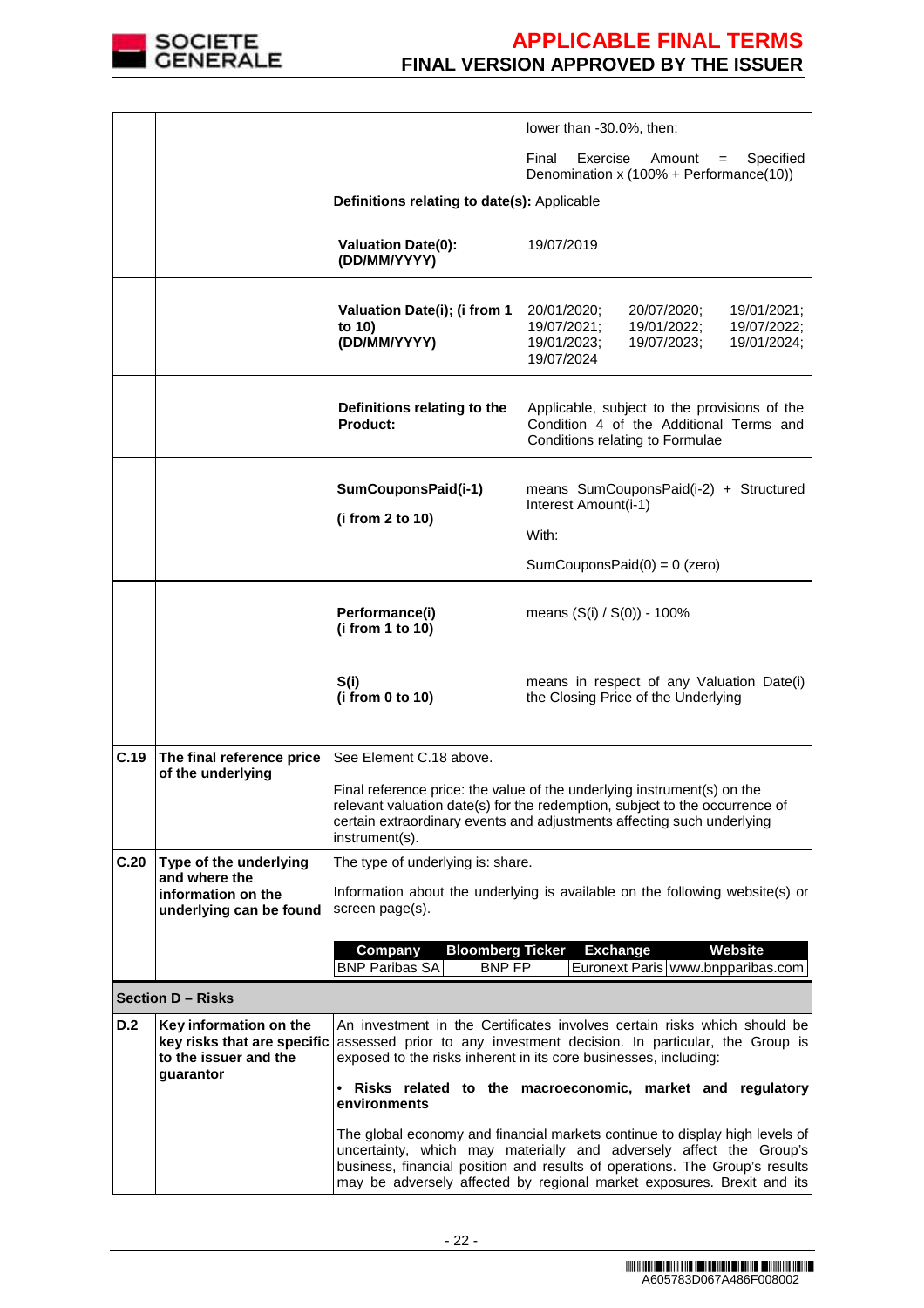

impact on financial markets and the economic environment could have an adverse impact on the Group's activities and results of operations Increased competition, by both banking and non-banking actors, is likely to have an adverse effect on the Group's businesses and results, both in its domestic French market and internationally. The Group is subject to an extensive supervisory and regulatory framework in each of the countries in which it operates and changes in this regulatory framework could have a significant effect on the Group's businesses, position, costs, as well as on the financial and economic environment in which it operates. The Group may generate lower revenues from brokerage and other commission- and fee-based businesses during market downturns.

### **• Credit Risks**

The Group is exposed to counterparty and concentration risks, which may have a material adverse effect on the Group's business, results of operations and financial position. The financial soundness and conduct of other financial institutions and market participants could adversely affect the Group. The Group's results of operations and financial position could be adversely affected by a late or insufficient provisioning of credit exposures.

## **• Market and Structural Risks**

The volatility of the financial markets may cause the Group to suffer significant losses on its trading and investment activities. Changes in interest rates may adversely affect the Group's Banking and Asset Management businesses. Fluctuations in exchange rates could adversely affect the Group's results. The protracted decline of financial markets or reduced liquidity in such markets may make it harder to sell assets or manoeuvre trade positions and could lead to material losses for certain activities of the Group. The Group's hedging strategies may not prevent all risk of losses.

### **• Operational Risks**

Operational failure, termination or capacity constraints affecting institutions the Group does business with, or failure or breach of the Group's information technology systems, could result in losses and damages to the reputation of the Group. The Group may incur losses as a result of unforeseen or catastrophic events, including terrorist attacks or natural disasters. The Group is exposed to legal risks that could negatively affect its financial position or results of operations. Reputational damage could harm the Group's competitive position.

### • **Model Risks**

The Group's risk management system, based notably on models, may not be effective and may expose the Group to unidentified or unanticipated risks, which could lead to significant losses.

## **• Funding Risks**

A number of exceptional measures taken by governments, central banks and regulators could have a material adverse effect on the Group's business, results of operations and financial position. The Group's dependence on its access to financing and its liquidity constraints may have a material adverse effect on the Group's business, financial position and results of operations.

#### **• Strategic and business risks**

Risks related to the implementation of the Group's strategic plan. To prepare its consolidated financial statements in accordance with IFRS as adopted by the European Union, the Group relies on assumptions and estimates which, if incorrect, could have a significant adverse impact on its financial statements.

If the Group makes an acquisition, it may be unable to manage the integration process in a cost-effective manner or achieve the expected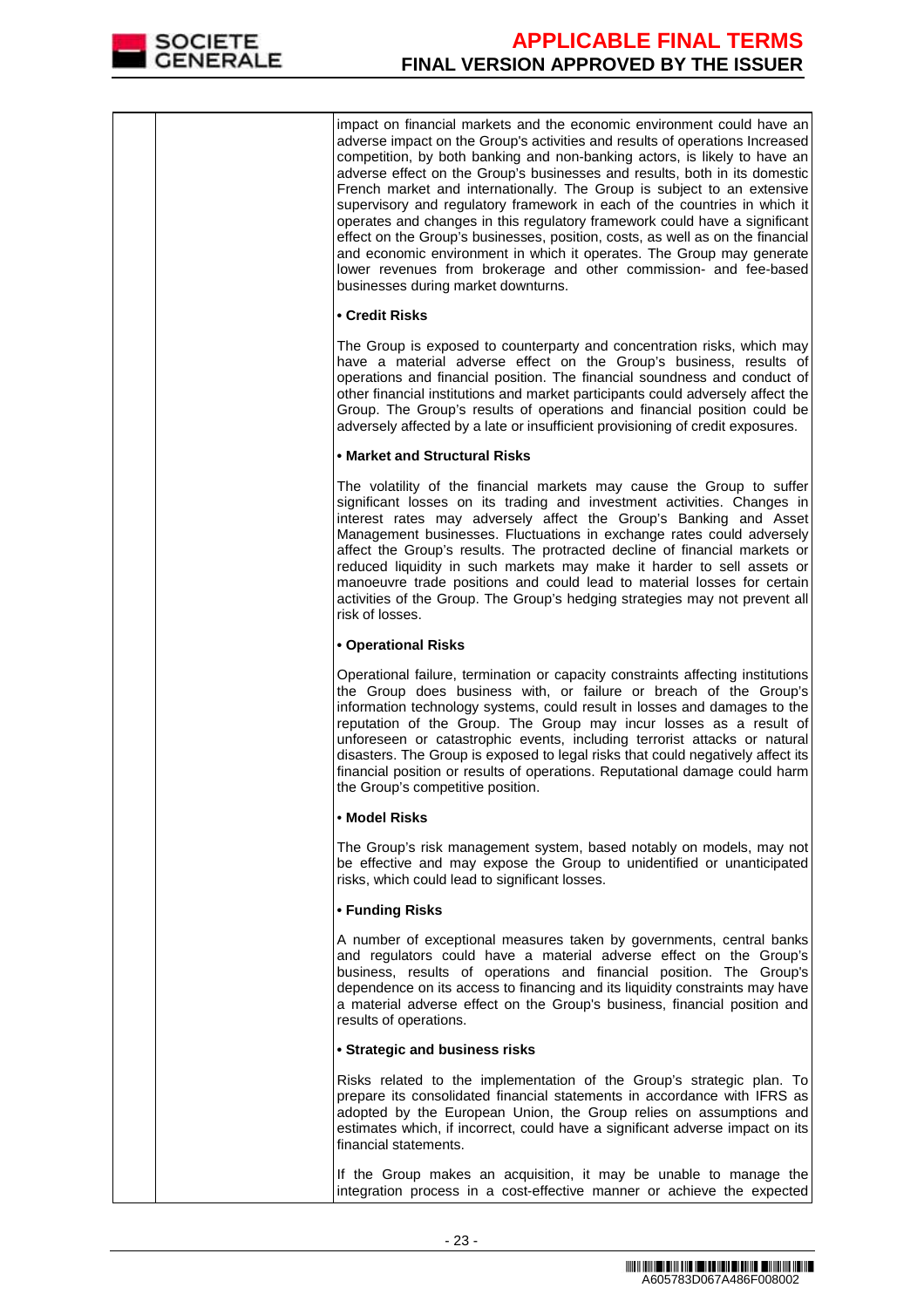

|     |                                                                                                                                                                                                  | benefits. The Group's inability to attract and retain qualified employees, as<br>well as significant changes in the regulatory framework related to human<br>resources management processes and compensation, may adversely affect<br>its performance.                                                                                                                                                                                                                                                                                                                                                                                                                                                                                                                                                                                                                                                                              |
|-----|--------------------------------------------------------------------------------------------------------------------------------------------------------------------------------------------------|-------------------------------------------------------------------------------------------------------------------------------------------------------------------------------------------------------------------------------------------------------------------------------------------------------------------------------------------------------------------------------------------------------------------------------------------------------------------------------------------------------------------------------------------------------------------------------------------------------------------------------------------------------------------------------------------------------------------------------------------------------------------------------------------------------------------------------------------------------------------------------------------------------------------------------------|
|     |                                                                                                                                                                                                  | Since the Issuer is part of the Group, these risk factors are applicable to the<br>Issuer.                                                                                                                                                                                                                                                                                                                                                                                                                                                                                                                                                                                                                                                                                                                                                                                                                                          |
| D.6 | Key information on the<br>key risks that are specific<br>to the securities and risk<br>warning to the effect that<br>investors may lose the<br>value of their entire<br>investment or part of it |                                                                                                                                                                                                                                                                                                                                                                                                                                                                                                                                                                                                                                                                                                                                                                                                                                                                                                                                     |
|     |                                                                                                                                                                                                  | The Certificates may provide for an automatic early redemption linked to a<br>specific event. Therefore, this may prevent the Certificateholders from<br>benefitting from the performance of the underlying instrument(s) over the<br>whole period initially envisaged.                                                                                                                                                                                                                                                                                                                                                                                                                                                                                                                                                                                                                                                             |
|     |                                                                                                                                                                                                  | The terms and conditions of the Certificates may include provisions under<br>which upon the occurrence of certain market disruptions delays in the<br>settlement of the Certificates may be incurred or certain modifications be<br>made. Moreover, in case of occurrence of events affecting the underlying<br>instrument(s), the terms and conditions of the Certificates allow the Issuer to<br>substitute the underlying instrument(s) by new underlying instrument(s),<br>cease the exposure to the underlying asset(s) and apply a reference rate to<br>the proceeds so obtained until the final exercise date of the Certificates,<br>postpone the final exercise date of the Certificates, early redeem the<br>Certificates on the basis of the market value of these Certificates or deduct<br>from any due amount the increased cost of hedging, and in each case<br>without the prior consent of the Certificateholders. |
|     |                                                                                                                                                                                                  | Payments (whether in respect of principal and/or interest and whether at<br>final exercise or otherwise) on the Certificates are calculated by reference to<br>certain underlying(s), the return of the Certificates is based on changes in<br>the value of the underlying(s), which may fluctuate. Prospective investors<br>should be aware that these Certificates may be volatile and that they may<br>receive no interest and may lose all or a substantial portion of their principal.                                                                                                                                                                                                                                                                                                                                                                                                                                         |
|     |                                                                                                                                                                                                  | The Guarantee constitutes a general and unsecured contractual obligation<br>of the Guarantor and no other person. Any payments on the Certificates are<br>also dependent on the creditworthiness of the Guarantor.                                                                                                                                                                                                                                                                                                                                                                                                                                                                                                                                                                                                                                                                                                                  |
|     |                                                                                                                                                                                                  | Prospective investors in Certificates benefiting from the Guarantee should<br>note that in case of payment default of an Issuer the entitlement of the<br>Certificateholder will be limited to the sums obtained by making a claim<br>under the Guarantee, and the relevant provisions of the Guarantee and they<br>shall have no right to institute any proceeding, judicial or otherwise, or<br>otherwise assert a claim against the Issuer.                                                                                                                                                                                                                                                                                                                                                                                                                                                                                      |
|     |                                                                                                                                                                                                  | The Guarantee is a payment guarantee only and not a guarantee of the<br>performance by the relevant Issuer or any of its other obligations under the<br>Certificates benefiting from the Guarantee.                                                                                                                                                                                                                                                                                                                                                                                                                                                                                                                                                                                                                                                                                                                                 |
|     |                                                                                                                                                                                                  | Société Générale will act as issuer under the Programme, as the Guarantor<br>of the Certificates issued by the Issuer and also as provider of hedging<br>instruments to the Issuer. As a result, investors will be exposed not only to<br>the credit risk of the Guarantor but also operational risks arising from the<br>lack of independence of the Guarantor, in assuming its duties and<br>obligations as the Guarantor and provider of the hedging instruments.                                                                                                                                                                                                                                                                                                                                                                                                                                                                |
|     |                                                                                                                                                                                                  | The potential conflicts of interests and operational risks arising from such<br>lack of independence are in part intended to be mitigated by the fact that<br>different divisions within the Guarantor will be responsible for implementing<br>the Guarantee and providing the hedging instruments and that each division<br>is run as a separate operational unit, segregated by Chinese walls                                                                                                                                                                                                                                                                                                                                                                                                                                                                                                                                     |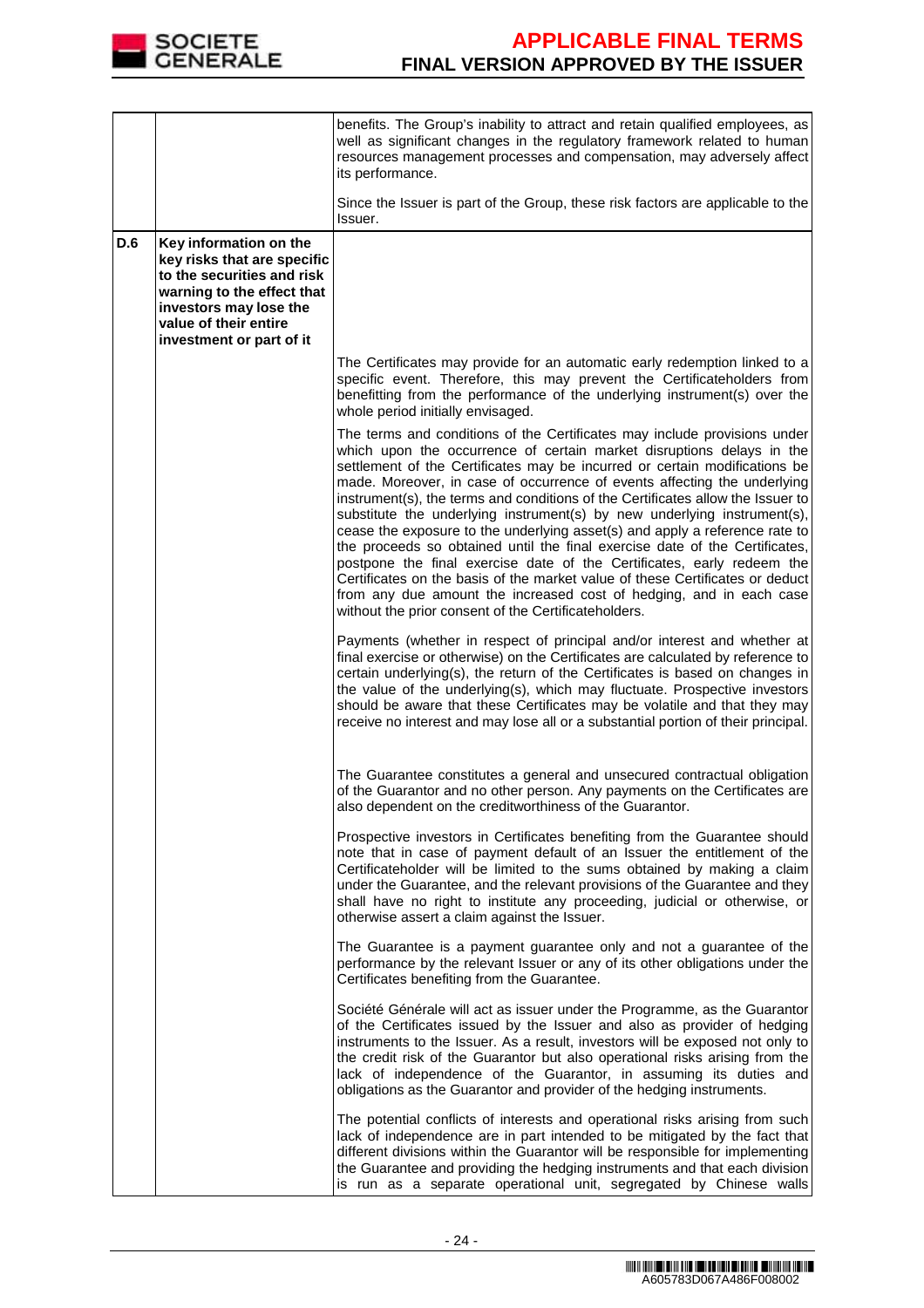

|     |                                                    | (information barriers) and run by different management teams.                                                                                                                                                                                                                                                                                                                                                                                                                                                                                                                      |
|-----|----------------------------------------------------|------------------------------------------------------------------------------------------------------------------------------------------------------------------------------------------------------------------------------------------------------------------------------------------------------------------------------------------------------------------------------------------------------------------------------------------------------------------------------------------------------------------------------------------------------------------------------------|
|     |                                                    | The Issuer and the Guarantor and any of their subsidiaries and/or their<br>affiliates, in connection with their other business activities, may possess or<br>acquire material information about the underlying assets. Such activities<br>and information may cause consequences adverse to Certificateholders.                                                                                                                                                                                                                                                                    |
|     |                                                    | The Issuer and the Guarantor and any of their subsidiaries and/or their<br>affiliates may act in other capacities with regard to the Certificates, such as<br>market maker, calculation agent or agent. Therefore, a potential conflict of<br>interests may arise. In connection with the offering of the Certificates, the<br>Issuer and the Guarantor and/or their affiliates may enter into one or more<br>hedging transaction(s) with respect to a reference asset(s) or related<br>derivatives, which may affect the market price, liquidity or value of the<br>Certificates. |
|     |                                                    | During the lifetime of the Certificates, the market value of these Certificates<br>may be lower than the invested capital. Furthermore, an insolvency of the<br>Issuer and/or the Guarantor may cause a total loss of the invested capital.                                                                                                                                                                                                                                                                                                                                        |
|     |                                                    | The attention of the investors is drawn to the fact that they could<br>sustain an entire or a partial loss of their investment.                                                                                                                                                                                                                                                                                                                                                                                                                                                    |
|     | <b>Section E - Offer</b>                           |                                                                                                                                                                                                                                                                                                                                                                                                                                                                                                                                                                                    |
|     | E.2.b Reasons for the offer and<br>use of proceeds | The net proceeds from each issue of Certificates will be applied for the<br>general financing purposes of the Société Générale Group, which include<br>making a profit.                                                                                                                                                                                                                                                                                                                                                                                                            |
| E.3 | Description of the terms                           | <b>Public Offer Jurisdiction(s): Italy</b>                                                                                                                                                                                                                                                                                                                                                                                                                                                                                                                                         |
|     | and conditions of the<br>offer                     | Offer Period: From and including June 14, 2019 at 9.00 a.m. Central<br>European Time (CET) to and including July 16, 2019 at 4.00 p.m. CET,<br>subject to any early closing of the Offer Period as described under clause<br>(iii) below.                                                                                                                                                                                                                                                                                                                                          |
|     |                                                    | The Certificates will be distributed:                                                                                                                                                                                                                                                                                                                                                                                                                                                                                                                                              |
|     |                                                    | (a) within the premises of the Distributors (at their offices and branches);                                                                                                                                                                                                                                                                                                                                                                                                                                                                                                       |
|     |                                                    |                                                                                                                                                                                                                                                                                                                                                                                                                                                                                                                                                                                    |
|     |                                                    | (b) through door-to-door selling (fuori sede) pursuant to Articles 30 and 31<br>of the Italian Legislative Decree No. 58 of 24 <sup>th</sup> February 1998, as amended<br>from time to time (the "Italian Financial Services Act") from and including<br>June 14, 2019 at 9.00 a.m. Central European Time (CET) to and including<br>July 11, 2019 at 4.00 p.m. CET; and                                                                                                                                                                                                            |
|     |                                                    | subject to any early closing of the Offer Period as described below.                                                                                                                                                                                                                                                                                                                                                                                                                                                                                                               |
|     |                                                    | If agreed with the Dealer, a Distributor can perform the distribution of the<br>Certificates during a period shorter than the Offer Period, provided that in<br>such event the applicable start and end dates are set out in the subscription<br>form of the relevant Distributor.                                                                                                                                                                                                                                                                                                 |

Financial Services Act. Pursuant to Article 30, paragraph 6, of the Italian Financial Services Act, the validity and enforceability of contracts entered into through door-to-door selling (fuori sede) is suspended for a period of 7 (seven) days from the date of subscription of the acceptance form by the relevant investor. Within such period investors may notify the relevant Distributor of their withdrawal without payment of any charge or commission.

finanziari abilitati all'offerta fuori sede) pursuant to Article 31 of the Italian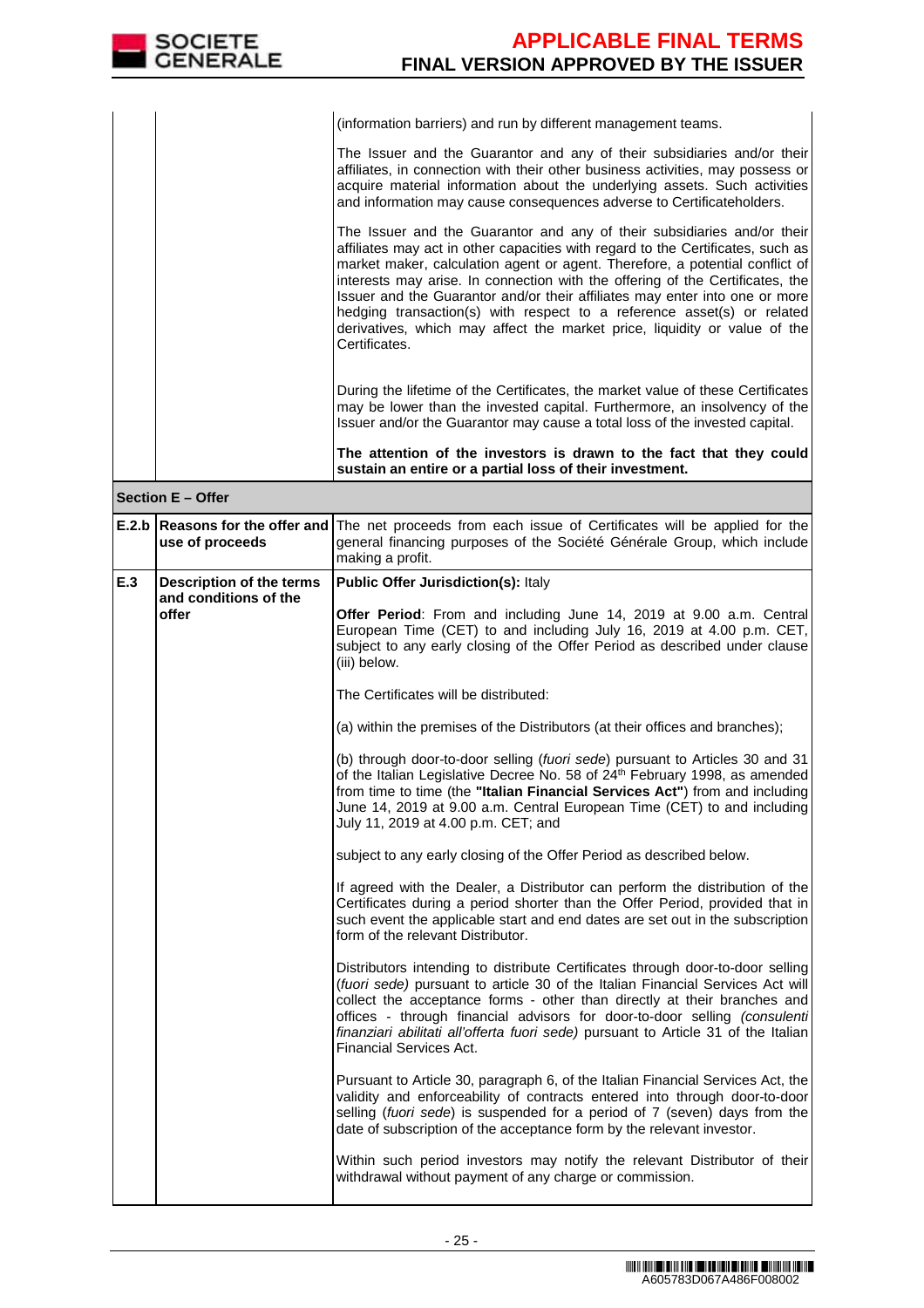|     | SOCIETE<br>GENERALE                                                                                         | <b>APPLICABLE FINAL TERMS</b><br><b>FINAL VERSION APPROVED BY THE ISSUER</b>                                                                                                                                                                                                                                                                                                                                                                                                                                                                                                                                                                                                                                                                                        |
|-----|-------------------------------------------------------------------------------------------------------------|---------------------------------------------------------------------------------------------------------------------------------------------------------------------------------------------------------------------------------------------------------------------------------------------------------------------------------------------------------------------------------------------------------------------------------------------------------------------------------------------------------------------------------------------------------------------------------------------------------------------------------------------------------------------------------------------------------------------------------------------------------------------|
|     |                                                                                                             |                                                                                                                                                                                                                                                                                                                                                                                                                                                                                                                                                                                                                                                                                                                                                                     |
|     |                                                                                                             | <b>Offer Price:</b> The Certificates will be offered at the Issue Price of which up to<br>a maximum of 4.00% is represented by distribution fee payable upfront by<br>the Issuer to the Distributor.                                                                                                                                                                                                                                                                                                                                                                                                                                                                                                                                                                |
|     |                                                                                                             | Conditions to which the offer is subject: Offers of the Certificates are<br>conditional on their issue and, on any additional conditions set out in the<br>standard terms of business of the financial intermediaries, notified to<br>relevant<br>financial<br>intermediaries.<br>by<br>such<br>investors                                                                                                                                                                                                                                                                                                                                                                                                                                                           |
|     |                                                                                                             | The Issuer reserves the right to close the Offer Period prior to its stated<br>expiry<br>for<br>reason.<br>any<br>The Issuer reserves the right to withdraw the offer and cancel the issuance<br>of the Certificates for any reason at any time on or prior to the Issue Date.<br>For the avoidance of doubt, if any application has been made by a potential<br>investor and the Issuer exercises such right, no potential investor shall be<br>subscribe<br>otherwise<br>entitled<br>or<br>acquire<br>the<br>Certificates.<br>to                                                                                                                                                                                                                                  |
|     |                                                                                                             | The validity of the offer is subject to the condition that the decision of<br>admission to trading on EuroTLX is released by EuroTLX Sim S.p.A. by not<br>later than on the day immediately preceding the Issue Date; otherwise, the<br>offer will be deemed withdrawn and the issuance cancelled. The Issuer<br>undertakes to file the relevant application with EuroTLX Sim S.p.A. in due<br>time to allow EuroTLX Sim S.p.A. to release a decision, according to its<br>rules, within the day immediately preceding the Issue Date.                                                                                                                                                                                                                              |
|     |                                                                                                             | In each case, a notice to the investors on the early termination or the<br>withdrawal, as applicable, will be published on the website of the Issuer<br>(http://prospectus.socgen.com).                                                                                                                                                                                                                                                                                                                                                                                                                                                                                                                                                                             |
|     |                                                                                                             | <b>Issue Price:</b><br>EUR 100 per Certificate of EUR 100<br><b>Specified Denomination</b>                                                                                                                                                                                                                                                                                                                                                                                                                                                                                                                                                                                                                                                                          |
| E.4 | Description of any<br>interest that is material<br>to the issue/offer<br>including conflicting<br>interests | Save for fees, if any, payable to the Dealer, and so far as the Issuer is<br>aware, no person involved in the issue of the Certificates has an interest<br>material to the offer.                                                                                                                                                                                                                                                                                                                                                                                                                                                                                                                                                                                   |
|     |                                                                                                             | The Dealer and its affiliates have engaged, and may in the future engage, in<br>investment banking and/or commercial banking transactions with, and may<br>perform other services for, the Issuer and its affiliates in the ordinary course<br>of business.                                                                                                                                                                                                                                                                                                                                                                                                                                                                                                         |
|     |                                                                                                             | Société Générale will ensure the roles of provider of hedging instruments to<br>the Issuer of the Certificates and Calculation Agent of the Certificates.                                                                                                                                                                                                                                                                                                                                                                                                                                                                                                                                                                                                           |
|     |                                                                                                             | The possibility of conflicts of interest between the different roles of Société<br>Générale on one hand, and between those of Société Générale in these<br>roles and those of the Certificateholders on the other hand cannot be<br>excluded.                                                                                                                                                                                                                                                                                                                                                                                                                                                                                                                       |
|     |                                                                                                             | Furthermore, given the banking activities of Société Générale, conflicts may<br>arise between the interests of Société Générale acting in these capacities<br>(including business relationship with the issuers of the financial instruments<br>being underlyings of the Certificates or possession of non public information<br>in relation with them) and those of the Certificateholders. Finally, the<br>activities of Société Générale on the underlying financial instrument(s), on<br>its proprietary account or on behalf of its customers, or the establishment of<br>hedging transactions, may also have an impact on the price of these<br>instruments and their liquidity, and thus may be in conflict with the interests<br>of the Certificateholders. |
| E.7 | <b>Estimated expenses</b><br>charged to the investor<br>by the Issuer or the<br>offeror                     | Not Applicable. No expenses are charged to the investor by the Issuer or<br>the offeror.                                                                                                                                                                                                                                                                                                                                                                                                                                                                                                                                                                                                                                                                            |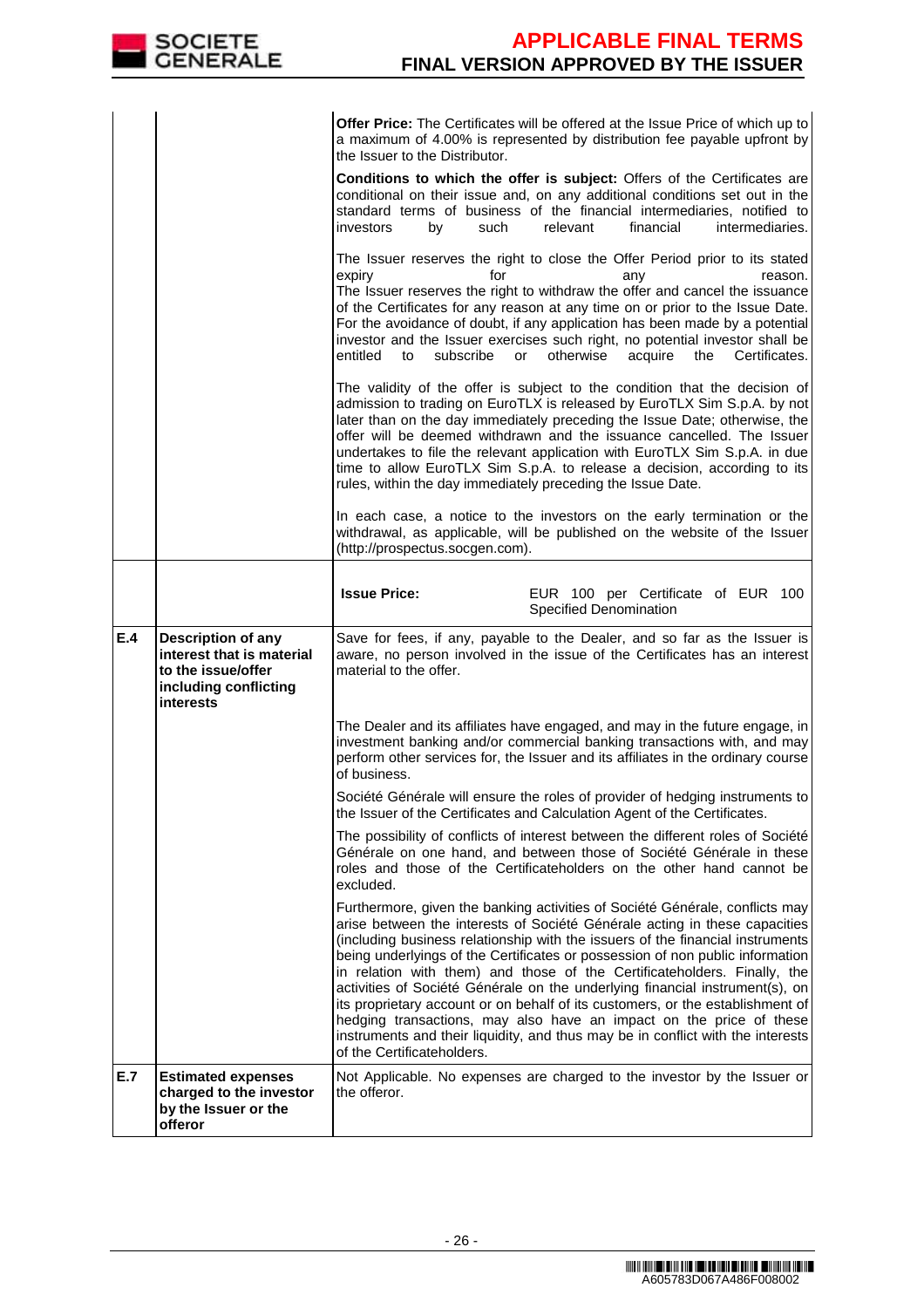

### **NOTA DI SINTESI SPECIFICA PER L'EMISSIONE**

Le Note di Sintesi sono composte da requisiti informativi noti come **Elementi**, la cui comunicazione è prevista dall'Allegato XXII del Regolamento (CE) della Commissione n. 809/2004, come successivamente modificato. Tali elementi sono riportati in successione numerata nelle Sezioni  $A - E(A.1 - E.7)$ .

La presente nota di sintesi contiene tutti gli Elementi che devono essere riportati in una nota di sintesi relativa a questa tipologia di valori mobiliari e di Emittente. Dato che l'inserimento di alcuni Elementi non è obbligatorio, potrebbero verificarsi dei salti nella sequenza numerica degli Elementi.

Anche nel caso in cui un Elemento debba essere inserito nella nota di sintesi in virtù della tipologia di valore mobiliare e di Emittente, è possibile che nessuna informazione rilevante possa essere fornita in relazione a tale Elemento. In tal caso, la nota di sintesi conterrà una breve descrizione dell'Elemento assieme alla dicitura "Non Applicabile".

|     | Sezione A - Introduzione e avvertenze          |                                                                                                                                                                                                                                                                                                                                                                                                                                                                                                                                                                                                                                                       |  |  |  |  |  |
|-----|------------------------------------------------|-------------------------------------------------------------------------------------------------------------------------------------------------------------------------------------------------------------------------------------------------------------------------------------------------------------------------------------------------------------------------------------------------------------------------------------------------------------------------------------------------------------------------------------------------------------------------------------------------------------------------------------------------------|--|--|--|--|--|
| A.1 | Avvertenza                                     | La presente nota di sintesi deve essere letta come introduzione al Prospetto<br>di Base.                                                                                                                                                                                                                                                                                                                                                                                                                                                                                                                                                              |  |  |  |  |  |
|     |                                                | Qualsivoglia decisione da parte dell'investitore in merito all'investimento nei<br>Certificati deve basarsi su una valutazione del Prospetto di Base nel suo<br>complesso.                                                                                                                                                                                                                                                                                                                                                                                                                                                                            |  |  |  |  |  |
|     |                                                | Qualora sia proposto un ricorso dinanzi all'autorità giudiziaria in merito alle<br>informazioni contenute nel Prospetto di Base e nelle Condizioni Definitive<br>applicabili, il ricorrente potrebbe essere tenuto a sostenere i costi della<br>traduzione del Prospetto di Base prima dell'avvio del procedimento, ai sensi<br>della legislazione nazionale degli Stati Membri.                                                                                                                                                                                                                                                                      |  |  |  |  |  |
|     |                                                | Nessun soggetto che ha provveduto alla predisposizione della presente<br>nota di sintesi, compresa l'eventuale traduzione, potrà essere ritenuto<br>responsabile civilmente, salvo che questa risulti fuorviante, imprecisa o<br>incoerente se letta congiuntamente alle altre parti del Prospetto di Base, o<br>non offra, se letta congiuntamente alle altre parti del presente Prospetto di<br>Base, informazioni essenziali volte ad agevolare la decisione dell'investitore<br>di investire nei Certificati.                                                                                                                                     |  |  |  |  |  |
| A.2 | Consenso all'utilizzo del<br>Prospetto di Base | L'Emittente acconsente all'utilizzo del presente Prospetto di Base in<br>relazione alla rivendita o al collocamento dei Certificati nel caso in cui sia<br>richiesta la pubblicazione di un prospetto ai sensi delle Direttiva Prospetti<br>(una Offerta Non Esente) subordinatamente alle seguenti condizioni:                                                                                                                                                                                                                                                                                                                                       |  |  |  |  |  |
|     |                                                | - il consenso è valido solamente durante il periodo di offerta dal<br>14/06/2019 al 16/07/2019 e, in relazione ai Certificati collocati in Italia<br>attraverso "offerta fuori sede", dal 14/06/2019 al 11/07/2019 (il Periodo<br>d'Offerta);                                                                                                                                                                                                                                                                                                                                                                                                         |  |  |  |  |  |
|     |                                                | - il consenso fornito dall'Emittente all'utilizzo del Prospetto di Base ai fini<br>dell'effettuazione dell'Offerta Non Esente è un consenso individuale (un<br>Consenso Individuale) relativo a Deutsche Bank SpA, Piazza del<br>Calendario, 3, 20126 Milano, (l'Offerente Autorizzato Iniziale e il<br>Collocatore) e, qualora l'Emittente nomini uno o più intermediari finanziari<br>aggiuntivi successivamente al 12/06/2019 pubblicando i loro dati sul suo sito<br>web all'indirizzo http://.prospectus.socgen.com, a ciascun intermediario<br>finanziario i cui dati siano stati pubblicati (ciascuno un Offerente<br>Autorizzato Aggiuntivo); |  |  |  |  |  |
|     |                                                | - il consenso si applica esclusivamente all'utilizzo del presente Prospetto di<br>Base ai fini delle Offerte Non Esenti di Certificati in Italia.                                                                                                                                                                                                                                                                                                                                                                                                                                                                                                     |  |  |  |  |  |
|     |                                                | Le informazioni relative alle condizioni dell'Offerta Non Esente                                                                                                                                                                                                                                                                                                                                                                                                                                                                                                                                                                                      |  |  |  |  |  |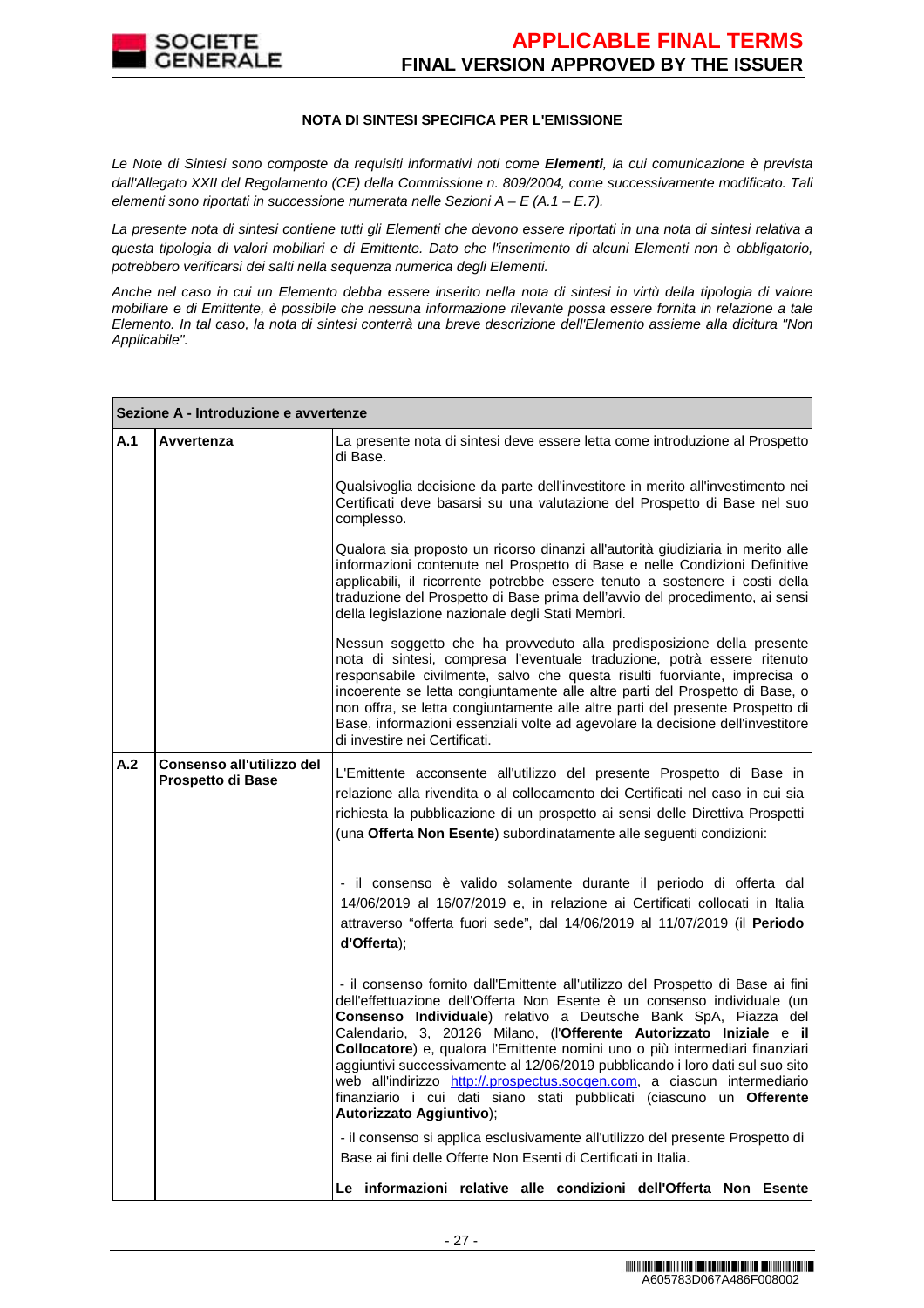

|             |                                                                                                                                                        |                                                                                                                                                                                                                                                                                                                                                                                                                                                                                                                                                                                 |                                                                                                                                                                                                                                                     | Iniziale nella giurisdizione in cui sarà effettuata l'offerta. | saranno fornite agli investitori da qualunque Offerente Autorizzato |  |
|-------------|--------------------------------------------------------------------------------------------------------------------------------------------------------|---------------------------------------------------------------------------------------------------------------------------------------------------------------------------------------------------------------------------------------------------------------------------------------------------------------------------------------------------------------------------------------------------------------------------------------------------------------------------------------------------------------------------------------------------------------------------------|-----------------------------------------------------------------------------------------------------------------------------------------------------------------------------------------------------------------------------------------------------|----------------------------------------------------------------|---------------------------------------------------------------------|--|
|             | Sezione B - Emittente e Garante                                                                                                                        |                                                                                                                                                                                                                                                                                                                                                                                                                                                                                                                                                                                 |                                                                                                                                                                                                                                                     |                                                                |                                                                     |  |
| <b>B.1</b>  | Ragione<br>sociale e<br>denominazi<br>one<br>commercial<br>e<br>dell'emitten<br>te                                                                     | SG Issuer (o l'Emittente)                                                                                                                                                                                                                                                                                                                                                                                                                                                                                                                                                       |                                                                                                                                                                                                                                                     |                                                                |                                                                     |  |
| B.2         | Sede legale,<br>forma<br>giuridica,<br>legislazione<br>e paese di<br>costituzion<br>е                                                                  |                                                                                                                                                                                                                                                                                                                                                                                                                                                                                                                                                                                 | Domicilio: 16, Boulevard Royal, L-2449, Lussemburgo.<br>Forma giuridica: Società a responsabilità limitata pubblica (société anonyme).<br>Legislazione di riferimento dell'Emittente: Diritto lussemburghese<br>Paese di costituzione: Lussemburgo. |                                                                |                                                                     |  |
| <b>B.4b</b> | <b>Tendenze</b><br>note<br>suscettibili<br>di influire<br>sull'emitten<br>te e sui<br>settori in<br>cui opera                                          |                                                                                                                                                                                                                                                                                                                                                                                                                                                                                                                                                                                 | Nel corso del 2019, l'Emittente prevede di proseguire la propria attività in conformità al proprio<br>oggetto sociale.                                                                                                                              |                                                                |                                                                     |  |
| B.5         | del gruppo<br>e della<br>posizione<br>dell'emitten<br>te<br>all'interno<br>del gruppo                                                                  | Descrizione III Gruppo Société Générale (il Gruppo) offre una vasta gamma di servizi di consulenza e<br>soluzioni finanziarie su misura destinate a clienti privati, grandi aziende e investitori<br>istituzionali. Il Gruppo si basa su tre attività core complementari:<br>• Retail Banking in Francia;<br>• International Retail Banking, Financial Services and Insurance; e<br>• Corporate and Investment Banking, Private Banking, Asset and Wealth Management e<br>Securities Services.<br>L'Emittente è una controllata del Gruppo e non ha alcuna società controllata. |                                                                                                                                                                                                                                                     |                                                                |                                                                     |  |
| <b>B.9</b>  | stime<br>relative agli<br>utili<br>dell'emitten<br>te                                                                                                  |                                                                                                                                                                                                                                                                                                                                                                                                                                                                                                                                                                                 | Previsioni o Non Applicabile. L'Emittente non fornisce alcuna previsione o stima in relazione agli utili.                                                                                                                                           |                                                                |                                                                     |  |
| <b>B.10</b> | Natura di<br>eventuali<br>riserve<br>espresse<br>nella<br>relazione<br>della<br>società di<br>revisione in<br>merito ai<br>dati storico-<br>finanziari | Non Applicabile. Le relazioni della società di revisione non contengono alcuna riserva.                                                                                                                                                                                                                                                                                                                                                                                                                                                                                         |                                                                                                                                                                                                                                                     |                                                                |                                                                     |  |
| <b>B.12</b> | Principali<br>dati storico-<br>finanziari<br>selezionati                                                                                               | (in migliaia di EUR)                                                                                                                                                                                                                                                                                                                                                                                                                                                                                                                                                            |                                                                                                                                                                                                                                                     | Anno terminato<br>31.12.2018<br>(sottoposto a<br>revisione)    | Anno terminato<br>31.12.2017 (sottoposto<br>a revisione)            |  |
|             | relativi<br>all'emittente                                                                                                                              | <b>Reddito</b>                                                                                                                                                                                                                                                                                                                                                                                                                                                                                                                                                                  |                                                                                                                                                                                                                                                     | 68.302                                                         | 92.353                                                              |  |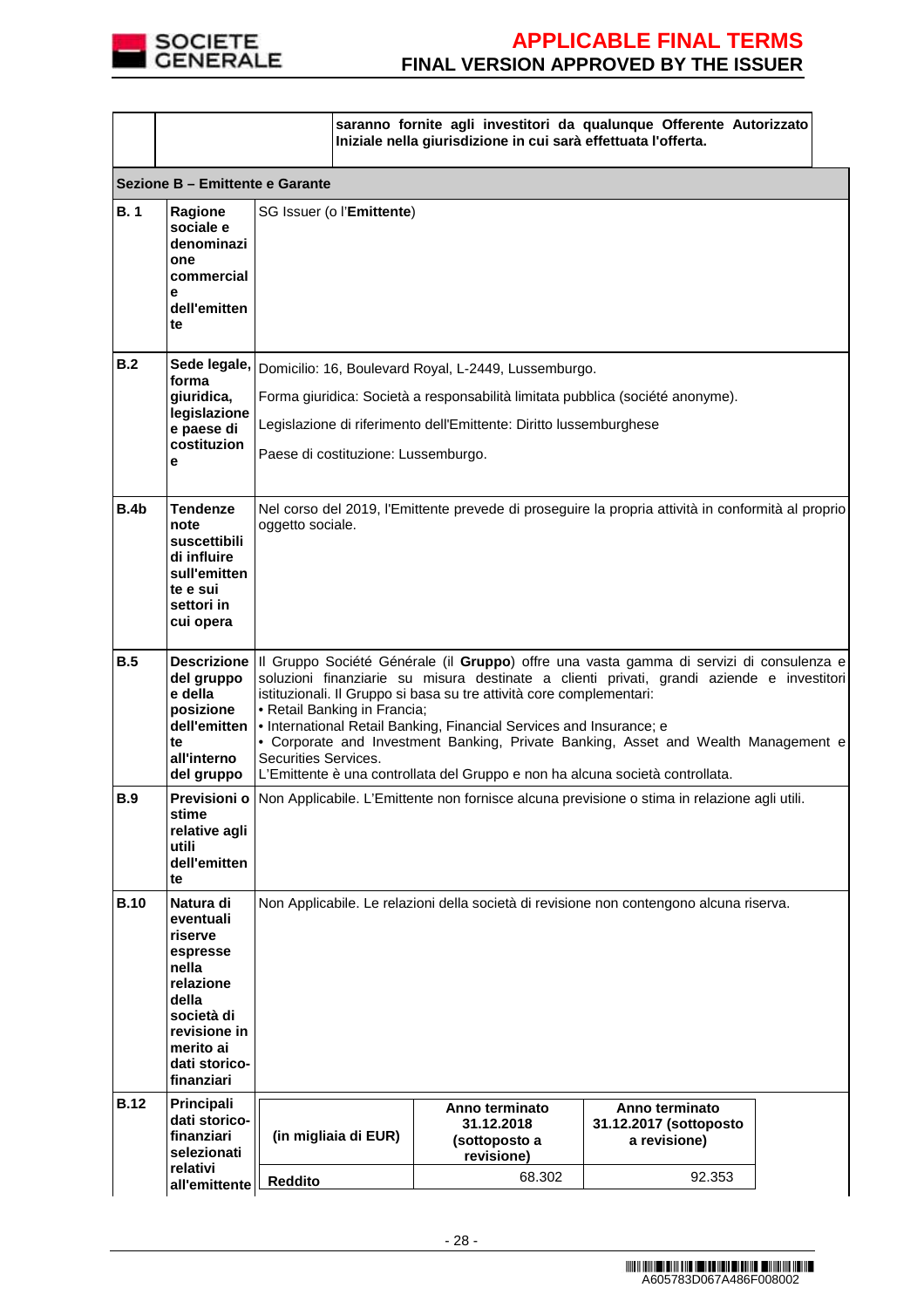

|             |                                                                                                                                                                                                                                                     | Complessivo                                     |                                                                                 |                                                                                                   |  |
|-------------|-----------------------------------------------------------------------------------------------------------------------------------------------------------------------------------------------------------------------------------------------------|-------------------------------------------------|---------------------------------------------------------------------------------|---------------------------------------------------------------------------------------------------|--|
|             |                                                                                                                                                                                                                                                     | Utile ante imposte                              | 251                                                                             | 105                                                                                               |  |
|             |                                                                                                                                                                                                                                                     | Reddito di esercizio                            | 187                                                                             | 78                                                                                                |  |
|             |                                                                                                                                                                                                                                                     | <b>Totale attivo</b>                            | 49.363.650                                                                      | 48.026.909                                                                                        |  |
|             |                                                                                                                                                                                                                                                     |                                                 |                                                                                 |                                                                                                   |  |
|             | <b>Dichiarazio</b><br>ne relativa<br>all'assenza<br>di<br>cambiamen<br>ti<br>sostanzial-<br>mente<br>pregiudizie<br>voli delle<br>prospettive<br>dell'emitten<br>te dalla data<br>di<br>pubblicazio<br>ne<br>dell'ultimo<br>bilancio<br>certificato | dell'Emittente dalla data del 31 dicembre 2018. |                                                                                 | Non si sono verificati cambiamenti sostanzialmente pregiudizievoli delle prospettive              |  |
|             | <b>Cambiamen</b><br>ti<br>significativi<br>relativi alla<br>situazione<br>finanziaria<br>O<br>commercial<br>е<br>dell'Emitten<br>te<br>successivi<br>al periodo<br>cui si<br>riferiscono i<br>dati storico-<br>finanziari                           |                                                 | negoziazione dell'Emittente successivamente al 31 dicembre 2018.                | Non applicabile. Non si è verificato alcun cambiamento rilevante nella posizione finanziaria o di |  |
| <b>B.13</b> | Eventi<br>recenti<br>relativi<br>all'emittente<br>che<br>rilevano, in<br>misura<br>sostanziale,<br>ai fini della<br>valutazione<br>della<br>solvibilità<br>dell'Emitten<br>te                                                                       |                                                 | misura sostanziale, ai fini della valutazione della solvibilità dell'Emittente. | Non Applicabile. Non si sono verificati eventi recenti relativi all'Emittente che rilevano, in    |  |
| <b>B.14</b> | <b>Dichiarazio</b><br>ne in ordine<br>alla<br>dipendenza<br>dell'emitten<br>te da altre                                                                                                                                                             | B.5 che precede.                                | All'interno del Gruppo, SG Issuer fa capo a Société Générale Bank & Trust.      | Per le informazioni sulla posizione dell'Emittente all'interno del Gruppo si rimanda all'Elemento |  |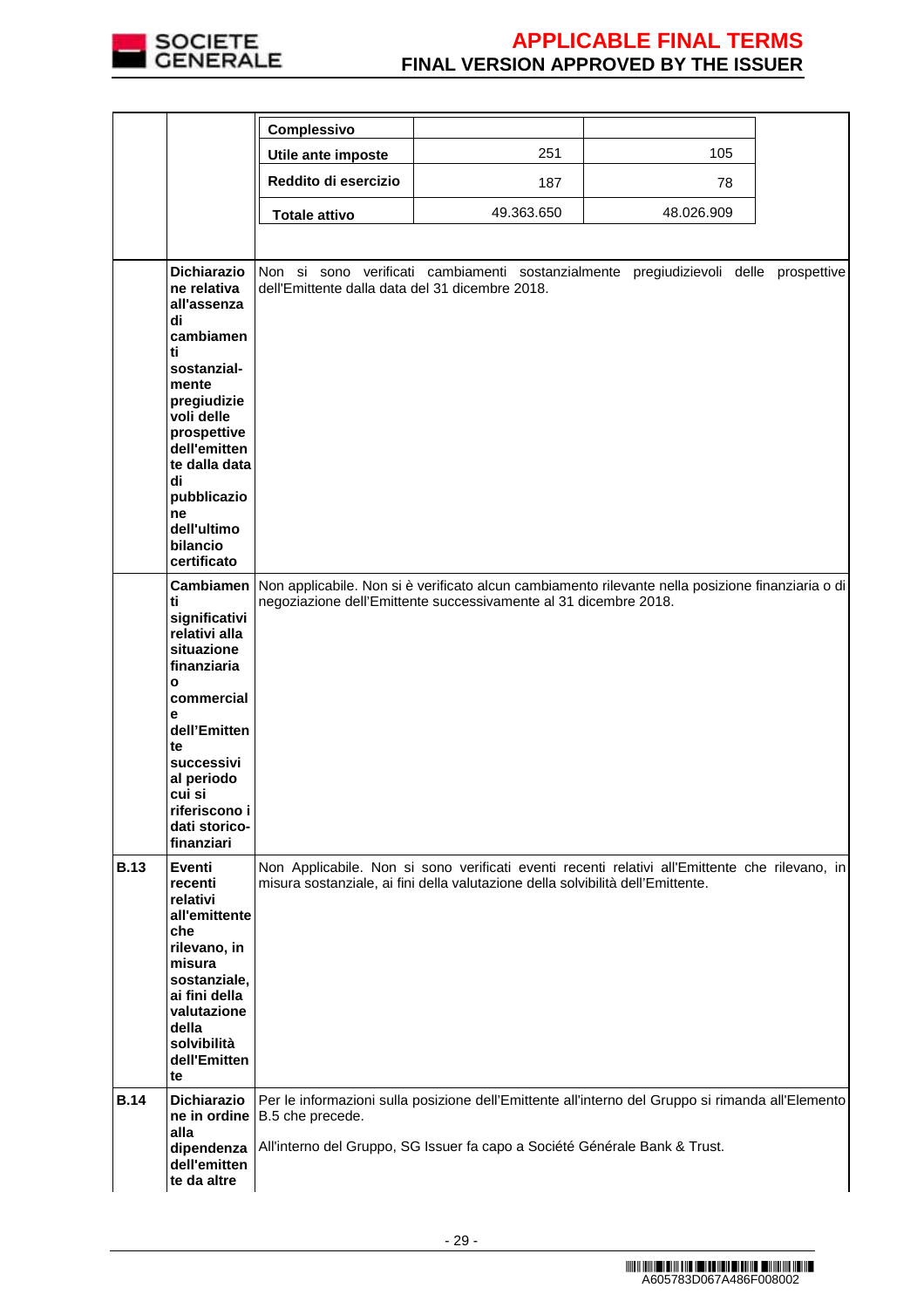

|             | entità del<br>gruppo                                                                                                                       |                                                                                                                                                                                                                                                                                                                                                                                                                                                                                                                                                                                                                                                                                                                                                                                                                                                                                                                                                                                                                                                                                                                                    |
|-------------|--------------------------------------------------------------------------------------------------------------------------------------------|------------------------------------------------------------------------------------------------------------------------------------------------------------------------------------------------------------------------------------------------------------------------------------------------------------------------------------------------------------------------------------------------------------------------------------------------------------------------------------------------------------------------------------------------------------------------------------------------------------------------------------------------------------------------------------------------------------------------------------------------------------------------------------------------------------------------------------------------------------------------------------------------------------------------------------------------------------------------------------------------------------------------------------------------------------------------------------------------------------------------------------|
| <b>B.15</b> | <b>Descrizioni</b><br>principali<br>dell'emitten<br>te                                                                                     | Le attività principali di SG Issuer sono rappresentate dalla raccolta di fondi tramite l'emissione<br>delle attività di warrant e titoli di debito destinati al collocamento presso clienti istituzionali o retail tramite<br>collocatori associati a Société Générale. I fondi derivanti all'emissione di tali titoli di debito<br>vengono quindi concessi in prestito a Société Générale ed altri membri del Gruppo.                                                                                                                                                                                                                                                                                                                                                                                                                                                                                                                                                                                                                                                                                                             |
| <b>B.16</b> | Per quanto<br>a<br>conoscenza<br>dell'emitten<br>te, soggetto<br>da cui<br>l'emittente è<br>controllato<br>$\mathbf{o}$                    | SG Issuer è una società controllata al 100 % da Société Générale Bank & Trust S.A., che è a<br>sua volta un'entità interamente controllata da Société Générale e interamente consolidata.                                                                                                                                                                                                                                                                                                                                                                                                                                                                                                                                                                                                                                                                                                                                                                                                                                                                                                                                          |
|             | partecipato,<br>direttament<br>e o<br>indirettame<br>nte, e<br>descrizione<br>della natura<br>di tale<br>controllo                         |                                                                                                                                                                                                                                                                                                                                                                                                                                                                                                                                                                                                                                                                                                                                                                                                                                                                                                                                                                                                                                                                                                                                    |
| <b>B.18</b> | Natura e<br>ambito<br>della<br>garanzia                                                                                                    | I Certificati sono garantiti incondizionatamente e irrevocabilmente da Société Générale (il<br>Garante) ai sensi della garanzia rilasciata in data 20 giugno 2018 (la Garanzia).<br>La Garanzia costituisce un'obbligazione diretta, incondizionata, non garantita e non<br>subordinata del Garante, con il rango di obbligazione senior preferred di cui all'articolo L. 613-<br>30-3-l-3° del Codice e sarà almeno pari passu rispetto a tutte le altre obbligazioni, esistenti e<br>future, dirette, incondizionate, non garantite e senior preferred del Garante, ivi comprese<br>quelle relative ai depositi.<br>Qualsiasi riferimento a somme o importi pagabili dall'Emittente, garantiti dal Garante ai sensi<br>della Garanzia, dovrà essere rivolto a somme e/o importi direttamente ridotti, e/o in caso di<br>conversione in equity, ridotte dell'importo di tale conversione, e/o altrimenti modificati di volta<br>in volta in seguito all'applicazione del potere di bail-in di qualsivoglia autorità pertinente ai<br>sensi della direttiva 2014/59/UE del Parlamento Europeo e del Consiglio dell'Unione Europea. |
| <b>B.19</b> | i relative al<br>garante<br>come se<br>questi<br>fosse<br>l'emittente<br>del<br>medesimo<br>tipo di titoli<br>oggetto<br>della<br>garanzia | Informazion Le informazioni in merito a Société Générale come se questa fosse l'Emittente del medesimo<br>tipo di Certificati oggetto della Garanzia sono di seguito riportate in conformità a quanto<br>previsto rispettivamente agli Elementi B.19 / B.1, B.19 / B.2, B.19 / B.4b, B.19 / B.5, B.19 / B.9,<br>B.19 / B.10, B.19 / B.12, B.19 / B.13, B.19 / B.14, B.19 / B.15, B.19 / B.6:                                                                                                                                                                                                                                                                                                                                                                                                                                                                                                                                                                                                                                                                                                                                       |
|             |                                                                                                                                            | B.19/B.1: Ragione sociale e denominazione commerciale del garante<br>Société Générale                                                                                                                                                                                                                                                                                                                                                                                                                                                                                                                                                                                                                                                                                                                                                                                                                                                                                                                                                                                                                                              |
|             |                                                                                                                                            | B.19/B.2: Sede legale, forma giuridica, legislazione e paese di costituzione                                                                                                                                                                                                                                                                                                                                                                                                                                                                                                                                                                                                                                                                                                                                                                                                                                                                                                                                                                                                                                                       |
|             |                                                                                                                                            | Sede legale: 29, boulevard Haussmann, 75009 Parigi, Francia.                                                                                                                                                                                                                                                                                                                                                                                                                                                                                                                                                                                                                                                                                                                                                                                                                                                                                                                                                                                                                                                                       |
|             |                                                                                                                                            | Forma giuridica: Società per azioni a responsabilità limitata pubblica (société anonyme).                                                                                                                                                                                                                                                                                                                                                                                                                                                                                                                                                                                                                                                                                                                                                                                                                                                                                                                                                                                                                                          |
|             |                                                                                                                                            |                                                                                                                                                                                                                                                                                                                                                                                                                                                                                                                                                                                                                                                                                                                                                                                                                                                                                                                                                                                                                                                                                                                                    |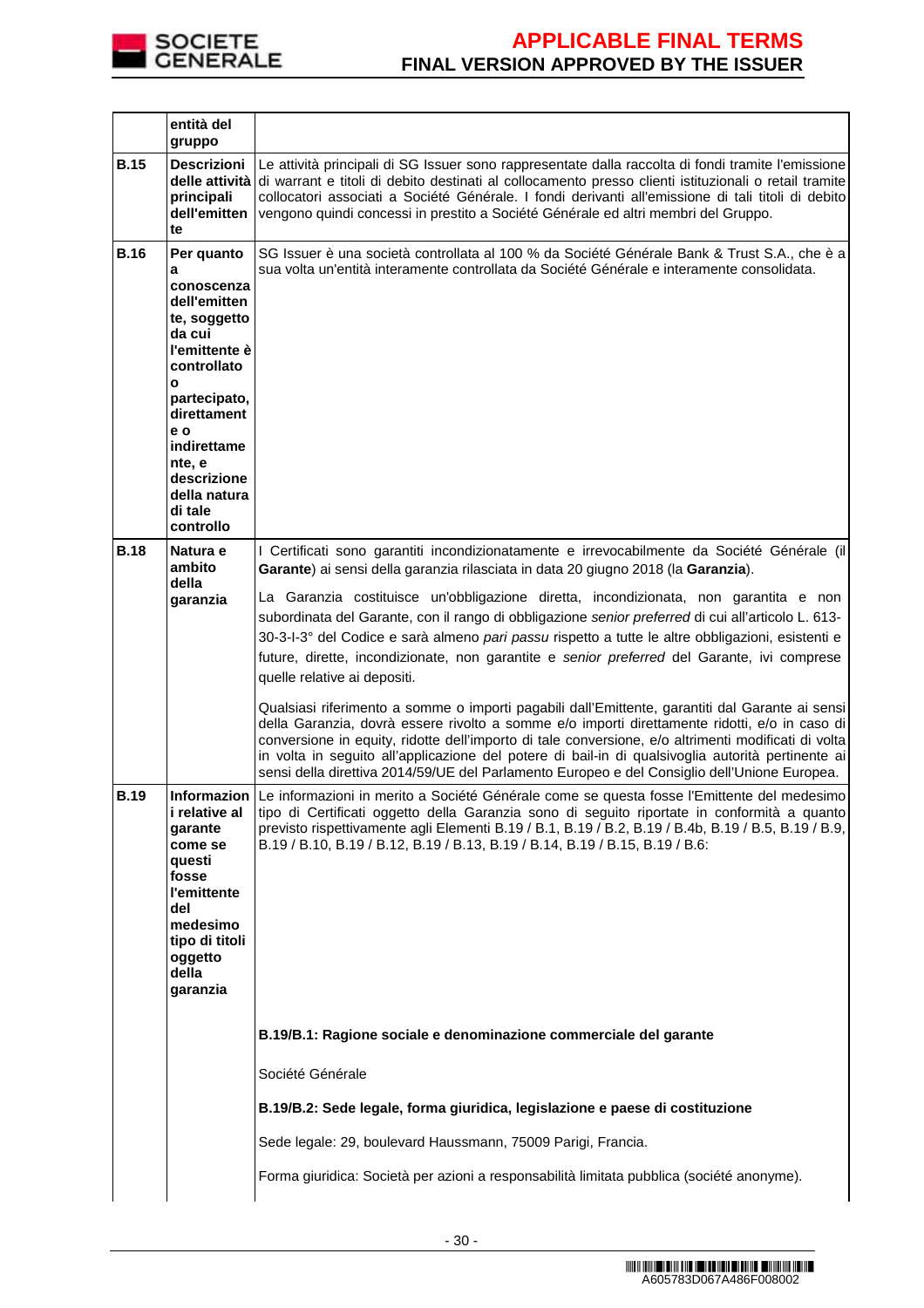Legislazione di riferimento dell'Emittente: diritto francese.

Paese di costituzione: Francia.

### **B.19/B.4b: Tendenze note suscettibili di influire sul garante e sui settori in cui opera**

Société Générale continua ad essere soggetta ai consueti rischi ed ai rischi inerenti alla propria attività.

In particolare, il Gruppo potrebbe essere influenzato da:

I rischi in materia di crescita globale sono aumentati a causa dell'elevata incertezza politica. I mercati continueranno a focalizzarsi sulle negoziazioni tra US e Cina. Il rischio che si generino nuovi ostacoli in relazione alle tensioni sul commercio mondiale, l'assenza di un accordo sulla Brexit e la politica dell'euro zona, in particolare le elezioni del Parlamento europeo alla fine di maggio, rimane elevato. Tutto ciò in un contesto di alti livelli del debito e di instabilità dei mercati finanziari.

Sembra che l'attività economica nei mercati emergenti stia rallentando in questo avvio del 2019, a causa della riduzione della domanda mondiale e dell'inasprimento delle condizioni finanziarie mondiali. I paesi emergenti dell'Asia rimangono la regione geografica con la crescita maggiore. Anche l'Europa centrale ed orientale mostra una certa tenuta a fronte del rallentamento nella zona euro.

In Russia, l'economia dovrebbe resistere all'mpatto delle sanzioni nel breve periodo e la sua situzione finanziaria è ancora solida. In Brasile, la nuova amministrazione dovrà intraprendere la riforma delle pensioni, essenziale al fine di correggere la base fiscale.

In termini di variazione della politica monetaria delle banche centrali:

o La Federal Reserve è determinata a ridurre il proprio bilancio ed è probabile che aumenti i tassi di interesse nel 2019. Tuttavia, il recente incremento della volatilità nei mercati finanziari e la rivalutazione globale dei premi al rischio potrebbe spingere la Fed a sospendere il processo di inasprimento della politica monetaria.

o La Banca Centrale Europea ha confermato di avere interrotto gli acquisti netti di assets a partire da gennaio 2019. E' improbabile che la BCE aumenti i tassi di interesse prima della fine dell'estate del 2019. La situazione non è chiara a causa del rallentamento che si è verificato nell'eurozona a partire dalla fine del 2018.

anche il 2019 sarà caratterizzato da incertezza geopolitica, per effetto della prosecuzione di una serie di eventi degli ultimi due anni.

Nel 2019, ci si attende che le scadenze regolamentari abbiano rilevanza nel contesto del processo legislativo europeo con riguardo all'insieme di testi sulla finanza sostenibile (tassonomia, informativa e benchmarks), nel perseguimento del terzo obiettivo degli accordi di Parigi (riorientare i flussi finanziari verso attività economiche decarbonizzate), oltre alla revisione delle regole prudenziali applicabili alle società di investimento (Revisione Società di Investimento - Investment Firms Review – IFR).

In tale contesto, e al fine di generare una crescita responsabile e profittevole, le principali priorità del Gruppo nel 2019 saranno di:

- crescere attraverso l'implementazione delle iniziative chiave di generazione di ricavi del Gruppo;

accelerare la trasformazione di business e funzioni, in particolare con riferimento al modello di relazione retail in Francia, e adeguare la strategia dell'area Global Markets;

realizzare gli obiettivi in materia di costi (in particolare una ulteriore riduzione di costi per 500 milioni di Euro nell'area Global Banking and Investor Solutions) e mantenere un controllo stringente dei rischi e un'allocazione selettiva del capitale;

- proseguire nell'azione di rifocalizzazione delle attività, attraverso la vendita o la chisura di attività che manchino di sufficiente massa critica o che non presentino adeguate sinergie, con un obiettivo che cresce da 50-60bp a 80-90bp in termini di impatto sul rapporto CET 1 entro la fine del 2020;

- accrescere il senso di responsabilità attraverso il continuo sviluppo del programma di Culture & Conduct e un'ulteriore integrazione della propria strategia di CSR

**B.19/B.5**: **Descrizione del gruppo e della posizione del garante all'interno del gruppo**

Il Gruppo offre una vasta gamma di servizi di consulenza e soluzioni finanziarie su misura destinate a clienti privati, grandi aziende e investitori istituzionali. Il Gruppo si basa su tre attività core complementari:

|  | attività |  | Retail | Banking |  | Francia; |
|--|----------|--|--------|---------|--|----------|
|--|----------|--|--------|---------|--|----------|

• International Retail Banking, Financial Services and Insurance; e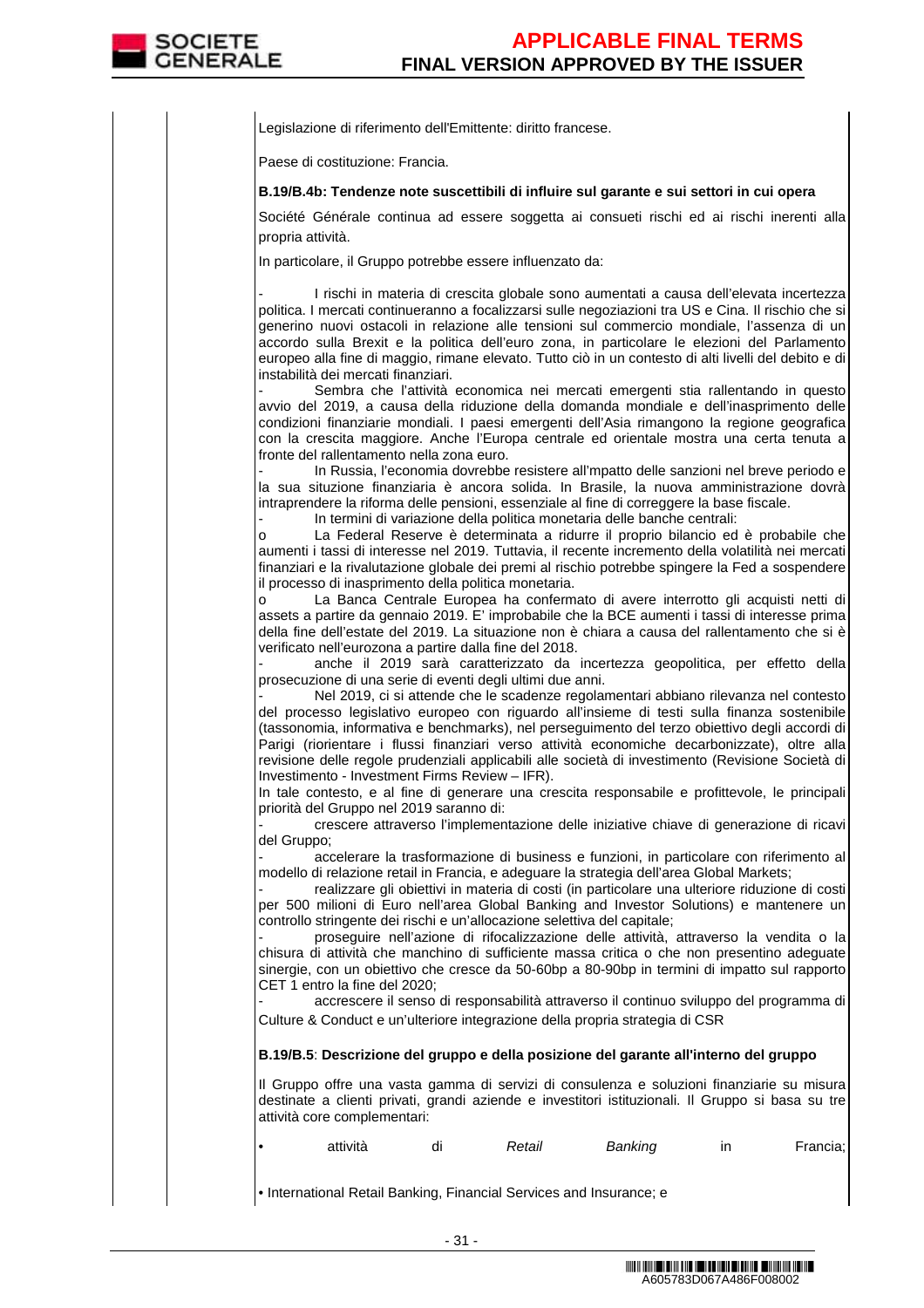

• Corporate and Investment Banking, Private Banking, Asset and Wealth Management e Securities Services.

Société Générale è la capogruppo del Gruppo Société Générale.

### **B.19/B.9: Previsioni o stime relative agli utili del garante**

Non Applicabile. Il Garante non fornisce alcuna previsione o stima in relazione agli utili.

**B.19/B.10**: **Natura di eventuali riserve espresse nella relazione della società di revisione in merito ai dati storico-finanziari**

Non Applicabile. La relazione della società di revisione non contiene alcuna riserva.

**B.19/B.12: Principali dati storico-finanziari selezionati relativi al garante** 

|                                                                | Prim<br>$\mathbf{o}$<br>trime<br>stre<br>2019<br>(non<br>sotto<br>posto<br>a<br>revisi<br>one) | Anno<br>$31.12.2018^{(3)}$<br>(sottoposto a<br>revisione) | Primo<br>trimestre<br>2018 (non<br>sottopost<br>o a<br>revisione) | Anno<br>31.12.2017<br>(sottoposto a<br>revisione) |
|----------------------------------------------------------------|------------------------------------------------------------------------------------------------|-----------------------------------------------------------|-------------------------------------------------------------------|---------------------------------------------------|
| Risultati (in milioni<br>di EUR)                               |                                                                                                |                                                           |                                                                   |                                                   |
| Risultato netto delle<br>attività bancarie                     | 6.191                                                                                          | 25.205                                                    | 6.294                                                             | 23.954                                            |
| Reddito Operativo                                              | 1.138                                                                                          | 6.269                                                     | 1.357                                                             | 4.767                                             |
| Risultato netto del<br>sottostante<br>gruppo<br>(1)            | 1.010                                                                                          | 4.468                                                     | 1.204                                                             | 4.491                                             |
| Risultato<br>netto<br>gruppo riportato                         | 631                                                                                            | 3.864                                                     | 850                                                               | 2.806                                             |
| Retail Banking<br>in<br>Francia                                | 234                                                                                            | 1.237                                                     | 270                                                               | 1.059                                             |
| International Retail<br>Banking & Financial<br><b>Services</b> | 464                                                                                            | 2.065                                                     | 429                                                               | 1.939                                             |
| Global Banking and<br><b>Investor Solutions</b>                | 140                                                                                            | 1.197                                                     | 166                                                               | 1.593                                             |
| Corporate Centre                                               | (207)                                                                                          | (635)                                                     | (15)                                                              | (1.785)                                           |
| Costo<br>netto<br>del<br>rischio                               | (264)                                                                                          | (1.005)                                                   | (208)                                                             | (1.349)                                           |
| ROTE sottostante **<br>(2)                                     | 8,4%                                                                                           | 9,7%                                                      | 10,9%                                                             | 9,6%                                              |
| Tier 1 Ratio **                                                | 14,3<br>9/6(4)                                                                                 | $13,4\%^{(4)}$                                            | 13,6%                                                             | 13,8%                                             |
| Attivo (in miliardi di<br>EUR)                                 |                                                                                                |                                                           |                                                                   |                                                   |
| Totale<br>attivo<br>e<br>passivo                               | 1.363,<br>6                                                                                    | 1.309,4                                                   | 1.271,9                                                           | $1.274,2*$                                        |
| Finanziamenti<br>а<br>costi<br>ammortizzati<br>per i clienti   | 436,8                                                                                          | 447,2                                                     | 423,3                                                             | 417,4*                                            |
| Depositi clienti                                               | 409,9                                                                                          | 416,8                                                     | 409,4                                                             | 410,6*                                            |
| <b>Patrimonio</b><br><b>Netto</b><br>(in miliardi di EUR)      |                                                                                                |                                                           |                                                                   |                                                   |
| Patrimonio<br>netto,<br>Quota di gruppo                        | 61,8                                                                                           | 61,0                                                      | 58,9                                                              | 59,9*                                             |
| Partecipazioni<br>di<br>minoranza                              | 4,9                                                                                            | 4,8                                                       | 4,6                                                               | $4,5*$                                            |
| Rendiconto<br>finanziario<br>(in                               |                                                                                                |                                                           |                                                                   |                                                   |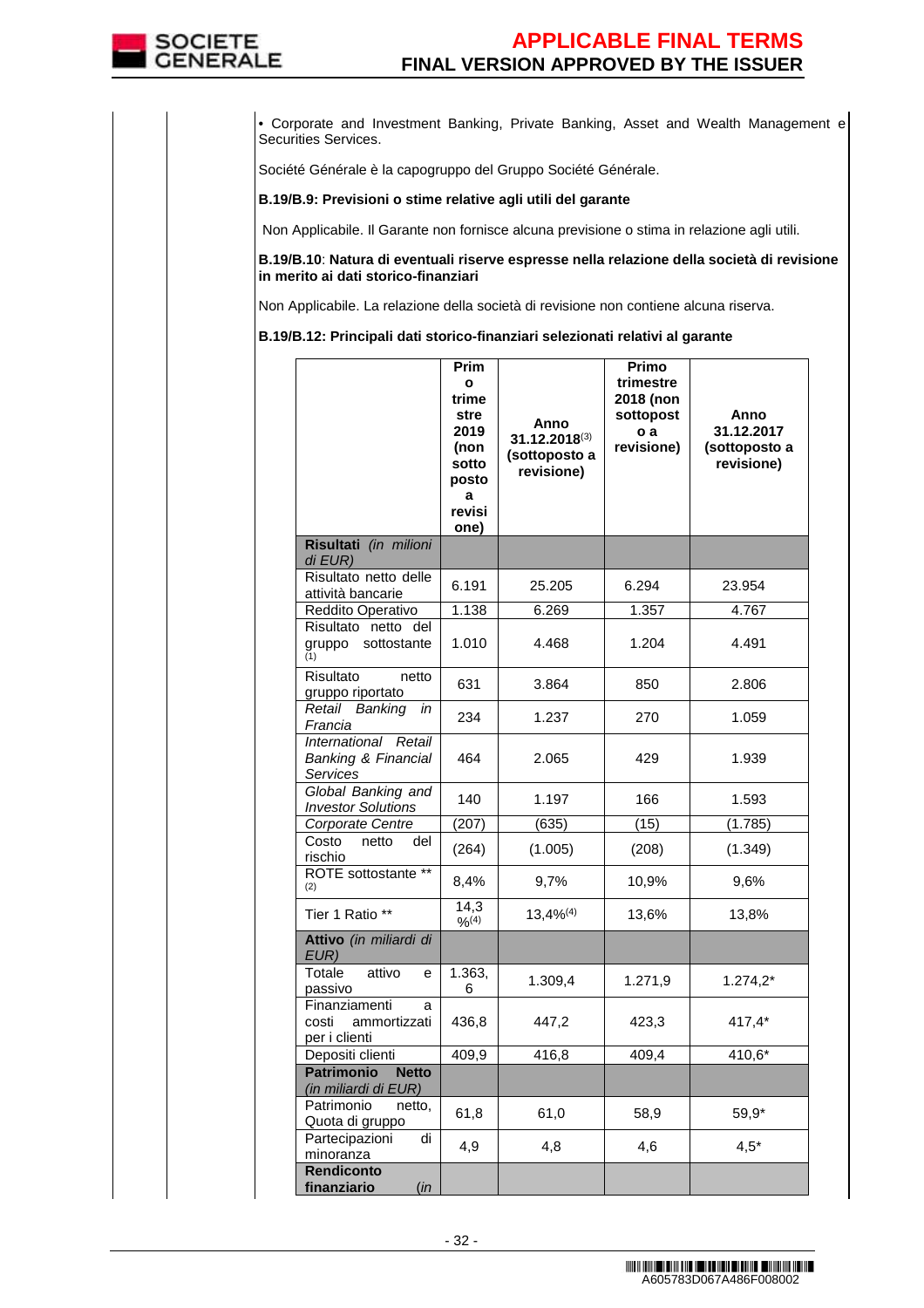

|  | miliardi di EUR)                                                                                                                                                                                                                                                                                                                                                                                                                                                                                                                                                                                                                                                                                                                                                                                                                                                                                                                                                                                                                                                                                                                                                  |          |                                                                                                                                                                               |
|--|-------------------------------------------------------------------------------------------------------------------------------------------------------------------------------------------------------------------------------------------------------------------------------------------------------------------------------------------------------------------------------------------------------------------------------------------------------------------------------------------------------------------------------------------------------------------------------------------------------------------------------------------------------------------------------------------------------------------------------------------------------------------------------------------------------------------------------------------------------------------------------------------------------------------------------------------------------------------------------------------------------------------------------------------------------------------------------------------------------------------------------------------------------------------|----------|-------------------------------------------------------------------------------------------------------------------------------------------------------------------------------|
|  | Flussi<br>netti<br>in.<br>(uscita)<br>entrata<br>disponibilità<br>delle<br>liquide<br>e<br>mezzi<br>equivalenti                                                                                                                                                                                                                                                                                                                                                                                                                                                                                                                                                                                                                                                                                                                                                                                                                                                                                                                                                                                                                                                   | (17.617) | 18.023                                                                                                                                                                        |
|  | * Al 1 ° gennaio 2018 (sottoposto a revisione). Il bilancio consolidato ammonta a EUR 1.309<br>miliardi al 31 dicembre 2018 (EUR 1.274 miliardi al 1º gennaio 2018, EUR 1.275 miliardi al 31<br>dicembre 2017). Bilanci al 1º gennaio 2018 dopo la prima applicazione dell'IFRS 9, ad<br>eccezione delle controllate nel settore assicurativo.<br>** Tali rapporti finanziari non sono sottoposti né a revisione né a revisione limitata.<br>(1) Rettificato per elementi non economici e per elementi eccezionali, e linearizzazione di<br>IFRIC 21.<br>(2) Rettificato per voci di natura non economica (nel 2017) e per voci di natura eccezionale.<br>(3) La presentazione del conto economico consolidato del Gruppo risulta modificata dal 2018<br>in seguito alla transizione verso IFRS 9:<br>specifica voce all'interno del "Risultato netto delle attività bancarie";<br>(4) Tenendo conto dell'opzione di pagamento di un dividendo in azioni soggette<br>all'approvazione dell'Assemblea Generale Ordinaria del 21 maggio 2019, col presupposto di<br>un tasso di sottoscrizione del 50%, in particolare con un impatto di oltre 24bp sul CET1 ratio. |          | •le entrate e le uscite derivanti da attività assicurative sono raggruppate su una<br>•la voce "Costo netto del rischio" è ora dedicata esclusivamente al rischio di credito; |
|  | Dichiarazione relativa all'assenza di cambiamenti sostanzialmente pregiudizievoli delle<br>prospettive del garante dalla data di pubblicazione dell'ultimo bilancio certificato<br>Non si sono verificati cambiamenti sostanzialmente pregiudizievoli nelle prospettive di Société<br>Générale successivamente alla data del 31 dicembre 2018.                                                                                                                                                                                                                                                                                                                                                                                                                                                                                                                                                                                                                                                                                                                                                                                                                    |          |                                                                                                                                                                               |
|  | Cambiamenti significativi relativi alla situazione finanziaria o commerciale del garante<br>successivi al periodo cui si riferiscono i dati storico-finanziari                                                                                                                                                                                                                                                                                                                                                                                                                                                                                                                                                                                                                                                                                                                                                                                                                                                                                                                                                                                                    |          |                                                                                                                                                                               |
|  | Non Applicabile. Non si è verificato alcun cambiamento rilevante nella posizione finanziaria o<br>commerciale di Société Générale successivamente alla data del 31 marzo 2019.                                                                                                                                                                                                                                                                                                                                                                                                                                                                                                                                                                                                                                                                                                                                                                                                                                                                                                                                                                                    |          |                                                                                                                                                                               |
|  | B.19/B.13: Eventi recenti relativi al garante che rilevano, in misura sostanziale, ai fini<br>della valutazione della solvibilità del garante                                                                                                                                                                                                                                                                                                                                                                                                                                                                                                                                                                                                                                                                                                                                                                                                                                                                                                                                                                                                                     |          |                                                                                                                                                                               |
|  |                                                                                                                                                                                                                                                                                                                                                                                                                                                                                                                                                                                                                                                                                                                                                                                                                                                                                                                                                                                                                                                                                                                                                                   |          |                                                                                                                                                                               |
|  | Non Applicabile. Non si sono verificati eventi recenti relativi a Société Générale che rilevano, in<br>misura sostanziale, ai fini della valutazione della sua solvibilità.                                                                                                                                                                                                                                                                                                                                                                                                                                                                                                                                                                                                                                                                                                                                                                                                                                                                                                                                                                                       |          |                                                                                                                                                                               |
|  | B.19/B.14: Dichiarazione in ordine alla eventuale dipendenza del garante da altre entità<br>del gruppo                                                                                                                                                                                                                                                                                                                                                                                                                                                                                                                                                                                                                                                                                                                                                                                                                                                                                                                                                                                                                                                            |          |                                                                                                                                                                               |
|  | Per le informazioni sulla posizione di Société Générale all'interno del Gruppo si rimanda<br>all'Elemento B.5 che precede.                                                                                                                                                                                                                                                                                                                                                                                                                                                                                                                                                                                                                                                                                                                                                                                                                                                                                                                                                                                                                                        |          |                                                                                                                                                                               |
|  | Société Générale è la holding finale del Gruppo. Tuttavia, Société Générale gestisce anche<br>una propria attività e non opera semplicemente in qualità di holding rispetto alle proprie<br>controllate.                                                                                                                                                                                                                                                                                                                                                                                                                                                                                                                                                                                                                                                                                                                                                                                                                                                                                                                                                          |          |                                                                                                                                                                               |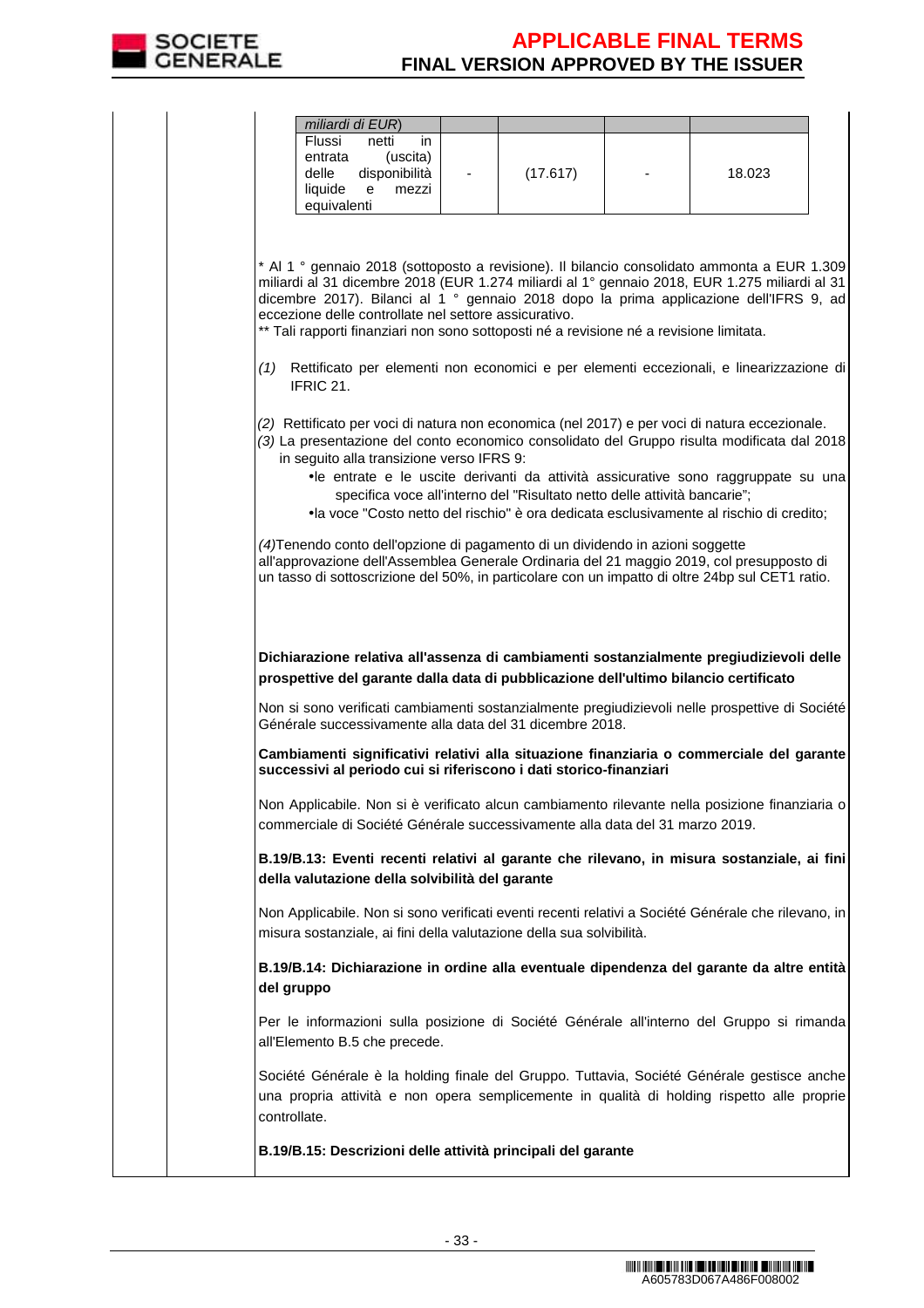

|     |                                                                                     | Si rimanda all'Elemento B.19/ B.5 che precede.                                                                                                                                                                                                                                                                                            |  |  |  |  |
|-----|-------------------------------------------------------------------------------------|-------------------------------------------------------------------------------------------------------------------------------------------------------------------------------------------------------------------------------------------------------------------------------------------------------------------------------------------|--|--|--|--|
|     |                                                                                     | B.19/B.16: Per quanto a conoscenza del garante, soggetto da cui il garante è controllato<br>o partecipato, direttamente o indirettamente, e descrizione della natura di tale controllo                                                                                                                                                    |  |  |  |  |
|     |                                                                                     | Non Applicabile. Per quanto a sua conoscenza, Société Générale non é controllata, né<br>partecipata, direttamente o indirettamente (ai sensi delle leggi francesi), da alcun'altra entità.                                                                                                                                                |  |  |  |  |
|     | Sezione C - Titoli                                                                  |                                                                                                                                                                                                                                                                                                                                           |  |  |  |  |
| C.1 | Tipologia e classe dei<br>titoli oggetto                                            | I Certificati sono strumenti derivati (i Certificati).                                                                                                                                                                                                                                                                                    |  |  |  |  |
|     | dell'offerta e/o                                                                    | Il Codice ISIN è: XS1983872158                                                                                                                                                                                                                                                                                                            |  |  |  |  |
|     | ammessi alla<br>negoziazione, ivi<br>compresi i rispettivi<br>codici identificativi | Il Codice Common è: 198387215                                                                                                                                                                                                                                                                                                             |  |  |  |  |
| C.2 | Valuta dei titoli oggetto<br>di emissione                                           | <b>EUR</b>                                                                                                                                                                                                                                                                                                                                |  |  |  |  |
| C.5 | Descrizione di<br>eventuali limitazioni<br>alla libera trasferibilità<br>dei titoli | Non Applicabile. Non sussiste alcuna limitazione alla libera trasferibilità dei<br>Certificati, ferme restando le restrizioni di vendita e trasferimento<br>eventualmente in vigore in talune giurisdizioni, incluse le restrizioni<br>applicabili all'offerta e alla vendita a, o per conto o a beneficio di,<br>Cessionari Autorizzati. |  |  |  |  |
|     |                                                                                     | Un Cessionario Autorizzato indica un soggetto che (i) non è soggetto U.S.<br>ai sensi della definizione indicata da Regulation S; e (ii) non è un soggetto<br>che rientra in una qualsiasi definizione di soggetto U.S. ai fini di<br>qualsivoglia regola CEA o CFTC, o linee guida o ordinanze proposte o<br>emesse da CEA.              |  |  |  |  |
| C.8 | Diritti connessi ai titoli,<br>tra cui i relativi limiti e<br>priorità              | Diritti connessi ai titoli:                                                                                                                                                                                                                                                                                                               |  |  |  |  |
|     |                                                                                     | I Certificati, salvo ove rimborsati in anticipo, daranno diritto a ciascun<br>portatore dei Certificati (il Portatore dei Certificati) a ricevere un<br>ammontare di rimborso che potrebbe risultare inferiore, uguale o maggiore<br>rispetto all'importo inizialmente investito (si rimanda all'Elemento C.18).                          |  |  |  |  |
|     |                                                                                     | Il Portatore dei Certificati avrà diritto a pretendere l'immediato pagamento<br>di qualunque importo nel caso in cui:                                                                                                                                                                                                                     |  |  |  |  |
|     |                                                                                     | - l'Emittente non paghi o non rispetti gli altri obblighi ai sensi dei Certificati                                                                                                                                                                                                                                                        |  |  |  |  |
|     |                                                                                     | - il Garante non adempia ai propri obblighi ai sensi della Garanzia o la<br>garanzia del Garante non sia più valida; o                                                                                                                                                                                                                    |  |  |  |  |
|     |                                                                                     | - risultino pendenti procedimenti di insolvenza o fallimento nei confronti<br>dell'Emittente.                                                                                                                                                                                                                                             |  |  |  |  |
|     |                                                                                     | La modifica dei termini contrattuali dei Certificati richiede necessariamente<br>il consenso dei Portatori dei Certificati ai sensi delle disposizioni di un<br>accordo di agenzia, reso disponibile ai Portatori dei Certificati su richiesta<br>dell'Emittente.                                                                         |  |  |  |  |
|     |                                                                                     | Rinuncia ai diritti di compensazione<br>I Portatori dei Certificati rinunciano a qualsiasi diritto di compensazione e<br>ritenzione con riferimento ai Certificati, nella misura consentita dalla legge.                                                                                                                                  |  |  |  |  |
|     |                                                                                     | Legge applicabile                                                                                                                                                                                                                                                                                                                         |  |  |  |  |
|     |                                                                                     | I Certificati e qualsiasi obbligazione extra-contrattuale derivante dai o<br>relativa ai Certificati saranno disciplinati e interpretati ai sensi della legge<br>inglese.                                                                                                                                                                 |  |  |  |  |
|     |                                                                                     | L'Emittente accetta la competenza dei tribunali inglesi in relazione a<br>qualunque controversia nei confronti dell'Emittente, e che i Portatori dei                                                                                                                                                                                      |  |  |  |  |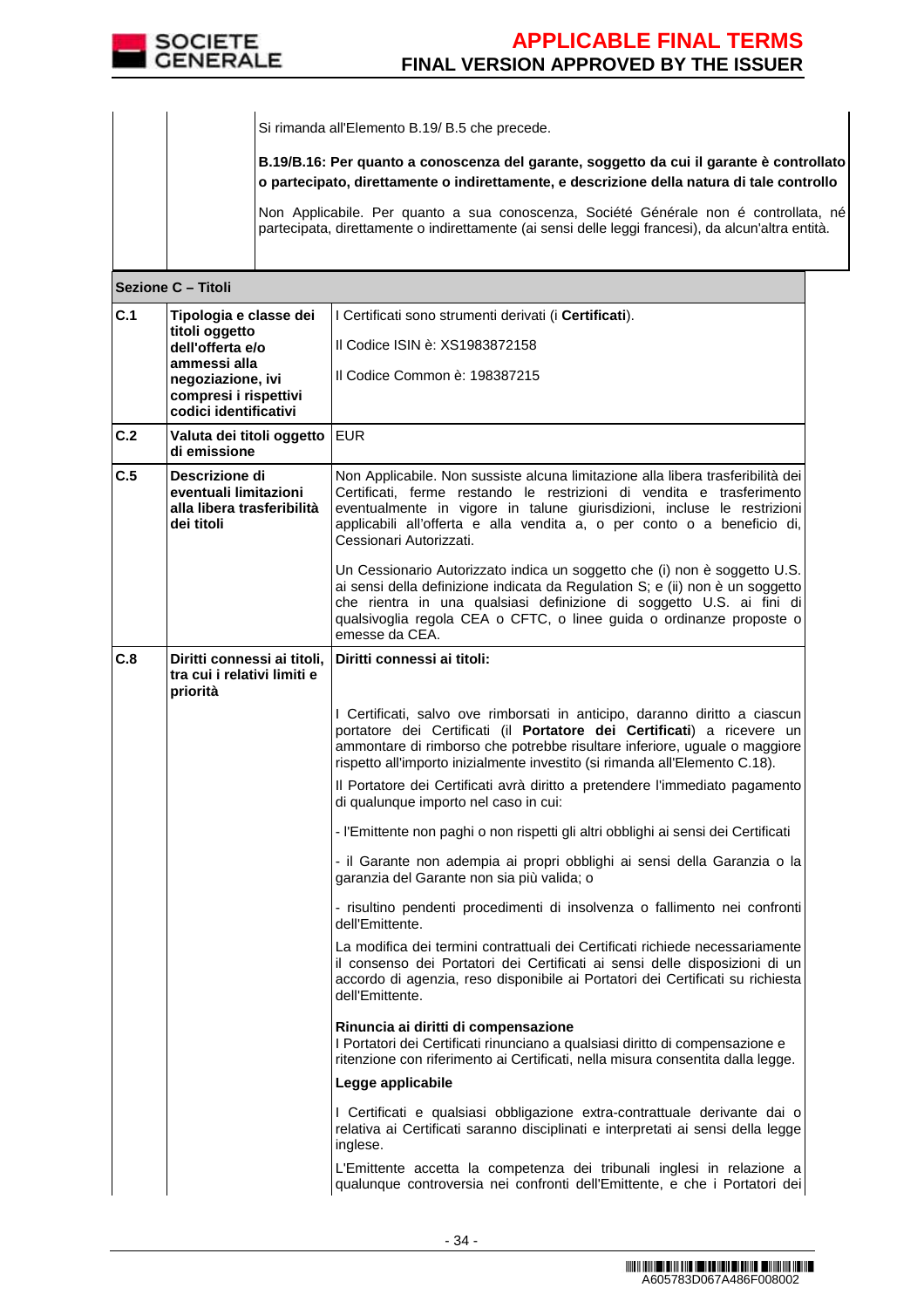Certificati possano promuovere un'azione legale innanzi a qualunque altro tribunale competente.

## **Priorità:**

I Certificati sono obbligazioni dirette, incondizionate, non garantite e non subordinate dell'Emittente e saranno pari passu rispetto a tutte le altre obbligazioni dirette, incondizionate, non garantite e non subordinate dell'Emittente, presenti e future, in circolazione.

### **Limiti ai diritti connessi ai titoli:**

- L'Emittente potrà rimborsare anticipatamente i Certificati sulla base del loro valore di mercato per motivi di natura fiscale o nel caso in cui si verifichino eventi straordinari che incidano sugli strumenti sottostanti o nel caso in cui si verifichi un ulteriore(i) evento(i) di turbativa.

- L'Emittente potrà apportare modifiche alle condizioni in caso di correzioni che incidano sullo strumento sottostante, e, al verificarsi di eventi straordinari che incidano sullo(gli) strumento(i) sottostante(i) o al verificarsi di ulteriori eventi di turbativa, l'Emittente potrà procedere alla sostituzione dello(gli) strumento(i) sottostante(i) con un(dei) nuovo(i) strumento(i) sottostante(i), o alla deduzione da qualunque somma dovuta dell'aumento del costo di copertura, ed in ogni caso senza il consenso dei Portatori dei Certificati;

- L'Emittente potrà procedere alla monetizzazione di tutto o parte degli importi dovuti fino alla data di scadenza dei Certificati nel caso in cui si verifichino eventi straordinari che incidano sugli strumenti sottostanti o nel caso in cui si verifichi un ulteriore(i) evento(i) di turbativa.

- i diritti al pagamento di capitale e interessi si prescriveranno entro un periodo di dieci anni (per quanto riguarda il capitale) e cinque anni (per quanto riguarda gli interessi) a decorrere dalla data in cui il pagamento di detti importi è divenuto per la prima volta esigibile e non sia stato onorato.

 - In caso di mancato pagamento da parte dell'Emittente, i Portatori dei Certificati non intraprenderanno alcun procedimento, legale o di altro tipo, né avanzeranno pretese nei confronti dell'Emittente. Ciononostante, i Portatori dei Certificati continueranno ad avere il diritto di pretendere dal Garante il pagamento di qualunque importo non ancora pagato.

## **Tassazione**

Tutti i pagamenti relativi ai Certificati, alle Ricevute e alle Cedole o previsti ai sensi della Garanzia saranno effettuati senza ritenute o detrazioni in relazione a o in acconto a fronte di alcuna tassa, imposta, accertamento od onere governativo di qualunque natura imposti, esatti, riscossi, trattenuti o accertati, al presente o in futuro, da o per conto di qualunque Autorità Fiscale, salvo ove tale ritenuta o detrazione sia richiesta a norma di legge.

Nel caso in cui sia necessario detrarre o trattenere qualunque importo in relazione a o per conto di qualunque Autorità Fiscale, il relativo Emittente o, a seconda dei casi, il Garante provvederà (salvo che in determinate circostanze), nella misura massima consentita dalla legge, a versare tale importo aggiuntivo ove necessario, in modo che ciascun Portatore dei Certificati, Portatore delle Ricevute o Portatore delle Cedole percepisca, dopo la detrazione o ritenuta a fronte di tali tasse, imposte, accertamenti od oneri governativi, l'intero importo in quel momento dovuto ed esigibile.

Nonostante le disposizioni precedenti, in nessun caso l'Emittente o, a seconda dei casi, il Garante, sarà tenuto al pagamento di qualsivoglia importo addizionale in relazione ai Certificati, alle Ricevute e alle Cedole, a fronte di eventuali ritenute o detrazioni (i) che siano richieste ai sensi di un accordo descritto nella Sezione 1471(b) dell'Internal Revenue Code del 1986 (il " Codice") o altrimenti imposte in base alle Sezioni dalla 1471 alla 1474 del Codice, ogni regolamento o accordo a norma dello stesso, o qualsiasi interpretazione ufficiale di ciò, ovvero qualsivoglia legge che dia attuazione ad un approccio intergovernativo ad esso relativo o (ii) che siano imposte ai sensi della Sezione 871(m) del Codice.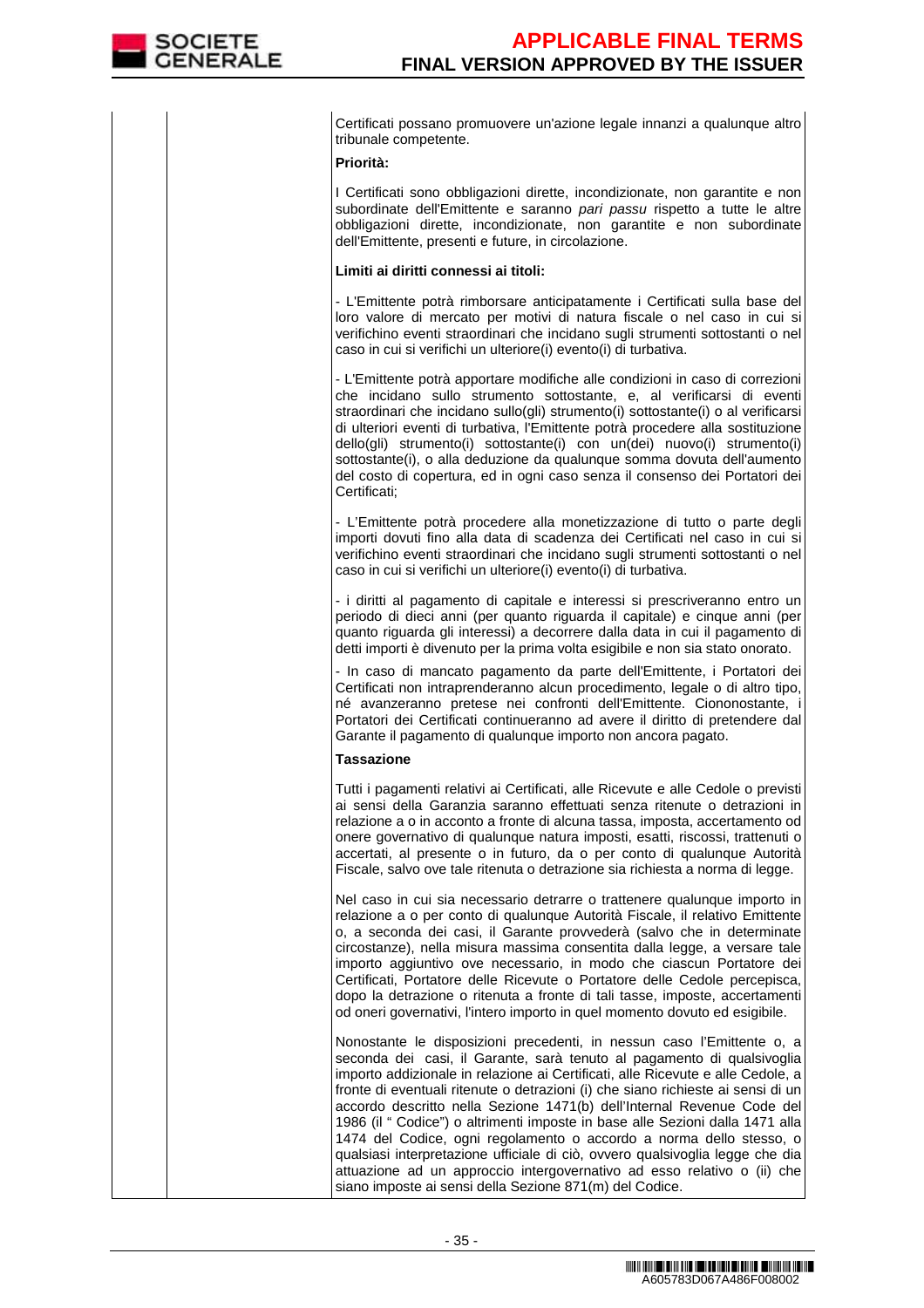

|      |                                                                                                                                                                                                                                                                       | Dove:                                                                                                                                                                                                                                                                                                                                                                                                                                                                                                                                 |                                                                                                                                                                                                                                                                                                               |  |
|------|-----------------------------------------------------------------------------------------------------------------------------------------------------------------------------------------------------------------------------------------------------------------------|---------------------------------------------------------------------------------------------------------------------------------------------------------------------------------------------------------------------------------------------------------------------------------------------------------------------------------------------------------------------------------------------------------------------------------------------------------------------------------------------------------------------------------------|---------------------------------------------------------------------------------------------------------------------------------------------------------------------------------------------------------------------------------------------------------------------------------------------------------------|--|
|      |                                                                                                                                                                                                                                                                       | Per Giurisdizione Fiscale si intende il Lussemburgo ovvero qualsivoglia<br>struttura politica o relativa autorità di riferimento che abbia potere in<br>materia fiscale.                                                                                                                                                                                                                                                                                                                                                              |                                                                                                                                                                                                                                                                                                               |  |
| C.11 | Se i titoli offerti sono o<br>saranno oggetto di una<br>domanda di<br>ammissione alla<br>negoziazione ai fini di<br>ottenerne la<br>distribuzione su un<br>mercato regolamentato<br>o in altri mercati<br>equivalenti, con<br>indicazione dei mercati<br>in questione | Sarà presentata domanda di ammissione alla negoziazione dei Certificati<br>sull'EuroTLX, un Sistema Multilaterale di Negoziazione organizzato e<br>gestito da EuroTLX Sim S.p.A.                                                                                                                                                                                                                                                                                                                                                      |                                                                                                                                                                                                                                                                                                               |  |
| C.15 | Modo in cui il valore<br>dello strumento(i)<br>sottostante(i) incide sul<br>valore<br>dell'investimento                                                                                                                                                               | Il valore dei Certificati, il pagamento di un importo cedolare alla relativa<br>data di pagamento interessi a un Titolare dei Certificati, il pagamento di un<br>importo a titolo di rimborso anticipato automatico alla relativa data di<br>rimborso anticipato automatico e il pagamento di un importo di rimborso<br>ad un Titolare dei Certificati alla data di esercizio finale, dipenderanno<br>dalla performance del sottostante o dei sottostanti alla relativa data di<br>valutazione (o alle relative date di valutazione). |                                                                                                                                                                                                                                                                                                               |  |
|      |                                                                                                                                                                                                                                                                       | Il valore dei Certificati è correlato alla performance positiva o negativa<br>dello strumento sottostante. Gli importi da pagare sono determinati in<br>base alla condizione che risulta soddisfatta (o non soddisfatta) nel caso in<br>cui la performance dello strumento sottostante sia superiore o uguale<br>rispetto alla performance di una barriera predefinita.                                                                                                                                                               |                                                                                                                                                                                                                                                                                                               |  |
| C.16 | Data di esercizio finale<br>e data di riferimento<br>finale                                                                                                                                                                                                           | La data di esercizio finale dei Certificati sarà il 26/07/2024 (la Data di<br>Esercizio Finale), e la data di riferimento finale sarà l'ultima data di<br>valutazione.                                                                                                                                                                                                                                                                                                                                                                |                                                                                                                                                                                                                                                                                                               |  |
|      |                                                                                                                                                                                                                                                                       | La Data di Esercizio Finale può essere modificata ai sensi di quanto<br>disposto nel precedente Elemento C.8 e del successivo Elemento C.18.                                                                                                                                                                                                                                                                                                                                                                                          |                                                                                                                                                                                                                                                                                                               |  |
| C.17 | Procedure di<br>regolamento degli<br>strumenti derivati                                                                                                                                                                                                               | Regolamento per contanti                                                                                                                                                                                                                                                                                                                                                                                                                                                                                                              |                                                                                                                                                                                                                                                                                                               |  |
| C.18 | Come si ottiene il<br>rendimento sui valori<br>mobiliari derivati                                                                                                                                                                                                     | La data di emissione dei Certificati è 19/07/2019 (la Data di Emissione) e<br>ciascun Certificato avrà una denominazione specificata di EUR 100 (la<br>Denominazione Specificata)                                                                                                                                                                                                                                                                                                                                                     |                                                                                                                                                                                                                                                                                                               |  |
|      |                                                                                                                                                                                                                                                                       | Importo Interessi Strutturati                                                                                                                                                                                                                                                                                                                                                                                                                                                                                                         | Salvo ove rimborsati in anticipo, in<br>Data<br>Pagamento<br>ciascuna<br>Interessi(i) (i da 1 a 10), l'Emittente<br>pagherà ai Portatori dei Certificati,<br>per ciascun Certificato, un importo<br>determinato dall'Agente di Calcolo<br>come segue:<br>Scenario 1:<br>Se<br>alla<br>Data<br>Valutazione(i), |  |
|      |                                                                                                                                                                                                                                                                       |                                                                                                                                                                                                                                                                                                                                                                                                                                                                                                                                       | Performance(i) è superiore o pari a                                                                                                                                                                                                                                                                           |  |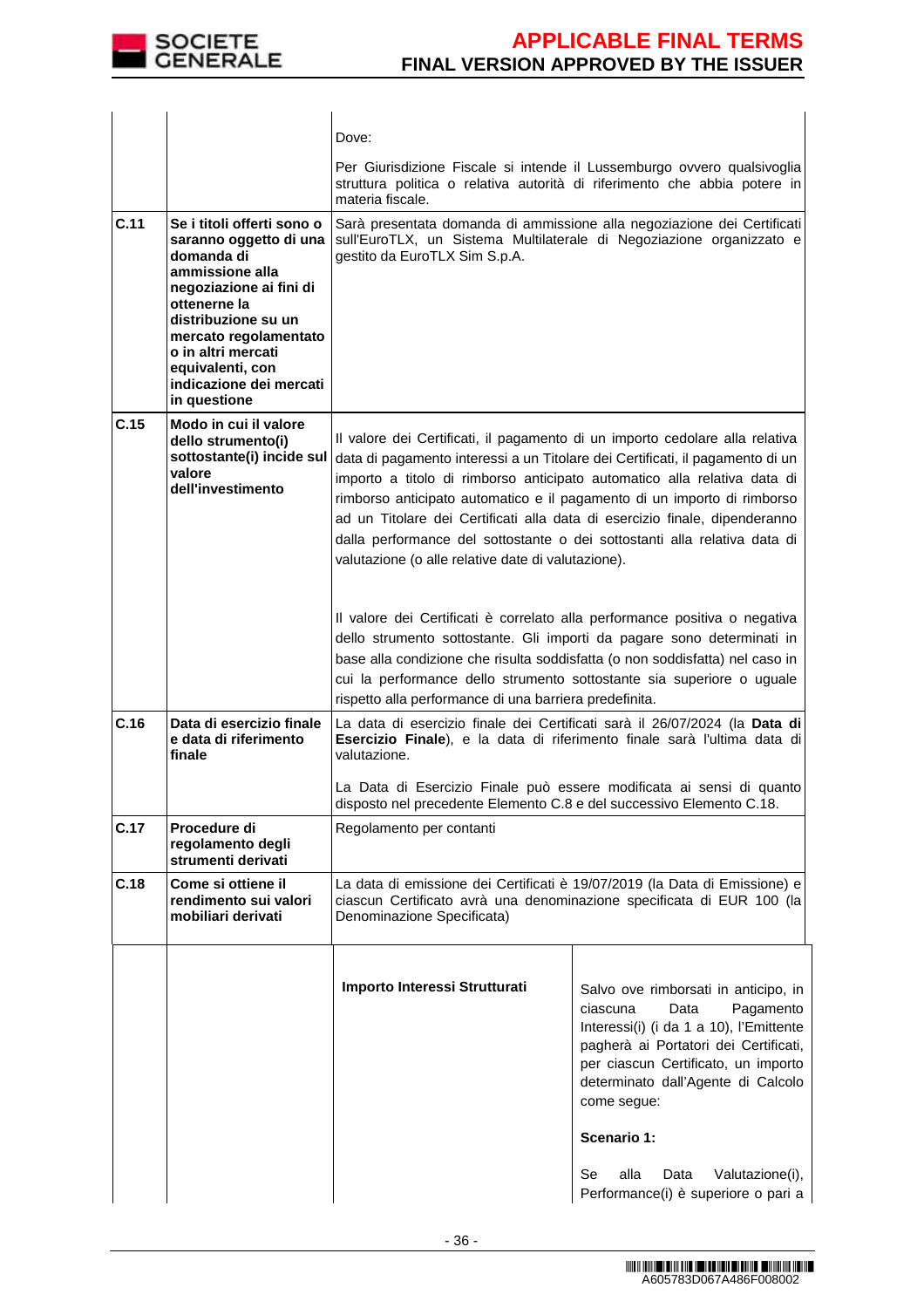

|                                                             | -30,0%, allora:                                                                                                                                                                                                                                                                                                                                          |
|-------------------------------------------------------------|----------------------------------------------------------------------------------------------------------------------------------------------------------------------------------------------------------------------------------------------------------------------------------------------------------------------------------------------------------|
|                                                             | Importo Interessi Strutturati(i)<br>$=$<br>Max(0; Denominazione Specificata<br>3,5%<br>(i<br>x<br>x<br>SommaCedolePagate(i-1))                                                                                                                                                                                                                           |
|                                                             | <b>Scenario 2:</b>                                                                                                                                                                                                                                                                                                                                       |
|                                                             | alla<br>Se l<br>Data<br>Valutazione(i),<br>Performance(i) è inferiore a -30,0%,<br>allora:                                                                                                                                                                                                                                                               |
|                                                             | Importo Interessi Strutturati(i) = $0$<br>(zero)                                                                                                                                                                                                                                                                                                         |
|                                                             |                                                                                                                                                                                                                                                                                                                                                          |
| Periodi Interessi Specificati/Date<br>Pagamento Interessi:  | Date Pagamento Interessi(i) (i da 1<br>a 9): 5 Giorni Lavorativi dopo la<br>Data<br>Valutazione(i)<br>Data<br>Pagamento Interessi (10): la Data<br>di Esercizio Finale                                                                                                                                                                                   |
| del<br>Rimborso<br>Importo<br><b>Anticipato Automatico:</b> | Salvo ove rimborsati in anticipo, nel<br>caso in cui si sia verificato un<br>Evento<br>di Rimborso<br>Anticipato<br>allora<br>Automatico,<br>l'Emittente<br>rimborserà in anticipo i Certificati<br>alla Data di Rimborso Anticipato<br>Automatico(i) (i da 2 a 9) ai sensi<br>delle<br>seguenti<br>previsioni<br>in<br>relazione a ciascun Certificato: |
|                                                             | Importo del Rimborso Anticipato<br>Automatico(i) = Denominazione<br>Specificata x (100%)                                                                                                                                                                                                                                                                 |
| Date del Rimborso Anticipato<br>Automatico:                 | del<br>Rimborso<br>Anticipato<br>Date<br>Automatico(i) (i da 2 a 9): 5 Giorni<br>Lavorativi<br>dopo<br>la<br>Data<br>Valutazione(i) nella<br>quale<br>un<br>Evento di Rimborso Anticipato<br>Automatico<br>si intende<br>essersi<br>verificato.                                                                                                          |
|                                                             |                                                                                                                                                                                                                                                                                                                                                          |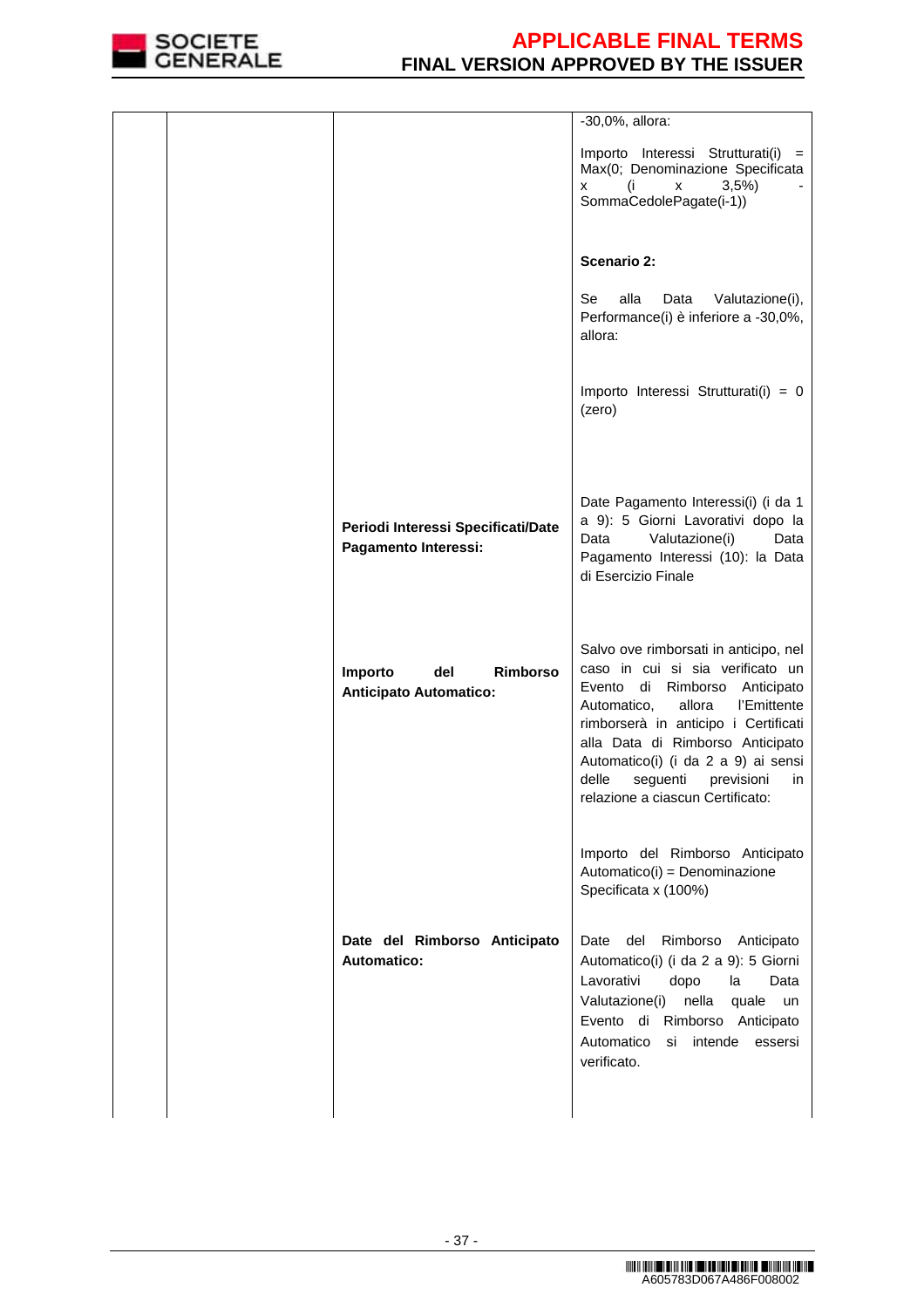

| Evento di Rimborso Anticipato<br><b>Automatico:</b>      | Si intende essersi verificato, come<br>stabilito dall'Agente di Calcolo, se in<br>una Data di Valutazione(i) (i da 2 a<br>9), Performance(i) è superiore o<br>pari a 0%                  |
|----------------------------------------------------------|------------------------------------------------------------------------------------------------------------------------------------------------------------------------------------------|
| Importo di Esercizio Finale:                             | Salvo ove rimborsati in anticipo,<br>l'Emittente rimborserà i Certificati<br>alla Data di Esercizio Finale, ai<br>sensi delle seguenti previsioni in<br>relazione a ciascun Certificato: |
|                                                          | Scenario 1:                                                                                                                                                                              |
|                                                          | alla Data Valutazione(10),<br>Se<br>Performance(10) è superiore o pari<br>a -30,0%, allora:                                                                                              |
|                                                          | Importo di Esercizio Finale =<br>Denominazione<br>Specificata<br>x<br>$[100\%]$                                                                                                          |
|                                                          | <b>Scenario 2:</b>                                                                                                                                                                       |
|                                                          | alla Data Valutazione(10),<br>Se<br>Performance(10) è inferiore a -<br>30,0%, allora:                                                                                                    |
|                                                          | Importo di Esercizio Finale<br>$=$<br>Denominazione<br>Specificata<br>x<br>$(100% + Performance(10))$                                                                                    |
| Definizioni<br>relative<br>alla(e)<br>data(e):           | Applicabile                                                                                                                                                                              |
| Data di Valutazione(0):<br>(GG/MM/AAAA)                  | 19/07/2019                                                                                                                                                                               |
| Data di Valutazione(i):<br>(i da 1 a 10)<br>(GG/MM/AAAA) | 20/01/2020;<br>20/07/2020;<br>19/01/2021;<br>19/07/2021;<br>19/01/2022;<br>19/07/2022;<br>19/01/2023;<br>19/07/2023;<br>19/01/2024;<br>19/07/2024                                        |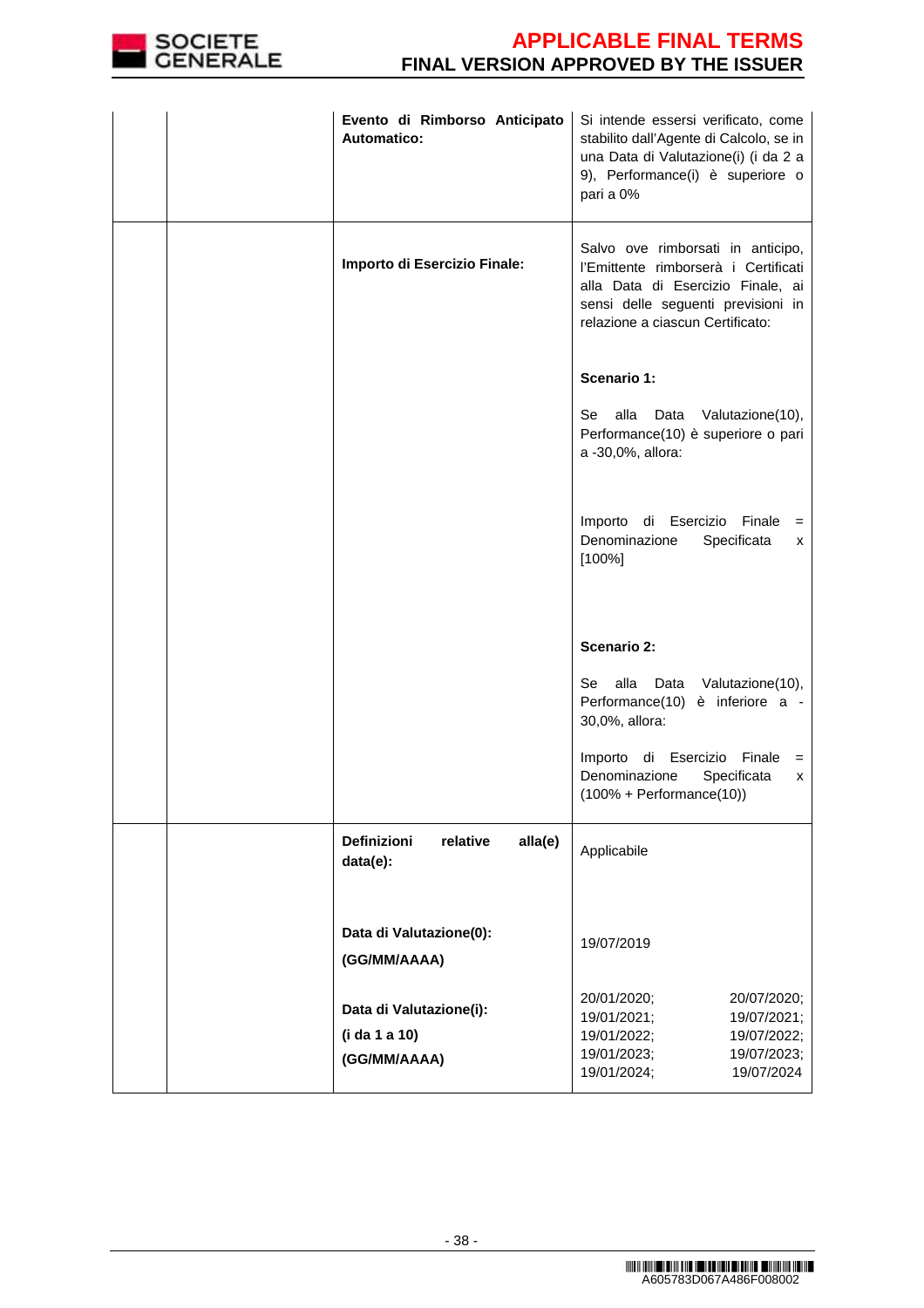

|      |                                                                               | Definizioni relative al Prodotto:                                                 |                                           | Applicabile,<br>nel<br>delle<br>rispetto<br>previsioni della Condizione 4 dei<br>Termini e Condizioni Aggiuntivi<br>relativi alle Formule                                                                                                        |
|------|-------------------------------------------------------------------------------|-----------------------------------------------------------------------------------|-------------------------------------------|--------------------------------------------------------------------------------------------------------------------------------------------------------------------------------------------------------------------------------------------------|
|      |                                                                               | SommaCedolePagate(i-1)<br>(i da 2 a 10)                                           |                                           | Indica la SommaCedolePagate(i-2)<br>+ Importo Interessi Strutturati(i-1)<br>Con:<br>SommaCedolePagate $(0) = 0$ (zero)                                                                                                                           |
|      |                                                                               | Performance(i)<br>(i da 1 a 10)                                                   |                                           | Indica (S(i) / S(0)) - 100%                                                                                                                                                                                                                      |
|      |                                                                               | S(i)<br>(i da 0 a 10)                                                             |                                           | Indica<br>rispetto ad<br>ogni<br>Data<br>Valutazione(i) il Prezzo di Chiusura<br>del Sottostante                                                                                                                                                 |
|      |                                                                               |                                                                                   |                                           |                                                                                                                                                                                                                                                  |
| C.19 | Prezzo di rifermento<br>finale del sottostante                                | Si rimanda all'Elemento C.18 che precede.<br>tale(i) strumento(i) sottostante(i). |                                           | Prezzo finale di riferimento: il valore dello(gli) strumento(i) sottostante(i)<br>alla(e) relativa(e) data(e) di rilevamento per il rimborso, subordinatamente<br>al verificarsi di determinati eventi straordinari e rettifiche che interessino |
| C.20 | Tipo di sottostante e<br>informazioni su dove                                 | Il tipo di sottostante è: azione.                                                 |                                           |                                                                                                                                                                                                                                                  |
|      | reperire le informazioni<br>sul sottostante                                   | pagine elettroniche.                                                              |                                           | Informazioni relative al sottostante sono disponibili sui seguenti siti web o                                                                                                                                                                    |
|      |                                                                               | <b>Società</b>                                                                    | <b>Ticker</b><br><b>Bloomberg</b>         | <b>Mercato</b><br><b>Sito Internet</b><br>Regolamentat<br>$\mathbf{o}$                                                                                                                                                                           |
|      |                                                                               | <b>BNP Paribas SA</b>                                                             | BNP FP                                    | Euronext Paris www.bnpparibas.com                                                                                                                                                                                                                |
|      |                                                                               |                                                                                   |                                           |                                                                                                                                                                                                                                                  |
| D.2  | <b>Sezione D - Rischi</b><br>Principali informazioni                          |                                                                                   |                                           |                                                                                                                                                                                                                                                  |
|      | relative ai principali<br>rischi specifici<br>dell'emittente e del<br>garante | valutati prima di qualsiasi decisione di investimento.<br>principale, inclusi:    |                                           | Un investimento nei Certificati comporta dei rischi che devono essere<br>In particolare, il Gruppo è esposto ai rischi intrinseci della propria attività                                                                                         |
|      |                                                                               |                                                                                   | Rischi relativi a profili macroeconomici, | mercati e contesto                                                                                                                                                                                                                               |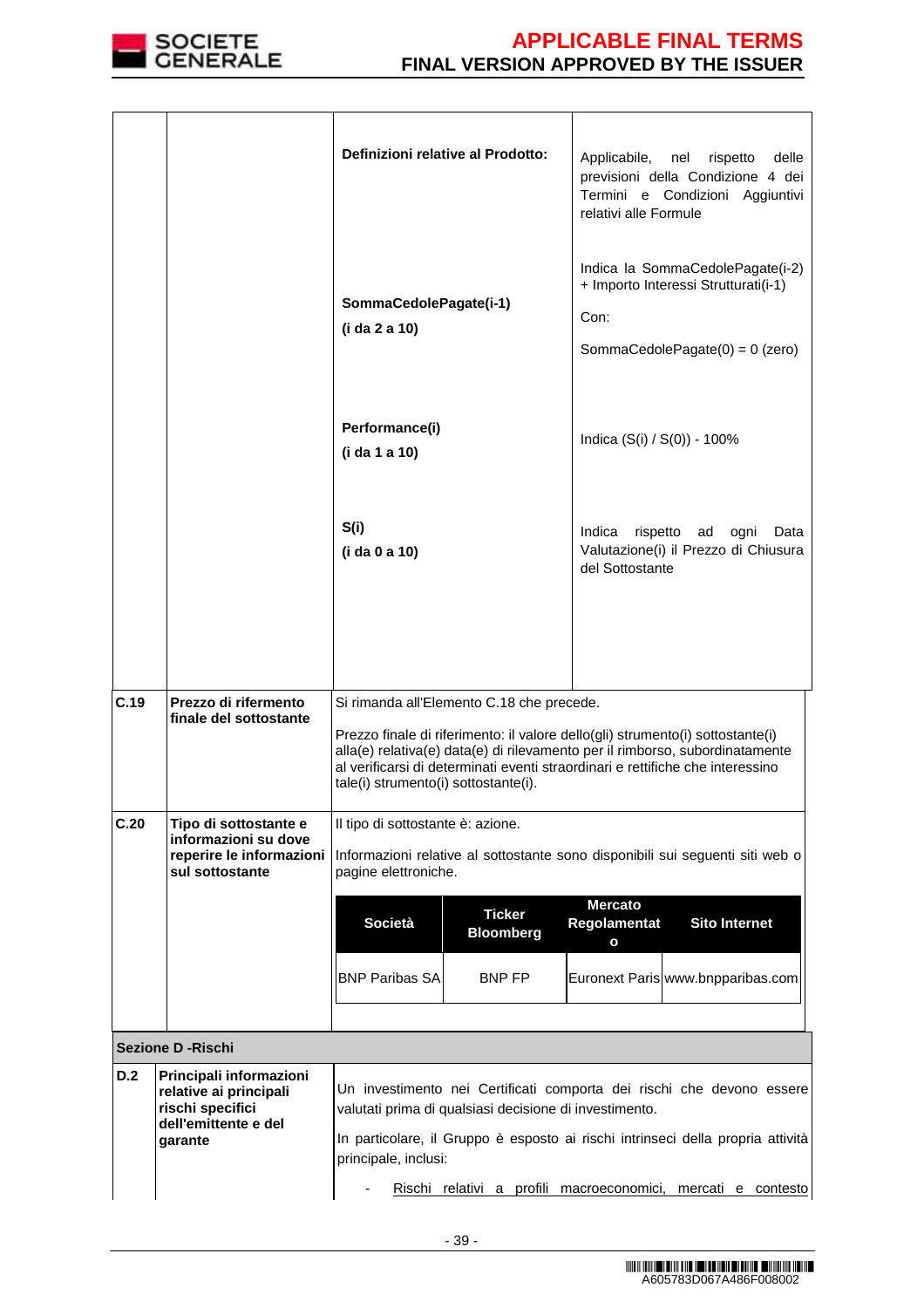

|  | regolamentare:                                                                                                                                                                                                                                                                                                          |
|--|-------------------------------------------------------------------------------------------------------------------------------------------------------------------------------------------------------------------------------------------------------------------------------------------------------------------------|
|  | L'economia globale e i mercati finanziari continuano a presentare alti livelli<br>di incertezza, che potrebbero incidere significativamente e negativamente<br>sulle attività, la posizione finanziaria e i risultati economici del Gruppo.                                                                             |
|  | I risultati del Gruppo potrebbero essere negativamente influenzati<br>dall'esposizioni nei mercati regionali.                                                                                                                                                                                                           |
|  | La Brexit e il suo impatto sui mercati finanziari e sul contesto economico<br>potrebbero avere un impatto negativo sulle attività del Gruppo e sui suoi<br>risultati economici.                                                                                                                                         |
|  | Ci si attende che l'accresciuto grado di competizione, da parte di soggetti<br>bancari e non bancari, possa produrre un effetto negativo sulle attività e i<br>risultati del Gruppo, sia nel Mercato domestico francese che in ambio<br>internazionale.                                                                 |
|  | Il Gruppo è soggetto a un ampio quadro di vigilanza e regolamentazione in<br>ciascuno dei paesi in cui opera ed i cambiamenti di questi regimi potrebbero<br>avere un effetto significativo sulle attività, alla posizione e sui costi del<br>Gruppo, nonché sul contesto finanziario ed economico in cui questo opera. |
|  | Il Gruppo può generare ricavi inferiori nelle attività di brokeraggio e in altre<br>attività remunerate su base commissionale, nella fase di ribasso dei<br>mercati.                                                                                                                                                    |
|  | Rischi di credito:                                                                                                                                                                                                                                                                                                      |
|  | Il Gruppo è esposto al rischio di controparte ed al rischio di concentrazione,<br>che potrebbero produrre un effetto negativo sulle attività, i risultati<br>economici e la posizione finanziaria del Gruppo.                                                                                                           |
|  | La solidità finanziaria e la condotta di altre istituzioni finanziarie e<br>partecipanti al mercato potrebbe avere un impatto negativo sul Gruppo.                                                                                                                                                                      |
|  | I risultati economici e la posizione finanziaria del Gruppo potrebbero essere<br>negativamente influenzati da accantonamenti tardivi o insufficienti per<br>esposizioni creditizie.                                                                                                                                     |
|  | Rischi di mercato e strutturali:                                                                                                                                                                                                                                                                                        |
|  | La volatilità dei mercati finanziari potrebbe generare significative perdite per<br>il Gruppo con riferimento alle proprie attività di trading e di investimento.                                                                                                                                                       |
|  | Variazioni nei tassi di interesse potrebbero avere un effetto negativo sulle<br>attività bancarie e di gestione patrimoniale del Gruppo.                                                                                                                                                                                |
|  | Variazioni nei tassi di cambio potrebbero avere un impatto negativo sui<br>risultati del Gruppo.                                                                                                                                                                                                                        |
|  | Il declino protratto dei mercati finanziari o la ridotta liquidità in tali mercati<br>possono rendere più difficile la vendita di beni o manovrare posizioni<br>commerciali e potrebbero portare a perdite significative per certe attività del<br>Gruppo.                                                              |
|  | Le strategie di copertura del Gruppo possono non prevenire tutti i rischi di<br>perdita.                                                                                                                                                                                                                                |
|  | Rischi operativi:                                                                                                                                                                                                                                                                                                       |
|  | Inadempienze operative, chiusure o vincoli di capacità che interessano le<br>istituzioni con le quali il Gruppo intrattiene relazioni commerciali, o il guasto                                                                                                                                                          |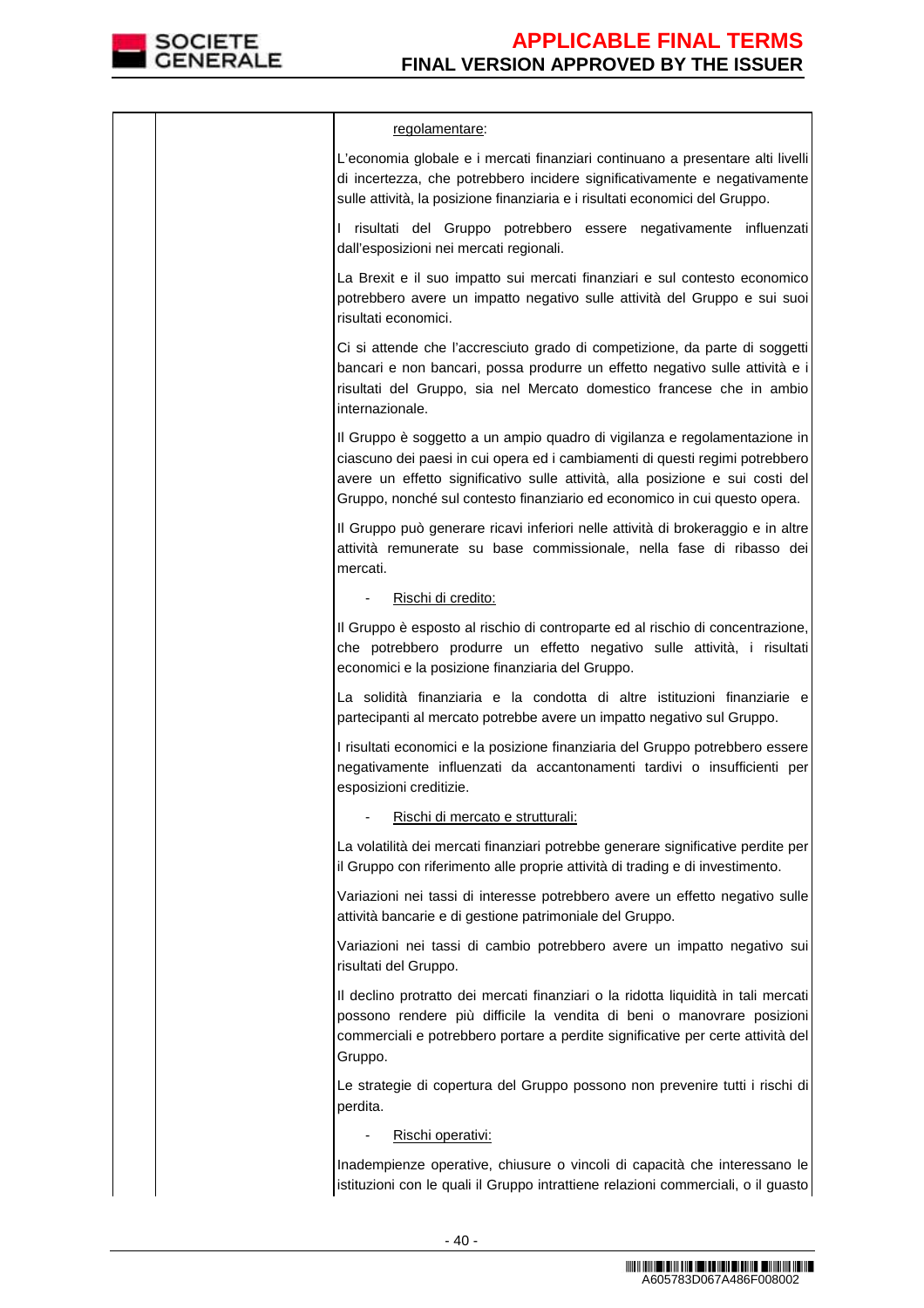

|            |                                                                                                                                                                                                                             | o la violazione dei sistemi informatici del Gruppo, potrebbero tradursi in<br>perdite e danni reputazionali per il Gruppo.                                                                                                                                                                                                                                                                                                                                                                       |
|------------|-----------------------------------------------------------------------------------------------------------------------------------------------------------------------------------------------------------------------------|--------------------------------------------------------------------------------------------------------------------------------------------------------------------------------------------------------------------------------------------------------------------------------------------------------------------------------------------------------------------------------------------------------------------------------------------------------------------------------------------------|
|            |                                                                                                                                                                                                                             | Il Gruppo può incorrere in perdite quale conseguenza di eventi imprevisti o<br>catastrofici, inclusi attacchi terroristici e disastri naturali.                                                                                                                                                                                                                                                                                                                                                  |
|            |                                                                                                                                                                                                                             | IL Gruppo è esposto a rischi legali che potrebbero influenzare<br>negativamente la sua posizione finanziaria e risultati economici.                                                                                                                                                                                                                                                                                                                                                              |
|            |                                                                                                                                                                                                                             | Danni reputazionali potrebbero incidere sulla posizione competitiva del<br>Gruppo.                                                                                                                                                                                                                                                                                                                                                                                                               |
|            |                                                                                                                                                                                                                             | Rischi relativi ai Modelli                                                                                                                                                                                                                                                                                                                                                                                                                                                                       |
|            |                                                                                                                                                                                                                             | Il sistema di risk management del Gruppo, che si basa specificamente su<br>modelli, potrebbe non essere efficace e potrebbe esporre il Gruppo a rischi<br>non identificati e non previsti, ciò che potrebbe generare perdite<br>significative.                                                                                                                                                                                                                                                   |
|            |                                                                                                                                                                                                                             | Rischi di funding                                                                                                                                                                                                                                                                                                                                                                                                                                                                                |
|            |                                                                                                                                                                                                                             | Una serie di misure eccezionali adottate da governi, banche centrali e<br>regolatori potrebbero avere un impatto sfavorevole sulle attività, i risultati e<br>la posizione finanziaria del Gruppo.                                                                                                                                                                                                                                                                                               |
|            |                                                                                                                                                                                                                             | La dipendenza del Gruppo dal proprio accesso a fonti di finanziamento e i<br>vincoli di liquidità potrebbero avere un impatto sfavorevole sulle attività, i<br>risultati e la posizione finanziaria del Gruppo.                                                                                                                                                                                                                                                                                  |
|            |                                                                                                                                                                                                                             | Rischi strategici e di business                                                                                                                                                                                                                                                                                                                                                                                                                                                                  |
|            |                                                                                                                                                                                                                             | Rischi relativi all'implementazione del piano strategico del Gruppo.                                                                                                                                                                                                                                                                                                                                                                                                                             |
|            |                                                                                                                                                                                                                             | Per redigere il proprio bilancio consolidato conformemente con gli IFRS<br>come adottati dall'Unione Europea, il Gruppo si affida ad ipotesi e stime<br>che, se non corrette, potrebbero avere un impatto significativo negativo sul<br>proprio bilancio.                                                                                                                                                                                                                                        |
|            |                                                                                                                                                                                                                             | Se il Gruppo effettua un'acquisizione può non essere in grado di gestire il<br>processo di integrazione in un modo economicamente efficace o ottenere i<br>benefici attesi.                                                                                                                                                                                                                                                                                                                      |
|            |                                                                                                                                                                                                                             | L'incapacità del Gruppo di attrarre e trattenere personale qualificato,<br>nonché cambiamenti significativi nel quadro normativo relativo ai processi di<br>gestione del personale e retribuzioni, possono materialmente influire<br>negativamente sull'andamento del Gruppo.                                                                                                                                                                                                                    |
|            |                                                                                                                                                                                                                             | Poiché l'Emittente è parte del Gruppo, anch'esso è soggetto ai medesimi<br>fattori di rischio.                                                                                                                                                                                                                                                                                                                                                                                                   |
| <b>D.6</b> | Principali informazioni<br>relative ai principali<br>rischi specifici dei titoli e<br>avvertenze in merito ai<br>rischi di perdita del<br>valore di tutto o parte del<br>proprio investimento da<br>parte degli investitori | I Certificati possono prevedere un rimborso anticipato automatico al<br>verificarsi di un evento specifico. Conseguentemente, questo potrebbe<br>impedire ai Titolari dei Certificati di beneficiare della performance dello<br>strumento sottostante nell'arco dell'intero periodo inizialmente previsto.                                                                                                                                                                                       |
|            |                                                                                                                                                                                                                             | I termini e le condizioni dei Certificati possono prevedere disposizioni ai<br>sensi delle quali il verificarsi di determinate turbative di mercato potrebbe<br>comportare ritardi nel regolamento dei Certificati ovvero determinate<br>modifiche. Inoltre, nel caso di eventi che interessino gli strumenti sottostanti,<br>i termini e le condizioni dei Certificati consentono all'Emittente di sostituire<br>strumenti sottostanti con strumenti<br>gli<br>sottostanti<br>nuovi.<br>cessare |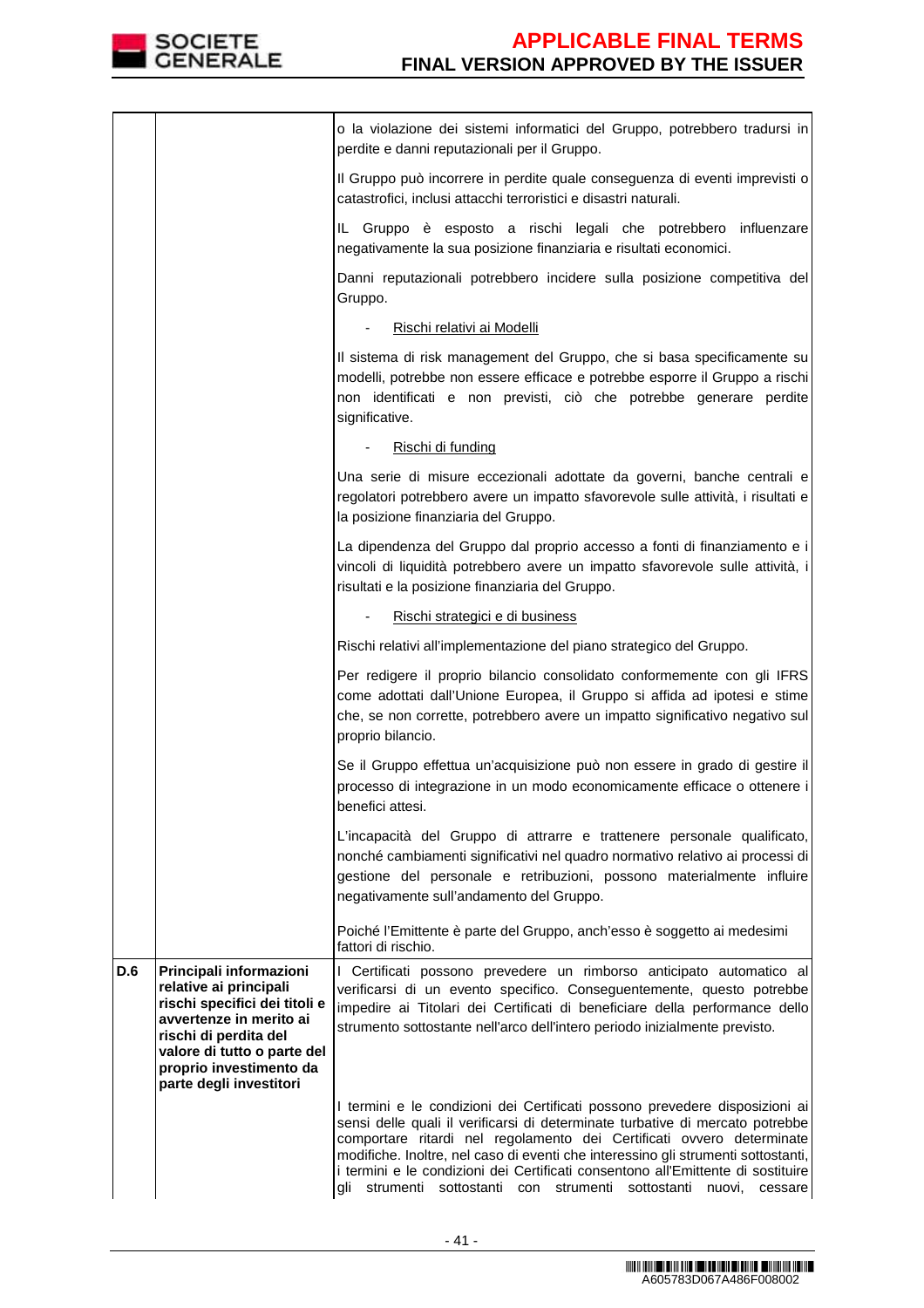l'esposizione alle attività sottostanti e applicare un tasso di riferimento ai proventi così ottenuti fino alla data di scadenza dei Certificati, prorogare la data di scadenza dei Certificati, rimborsare anticipatamente i Certificati sulla base del relativo valore di mercato, o detrarre da qualunque importo dovuto il maggiore costo di copertura, e in ciascun caso senza il preventivo consenso dei Portatori dei Certificati.

I pagamenti (sia in relazione al capitale sia agli interessi, e sia a scadenza che ad altre date) relativi ai Certificati sono calcolati con riferimento a uno o più sottostanti, il rendimento dei Certificati si basa sulle variazioni del valore del sottostante, il quale può oscillare. Si richiama l'attenzione dei futuri investitori sul fatto che i Certificati potrebbero essere volatili e che gli investitori potrebbero non percepire alcun interesse e perdere tutto il o una parte sostanziale del capitale.

 La Garanzia costituisce un'obbligazione contrattuale generale e non garantita del Garante e di nessun altro soggetto. Qualsiasi pagamento inerente ai Certificati è correlato altresì all'affidabilità creditizia del Garante.

Si richiama l'attenzione di coloro che desiderano investire nei Certificati che beneficiano della Garanzia sul fatto che, in caso di mancato pagamento da parte di un Emittente, gli importi cui hanno diritto i Portatori dei Certificati si limiteranno agli importi ottenuti tramite un'apposita azione da promuoversi ai sensi della Garanzia e in conformità ai relativi termini, ed essi non avranno alcun diritto di istituire alcun procedimento, di natura giudiziaria o altrimenti, né di avanzare alcuna pretesa nei confronti dell'Emittente.

La Garanzia è una mera garanzia di pagamento e non una garanzia relativa alla performance dell'Emittente rilevante né ad alcuno degli altri obblighi dello stesso ai sensi dei Certificati, che beneficiano della Garanzia.

Société Générale opererà in qualità di emittente ai sensi del Programma, di Garante dei Certificati emessi dall'Emittente e di fornitore di strumenti di copertura per l'Emittente. Di conseguenza, gli investitori saranno esposti non solo al rischio di credito del Garante, ma anche ai rischi operativi derivanti dalla mancanza di indipendenza del Garante con riguardo all'assunzione dei propri doveri e obblighi in qualità di Garante e fornitore di strumenti di copertura.

I potenziali conflitti di interesse e i rischi operativi derivanti da tale mancanza di indipendenza dovrebbero in parte essere mitigati dal fatto che all'interno del Garante, l'implementazione della Garanzia e la fornitura di strumenti di copertura compete a divisioni differenti, ognuna gestita come unità operativa distinta, segregata da barriere informative (i cosiddetti Chinese Walls) e gestita da team diversi.

L'Emittente e il Garante, e qualunque delle rispettive controllate e/o affiliate, in relazione alle altre rispettive attività commerciali, potrebbero essere in possesso di, o acquisire, informazioni rilevanti in merito alle attività sottostanti. Tali attività e informazioni potrebbero comportare conseguenze negative per i Portatori dei Certificati.

L'Emittente e il Garante e qualunque delle rispettive controllate e/o affiliate potrebbero operare in altre vesti in relazione ai Certificati, ad esempio in qualità di market maker, agente per il calcolo o agente. Pertanto, potrebbero verificarsi potenziali conflitti di interesse.

 In relazione all'offerta dei Certificati, l'Emittente e il Garante e/o le rispettive affiliate potrebbero stipulate una o più operazioni di copertura con riguardo a una o più attività di riferimento o relativi derivati, suscettibili di incidere sul prezzo di mercato, sulla liquidità o sul valore dei Certificati.

 Nel corso della vita dei Certificati, il valore di mercato degli stessi potrebbe risultare inferiore al capitale investito. Inoltre, in caso di insolvenza da parte dell'Emittente e/o del Garante potrebbe verificarsi la perdita totale del capitale investito.

**Si richiama l'attenzione degli investitori sul fatto che potrebbero**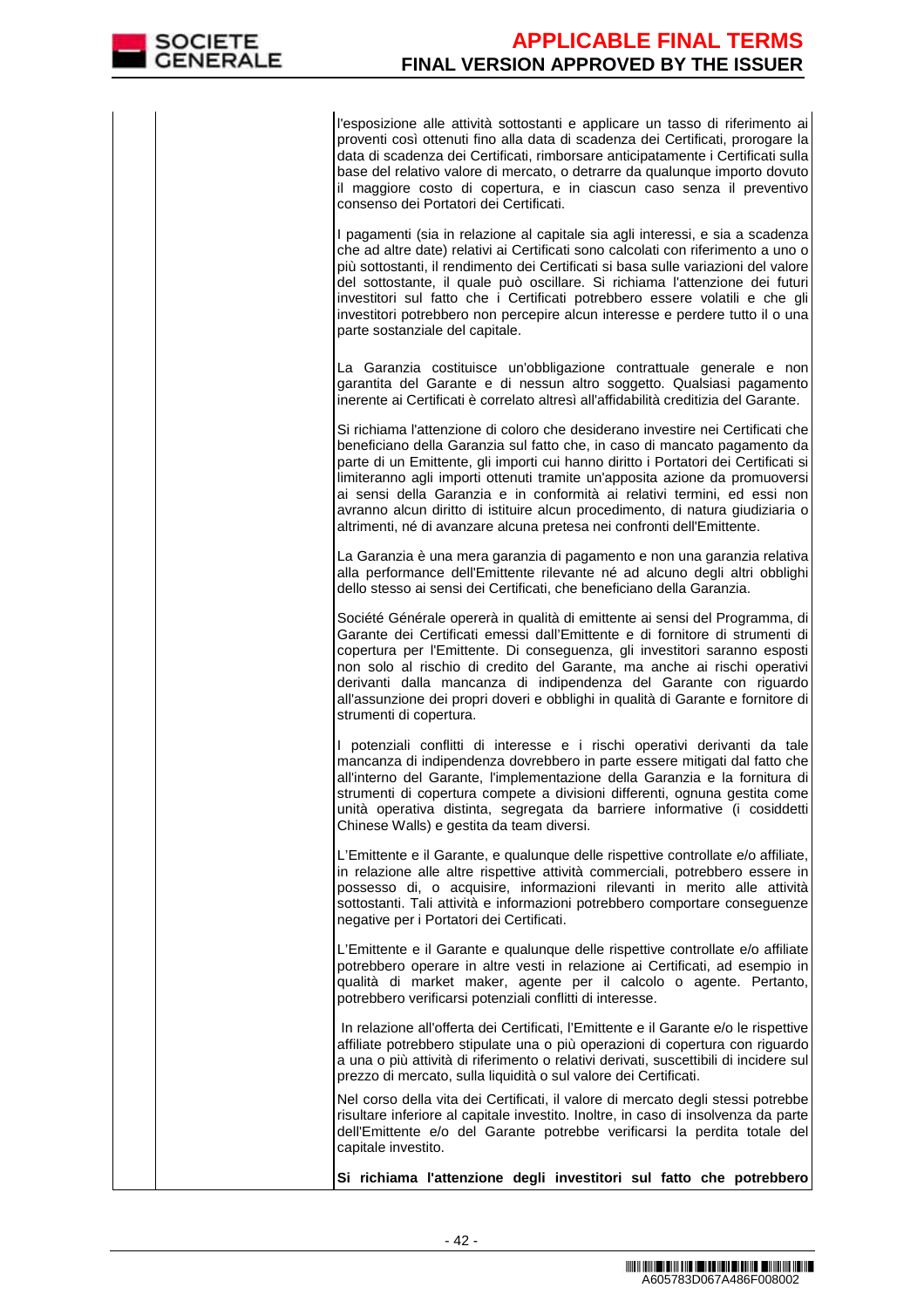

|       |                                                | incorrere nella perdita totale o parziale del proprio investimento.                                                                                                                                                                                                                                                                                                                                                                                                                                                     |
|-------|------------------------------------------------|-------------------------------------------------------------------------------------------------------------------------------------------------------------------------------------------------------------------------------------------------------------------------------------------------------------------------------------------------------------------------------------------------------------------------------------------------------------------------------------------------------------------------|
|       | Sezione E - Offerta                            |                                                                                                                                                                                                                                                                                                                                                                                                                                                                                                                         |
| E.2.b | Motivi dell'offerta e<br>utilizzo dei proventi | I proventi netti di ciascuna emissione di Certificati saranno utilizzati ai fini<br>del finanziamento generico del Gruppo Société Générale, ivi compreso ai<br>fini del perseguimento del profitto.                                                                                                                                                                                                                                                                                                                     |
| E.3   | Descrizione dei termini e                      | Giurisdizione(i) dell'offerta pubblica: Italia                                                                                                                                                                                                                                                                                                                                                                                                                                                                          |
|       | delle condizioni<br>dell'offerta               | Periodo di Offerta: Dal 14 giugno 2019 (incluso) alle 09:00 CET (Central<br>European Time) al 16 luglio 2019 (incluso), alle 16:00 CET, salvo chiusura<br>anticipata del Periodo di Offerta, come descritto di seguito.                                                                                                                                                                                                                                                                                                 |
|       |                                                | I Certificati verranno collocate:                                                                                                                                                                                                                                                                                                                                                                                                                                                                                       |
|       |                                                | (a) all'interno dei locali dei Collocatori (presso le sedi e le filiali);                                                                                                                                                                                                                                                                                                                                                                                                                                               |
|       |                                                | (b) mediante offerta fuori sede ai sensi dell'articolo 30 e dell'articolo 31 del<br>d.lgs 24 febbraio 1998 n. 58 come successivamente modificato (il "Testo<br>Unico della Finanza") dal 14 giugno 2019 alle 9.00 CET al 11 luglio 2019<br>(incluso), alle 16.00 CET;                                                                                                                                                                                                                                                   |
|       |                                                | salvo chiusura anticipata del Periodo d'Offerta come descritto di seguito.                                                                                                                                                                                                                                                                                                                                                                                                                                              |
|       |                                                | I Collocatori che intendono collocare i Certificati attraverso l'offerta fuori<br>sede ai sensi dell'articolo 30 del Testo Unico della Finanza raccoglieranno i<br>Moduli di adesione - invece che direttamente presso le loro filiali e uffici -<br>attraverso consulenti finanziari abilitati all'offerta fuori sede ai sensi<br>dell'articolo 31 del Testo Unico della Finanza.                                                                                                                                      |
|       |                                                | Ai sensi dell'articolo 30, comma 6, del Testo Unico della Finanza, la validità<br>e l'efficacia dei contratti sottoscritti tramite Offerta Fuori Sede è sospesa<br>per un periodo di 7 (sette) giorni dalla data di sottoscrizione del Modulo di<br>Adesione da parte del relativo investitore.                                                                                                                                                                                                                         |
|       |                                                | Entro tale periodo gli investitori possono comunicare al relativo Collocatore<br>il loro recesso, senza dover pagare alcun costo o commissione.                                                                                                                                                                                                                                                                                                                                                                         |
|       |                                                | Prezzo di Offerta: I Certificati saranno offerti al Prezzo di Emissione, una<br>parte del quale, pari al massimo al 4,00%, è costituito dalla commissione<br>di distribuzione dovuta in via anticipata dall'Emittente al Collocatore.                                                                                                                                                                                                                                                                                   |
|       |                                                | Condizioni a cui è soggetta l'offerta: L'offerta dei Certificati è subordinata<br>alla loro emissione e a qualunque condizione aggiuntiva contenuta nei<br>termini generali di attività degli intermediari finanziari, dagli stessi notificate<br>agli investitori.                                                                                                                                                                                                                                                     |
|       |                                                | L'Emittente si riserva il diritto di chiudere il Periodo di Offerta prima della<br>scadenza inizialmente stabilita per qualunque motivo.                                                                                                                                                                                                                                                                                                                                                                                |
|       |                                                | L'Emittente si riserva il diritto di ritirare l'offerta e annullare l'emissione dei<br>Certificati per qualunque motivo e in un qualsiasi momento alla Data di<br>Emissione o precedentemente alla stessa. Resta inteso che qualora un<br>potenziale investitore abbia richiesto la sottoscrizione e l'Emittente eserciti<br>tale diritto, tale potenziale investitore non avrà alcun diritto di sottoscrivere<br>o acquistare altrimenti i Certificati.                                                                |
|       |                                                | La validità dell'offerta è soggetta al rilascio dell'autorizzazione alla<br>negoziazione sull'EuroTLX da parte di EuroTLX Sim S.p.A. entro e non<br>oltre il giorno immediatamente precedente alla Data di Emissione;<br>diversamente, l'offerta deve considerarsi ritirata e l'emissione annullata.<br>L'Emittente s'impegna a presentare per tempo la relativa domanda a<br>EuroTLX Sim S.p.A., al fine di consentire a EuroTLX Sim S.p.A. di<br>prendere una decisione, in base ai suoi regolamenti, entro il giorno |